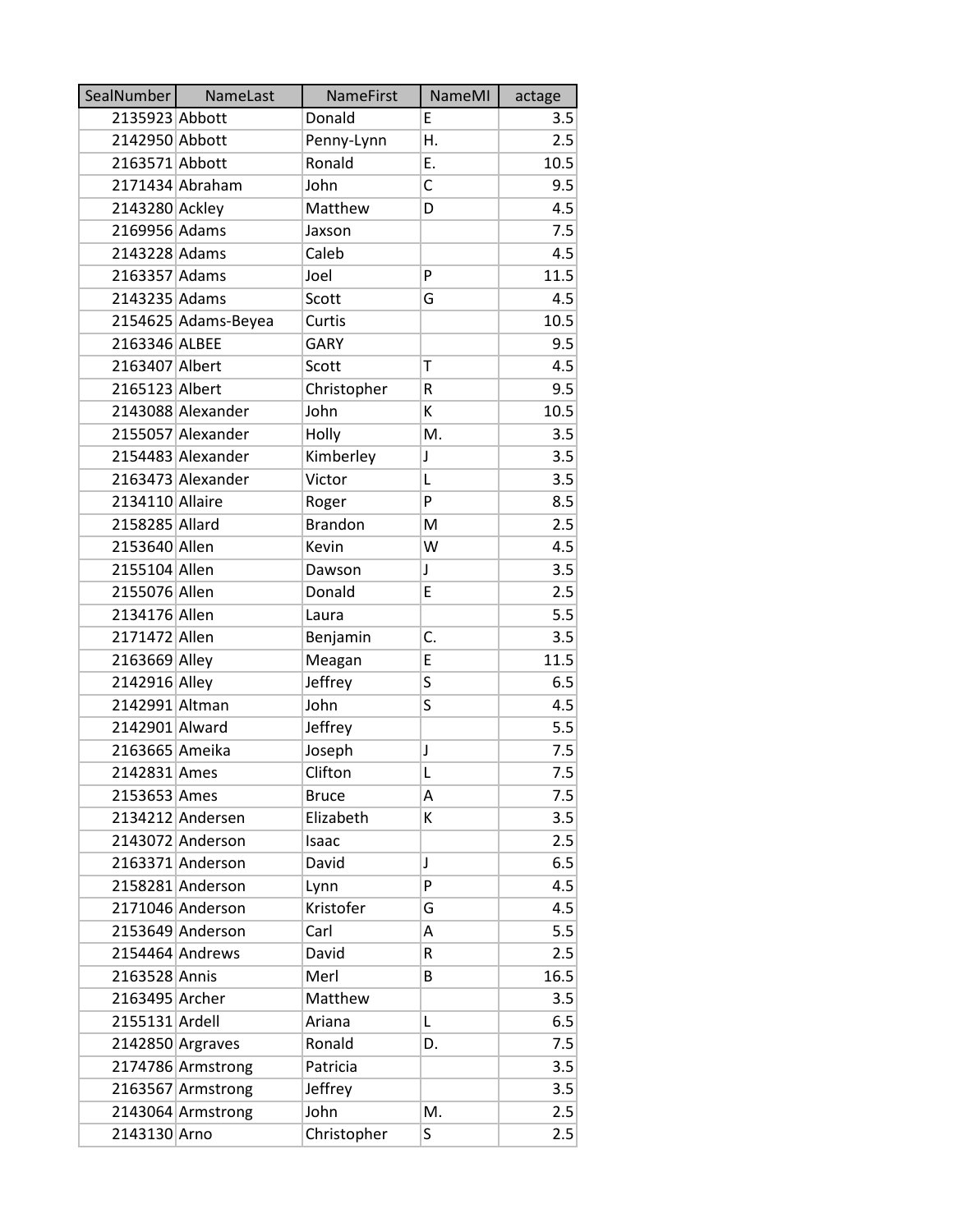| 2165191 Arnold   |                      | Russell      | W           | 7.5  |
|------------------|----------------------|--------------|-------------|------|
|                  | 2143151 Arsenault    | Kristen      | M           | 6.5  |
|                  | 2143071 Arsenault    | Donald       | J           | 2.5  |
|                  | 2147859 Arsenault    | Paul         | E           | 2.5  |
| 2148323 Arthur   |                      | Tome         | E           | 12.5 |
| 2143180 Ashley   |                      | Michael      | B           | 3.5  |
| 2142893 Ashley   |                      | Andrea       |             | 2.5  |
|                  | 2174802 Atcheson     | Kyle         | T.          | 4.5  |
|                  | 2163438 Atherton     | Richard      | Г           | 6.5  |
| 2164452 Aube     |                      | Isaac        |             | 4.5  |
| 2142834 Austin   |                      | Harvey       |             | 8.5  |
| 2174429 Austin   |                      | Renee        |             | 2.5  |
| 2172122 Austin   |                      | Eric         | S.          | 4.5  |
| 2134233 Austin   |                      | Noel         | Allen       | 8.5  |
| 2134146 Averill  |                      | Stephen      | P           | 4.5  |
| 2142907 Babcock  |                      | <b>Derek</b> | $\mathsf J$ | 6.5  |
|                  | 2163539 Bachelder    | <b>Bryan</b> | R           | 3.5  |
| 2142942 Bagley   |                      | Caleb        |             | 4.5  |
| 2142993 Bailey   |                      | <b>Brian</b> |             | 9.5  |
| 2155319 Bailey   |                      | <b>Neils</b> | G           | 3.5  |
|                  | 2116196 Bailey-Gagne | Donna        | E           | 2.5  |
|                  | 2163200 Baillargeon  | Todd         | C           | 11.5 |
| 2144751 Baker    |                      | Charles      | O           | 15.5 |
| 2163526 Baker    |                      | John         | S           | 7.5  |
| 2147877 Baker    |                      | Richard      | P           | 12.5 |
| 2171346 Ballard  |                      | Arthur       | D           | 4.5  |
| 2163343 Banks    |                      | James        | Α           | 2.5  |
| 2134157 Banville |                      | Melissa      | A           | 4.5  |
|                  | 2143006 Baranowski   | Barry        | J           | 3.5  |
| 2134169 Barber   |                      | Julia        | Lee         | 5.5  |
| 2136103 Barden   |                      | Hunter       | B           | 2.5  |
| 2171542 Barden   |                      | Oliver       | Е           | 4.5  |
| 2163619 Barlow   |                      | Alfred       | E           | 7.5  |
| 2142965 Barnes   |                      | <b>Brian</b> | C           | 3.5  |
| 2142820 Barnes   |                      | Donnie       | T           | 3.5  |
| 2148367 Barnes   |                      | Chester      | D           | 2.5  |
| 2163165 Barnes   |                      | Nicholas     | J           | 4.5  |
| 2147839 Barney   |                      | Harry        | J.          | 9.5  |
| 2142847 Bartlett |                      | Stephen      | M           | 6.5  |
| 2144098 Bartlett |                      | Jared        | O           | 5.5  |
| 2143193 Bartlett |                      | <b>Brady</b> | S           | 8.5  |
| 2154624 Barton   |                      | Steven       | E           | 5.5  |
|                  | 2171315 Batchelder   | Dakota       | J           | 2.5  |
| 2135922 Bate     |                      | Cayden       |             | 4.5  |
| 2142927 Batten   |                      | Gerald       | C.          | 12.5 |
| 2155047 Battista |                      | Joseph       | R           | 8.5  |
| 2143168 Bauer    |                      | Reg          | Α           | 8.5  |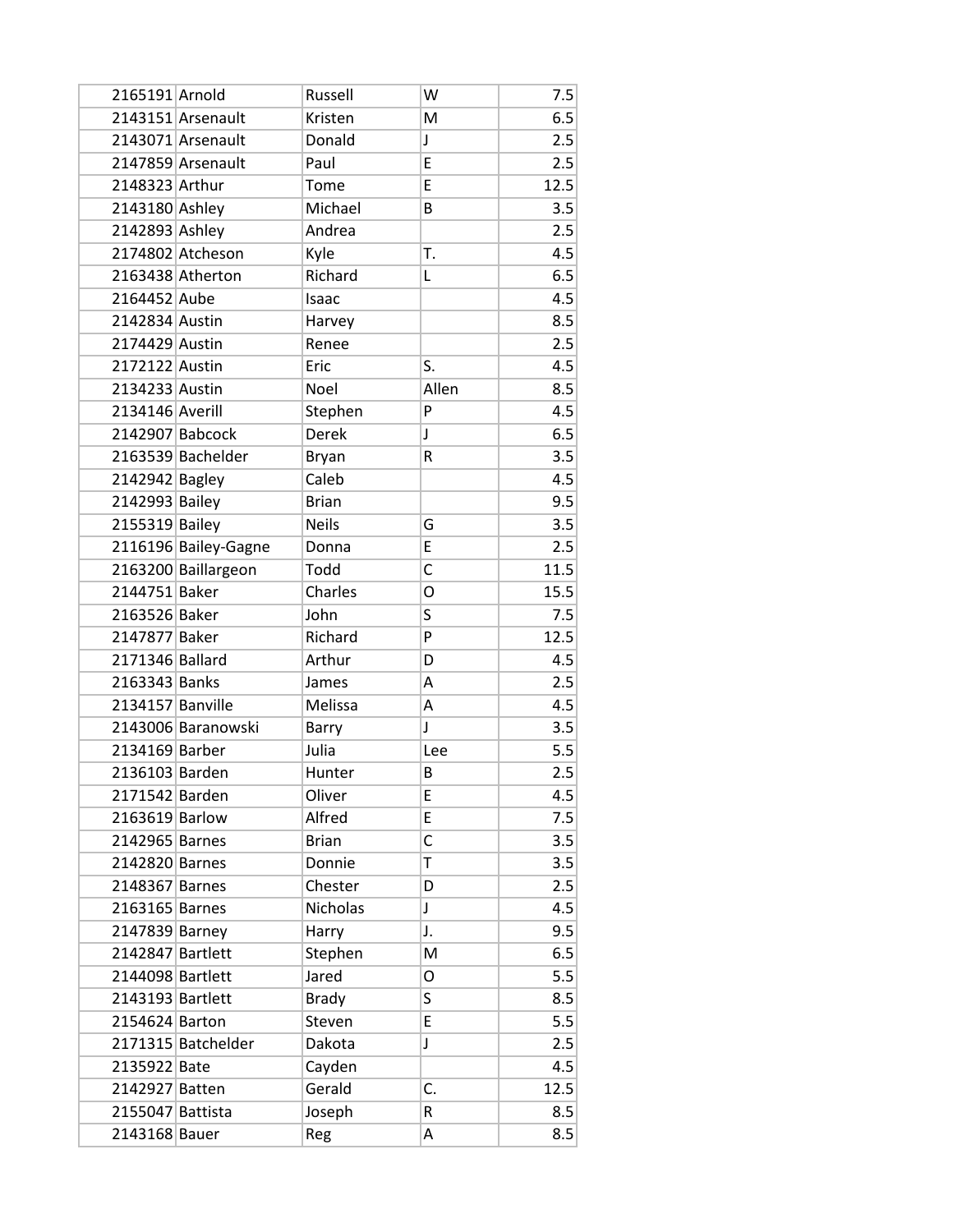| 2164284 Beach   |                     | Renai          | C              | 3.5  |
|-----------------|---------------------|----------------|----------------|------|
| 2143319 Beal    |                     | Christopher    | J.             | 8.5  |
| 2136546 Beal    |                     | Rhea Lynn      | M              | 3.5  |
| 2143329 Beal    |                     | Danny          |                | 3.5  |
| 2171427 Bean    |                     | Alden          | L.             | 2.5  |
| 2135948 Bearce  |                     | Kenneth        | R              | 10.5 |
|                 | 2143149 Beardsley   | John           | Ε.             | 4.5  |
|                 | 2164480 Beardsley   | Aiden          | L.             | 3.5  |
|                 | 2164477 Beauchemin  | Kyle           | J              | 4.5  |
|                 | 2165178 Beaudoin    | Shaunna        | C              | 4.5  |
| 2163637 Beaule  |                     | Jason          | C              | 9.5  |
|                 | 2143137 Beaulieu    | Heather        | R.             | 2.5  |
|                 | 2143311 Beaulieu    | Dustin         | P              | 3.5  |
|                 | 2174771 Beaulieu    | Chris          | J.             | 4.5  |
|                 | 2164456 Beaulieu    | Vickie         | M              | 2.5  |
|                 | 2142963 Beaulieu    | Anthony        | $\mathsf J$    | 2.5  |
|                 | 2147768 Beaupain    | Dean           | Α              | 3.5  |
| 2163334 Bechard |                     | Steven         | D              | 2.5  |
|                 | 2144818 Beckwith    | Steven         | E <sub>F</sub> | 4.5  |
| 2153584 Bedell  |                     | Nathan         | К              | 9.5  |
| 2172136 Beedy   |                     | Mark           | T              | 5.5  |
| 2134153 Begin   |                     | Jeremy         | S              | 2.5  |
|                 | 2148356 Belanger    | Robert         | G              | 2.5  |
|                 | 2171136 Belanger    | Dean           | T.             | 7.5  |
|                 | 2165164 Belanger    | Thomas         | А              | 5.5  |
|                 | 2143171 Belanger    | Jacob          |                | 2.5  |
|                 | 2163676 Belanger    | Melvin         | J              | 8.5  |
|                 | 2154466 Belanger    | Joseph         |                | 6.5  |
|                 | 2139122 Belanger    | Tyler          | L              | 10.5 |
| 2165149 Belisle |                     | Cody           | M              | 4.5  |
| 2165120 Belisle |                     | Michael        | D              | 10.5 |
| 2163344 Bell    |                     | Gary           | R              | 2.5  |
| 2131399 Bell    |                     | Christopher    | W.             | 2.5  |
|                 | 2143045 Bellefleur  | Zachary        | S              | 4.5  |
|                 | 2142975 Bell-Farley | Jaylee         |                | 5.5  |
| 2143095 Benner  |                     | Thurin         | G              | 4.5  |
| 2163333 Bennett |                     | Mark           | Α              | 3.5  |
| 2163187 Bennett |                     | Stephen        | J              | 5.5  |
| 2135952 Benoit  |                     | Richard        | J.             | 3.5  |
| 2143039 Benson  |                     | Clinton        | R              | 3.5  |
|                 | 2171031 Bergeron    | Seth           | L              | 11.5 |
| 2171359 Bernard |                     | Ashley         | L.             | 4.5  |
|                 | 2163285 BERNIER     | <b>JEFFREY</b> |                | 5.5  |
| 2163239 Bernier |                     | Dylan          | P              | 6.5  |
| 2142805 Bernier |                     | Robert         | J              | 7.5  |
| 2147791 Berry   |                     | Amanda         | L              | 6.5  |
| 2144752 Berry   |                     | David          | W              | 10.5 |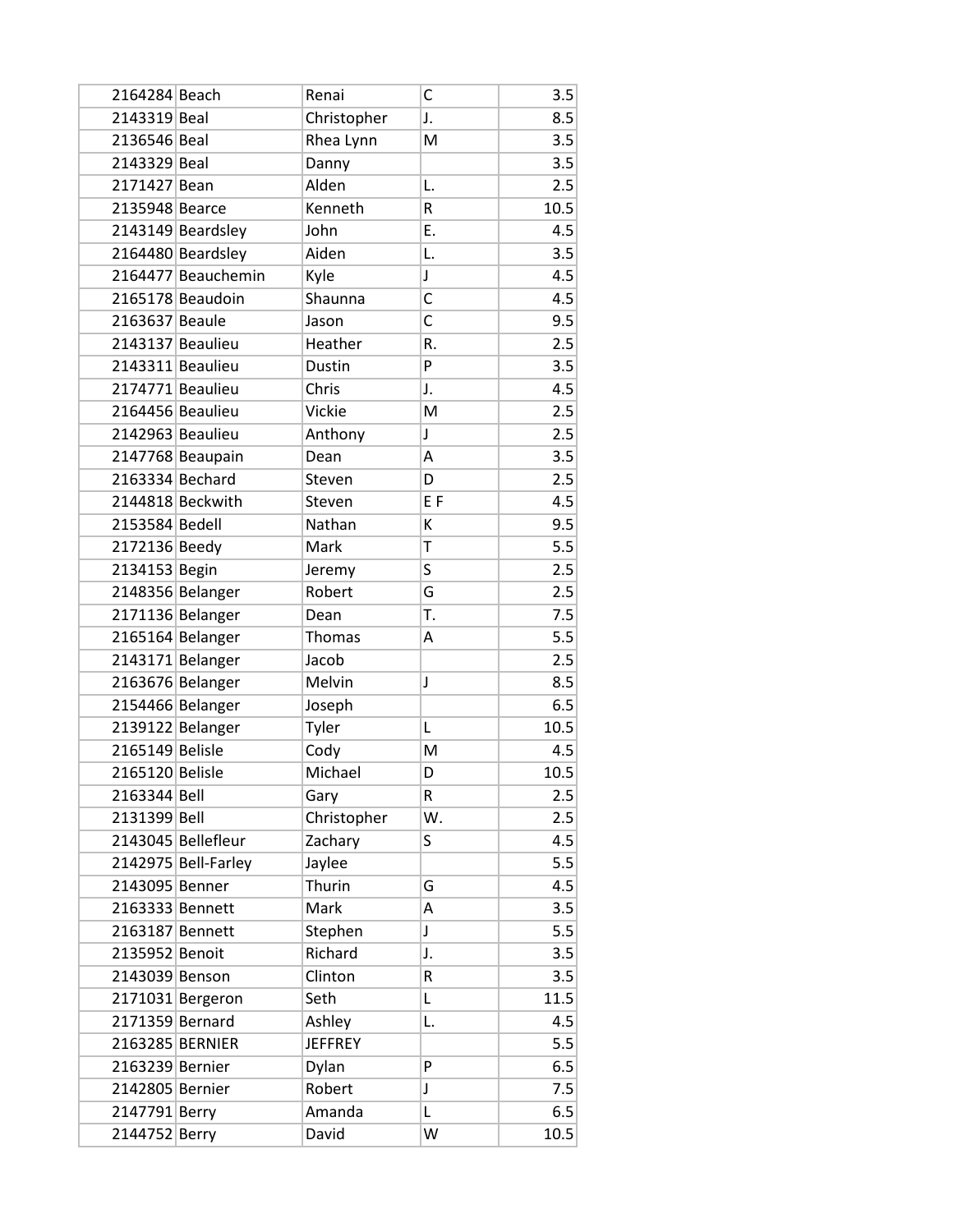| 2143114 Berry     |                         | Martin       | W.     | 6.5  |
|-------------------|-------------------------|--------------|--------|------|
| 2134107 Berube    |                         | Paul         | R      | 4.5  |
| 2134155 Bessler   |                         | Michael      | J      | 4.5  |
|                   | 2142904 Bianchi-Coppola | Nicholas     | G      | 6.5  |
| 2171532 Bickford  |                         | Steven       | C.     | 6.5  |
| 2134117 Bickford  |                         | Steven       | W      | 6.5  |
| 2163627 Bickford  |                         | Robert       | Ε.     | 8.5  |
| 2171319 Bickford  |                         | Merle        | M      | 3.5  |
| 2143156 Biggers   |                         | lan          | Α      | 3.5  |
| 2163671 Billing   |                         | Nancy        |        | 2.5  |
| 2142974 Bires     |                         | Michael      | P      | 4.5  |
|                   | 2171456 Birmingham      | Jessica      | L      | 12.5 |
| 2135937 Bishop    |                         | Lawrence     | J      | 7.5  |
| 2171426 Bither    |                         | David        | Eugene | 9.5  |
| 2143241 Black     |                         | David        | C.     | 6.5  |
| 2134197 Black     |                         | Amanda       | L.     | 3.5  |
| 2174768 Black     |                         | Aliesha      | J      | 7.5  |
| 2171287 Black     |                         | Dana         | L      | 11.5 |
|                   | 2134213 Blackwell       | Jarrett      | Emery  | 3.5  |
| 2147773 Blais     |                         | Timothy      | J.     | 4.5  |
| 2171350 Blais     |                         | Marcel       | C      | 2.5  |
| 2142908 Blaisdell |                         | Kenneth      | R      | 7.5  |
| 2163541 Blake     |                         | <b>Bryan</b> | E.     | 2.5  |
|                   | 2142934 Blanchard       | Steven       | А.     | 2.5  |
| 2152913 Bobillier |                         | Daniel       |        | 8.5  |
| 2143155 Bois      |                         | Corey        | M.     | 4.5  |
| 2172115 Bolduc    |                         | Alexandra    | P      | 4.5  |
| 2142931 Bolster   |                         | Carter       | S.     | 4.5  |
| 2142982 Bonn      |                         | Graham       | Elwin  | 3.5  |
| 2163356 Boothby   |                         | Todd         | P      | 2.5  |
| 2148363 Bossie    |                         | Mark         | D      | 2.5  |
| 2163640 Bossie    |                         | Joel         |        | 2.5  |
| 2163313 Boston    |                         | William      | Ζ      | 3.5  |
|                   | 2153613 Bouchard        | <b>Steve</b> | D      | 3.5  |
|                   | 2147797 Bouchard        | Jamie        | Г      | 5.5  |
| 2154628 Boucher   |                         | Jordan       | Α      | 5.5  |
|                   | 2163156 Bourgoin        | Dylan        |        | 2.5  |
| 2134159 Boutin    |                         | Danielle     | M      | 5.5  |
|                   | 2135934 Bouzianis       | Bill         | G      | 2.5  |
| 2142812 Bowden    |                         | Mark         | E      | 8.5  |
| 2142838 Bowie     |                         | Clayton      | E      | 2.5  |
|                   | 2169941 Bowman          | Eric         | R.     | 4.5  |
|                   | 2135916 Bowman          | Robert       | D      | 2.5  |
|                   | 2143066 Bowman          | Gale         | А.     | 4.5  |
| 2142813 Boyd      |                         | John         | Η.     | 11.5 |
| 2164486 Boyd      |                         | Ethan        | D      | 2.5  |
| 2152910 Boyer     |                         | Michael      | S      | 4.5  |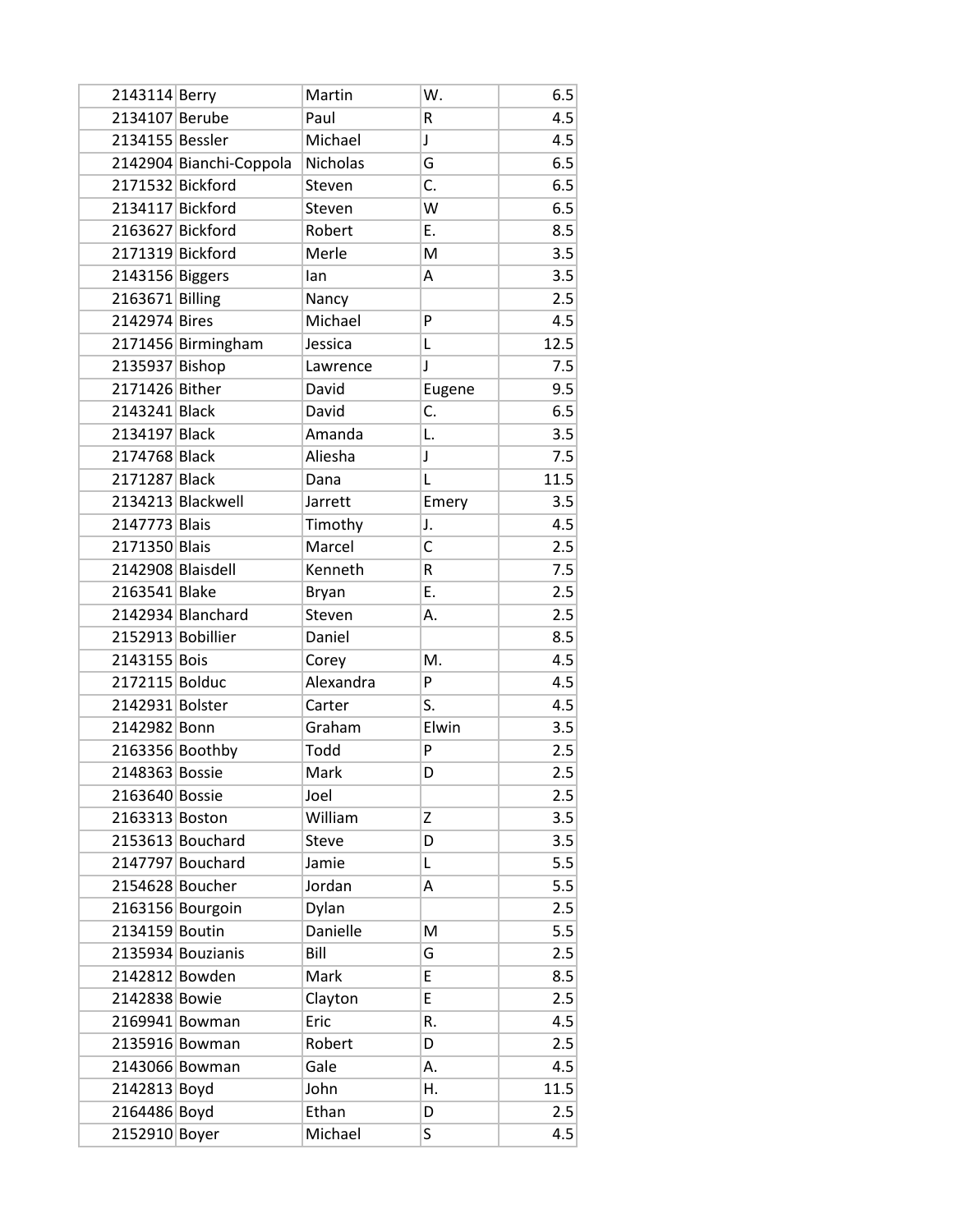| 2165172 Boynton  |                   | Robert          | L        | 6.5  |
|------------------|-------------------|-----------------|----------|------|
| 2163377 Bracken  |                   | Craig           |          | 7.5  |
| 2165156 Brackett |                   | Keith           | R        | 2.5  |
|                  | 2143012 Bradbury  | <b>Thomas</b>   | W        | 6.5  |
|                  | 2144085 Bradbury  | <b>Blake</b>    | W        | 4.5  |
|                  | 2144090 Bradbury  | Taylor          |          | 4.5  |
| 2132869 Bradeen  |                   | Avery           | Rayfield | 11.5 |
|                  | 2155049 Bradford  | <b>Brock</b>    | R        | 5.5  |
|                  | 2165138 Bradshaw  | John            | Thomas   | 5.5  |
| 2155337 Bragdon  |                   | David           | L.       | 3.5  |
| 2174814 Bragg    |                   | <b>Sterling</b> | D        | 11.5 |
| 2134211 Brann    |                   | Paul            | Α        | 4.5  |
| 2163603 Brann    |                   | Katherine       | M        | 4.5  |
| 2144749 Brann    |                   | Randall         | R        | 8.5  |
| 2147841 Bray     |                   | James           | Ε.       | 4.5  |
| 2147837 Breindel |                   | Thomas          | L        | 8.5  |
| 2144107 Brewer   |                   | Roger           | А.       | 3.5  |
| 2143103 Brewer   |                   | Alvin           | G        | 3.5  |
| 2155105 Brewer   |                   | Andrew          | L        | 3.5  |
| 2154494 Brewer   |                   | Sherman         | S        | 2.5  |
| 2165109 Brickett |                   | Katie           |          | 3.5  |
| 2174422 Brink    |                   | Robert          |          | 8.5  |
|                  | 2142896 Brissette | Daniel          | E        | 2.5  |
|                  | 2174760 Brissette | Jonathan        | P        | 2.5  |
| 2147778 Brochu   |                   | <b>Nicholas</b> | P        | 8.5  |
| 2136590 Brochu   |                   | Douglas         | Α        | 4.5  |
|                  | 2171482 Brockway  | Douglas         |          | 9.5  |
| 2171066 Bronson  |                   | <b>Blaine</b>   | S.       | 3.5  |
| 2171034 Brooker  |                   | Aaron           | D        | 4.5  |
| 2171465 Brooker  |                   | Seth            | А        | 7.5  |
| 2153598 Brown    |                   | Ronald          | J        | 2.5  |
| 2142918 Brown    |                   | <b>Trevor</b>   | M        | 4.5  |
| 2148319 Brown    |                   | Kimberly        | Α        | 3.5  |
| 2155075 Brown    |                   | Lauren          | Louise   | 2.5  |
| 2144758 Brown    |                   | Edsel           | W.       | 7.5  |
| 2142843 Brown    |                   | Lawrence        | К        | 3.5  |
| 2163497 Brown    |                   | Curtis          | Г        | 2.5  |
| 2144793 Brown    |                   | Chance          | T        | 4.5  |
| 2142906 Brown    |                   | Ryan            |          | 3.5  |
| 2143247 Brown    |                   | Tammi           | L        | 7.5  |
| 2165192 Brunelle |                   | Shawn           | R        | 5.5  |
| 2154476 Bryant   |                   | <b>Bruce</b>    | S        | 7.5  |
| 2165118 Bryant   |                   | Jacob           | E        | 10.5 |
| 2147781 Bubar    |                   | Stephen         | D.       | 2.5  |
| 2143160 Bubar    |                   | <b>Brady</b>    |          | 2.5  |
| 2134182 Buck     |                   | Jeremy          |          | 6.5  |
| 2174810 Buck     |                   | Wesley          | C        | 4.5  |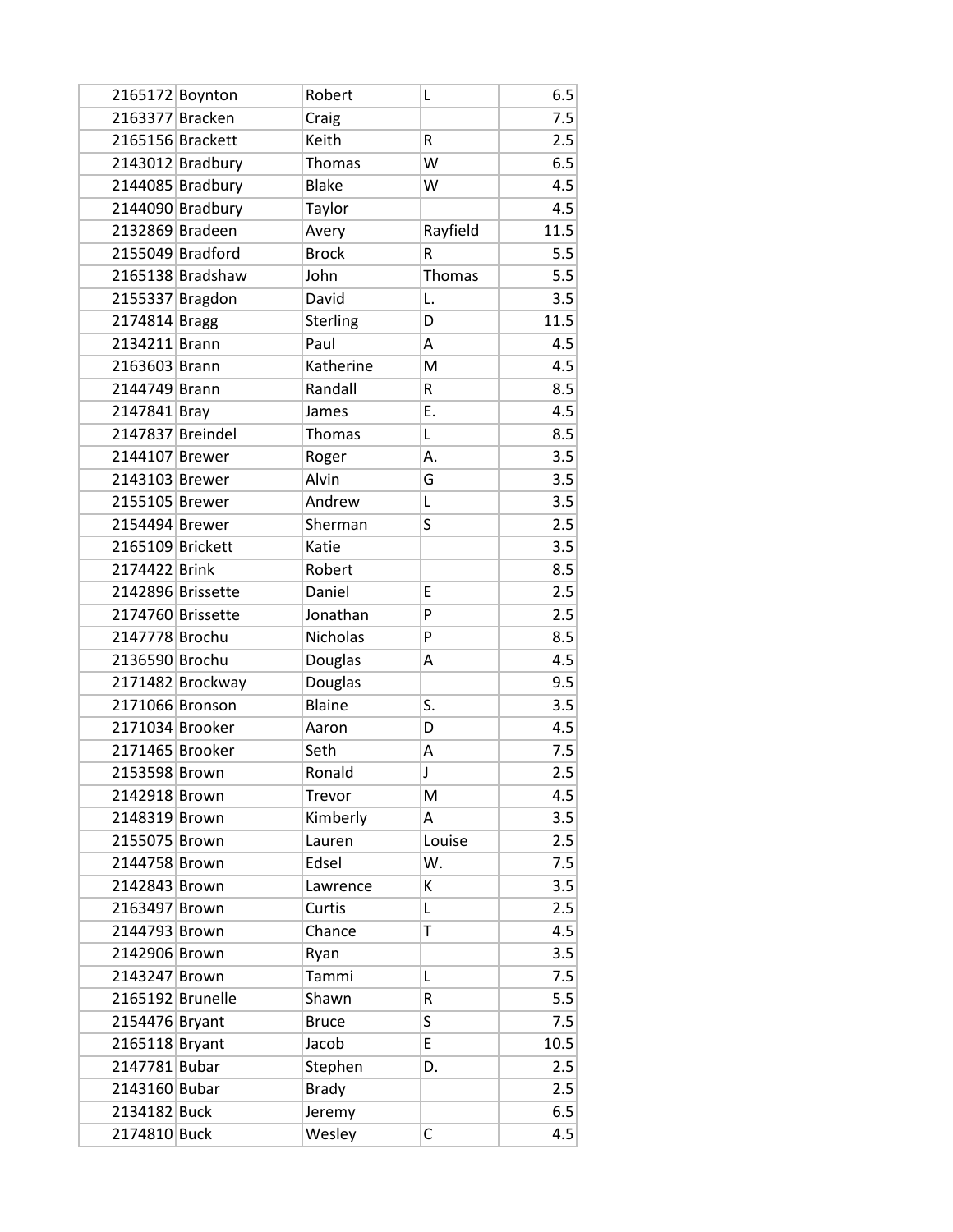| 2142943 Buck     |                    | Craig        | R      | 3.5  |
|------------------|--------------------|--------------|--------|------|
| 2169929 Buckley  |                    | Ralph        | Г      | 6.5  |
|                  | 2147823 Buckman    | Mary         | F      | 2.5  |
|                  | 2164464 Bucknam    | Scott        | D      | 3.5  |
|                  | 2158107 Buckwalter | Griffin      | Α      | 7.5  |
| 2171534 Burke    |                    | Ethan        |        | 13.5 |
| 2171294 Burke    |                    | Nathan       | А.     | 8.5  |
| 2171144 Burkey   |                    | Sandra       | L      | 10.5 |
|                  | 2171422 Burkhardt  | Todd         | A      | 3.5  |
|                  | 2163678 Burnham    | Heather      |        | 2.5  |
|                  | 2155332 Burnham    | Lauren       |        | 2.5  |
| 2142970 Burr     |                    | Gregory      | A      | 4.5  |
|                  | 2153619 Buscarini  | Carrie       | Α      | 4.5  |
| 2143024 Butera   |                    | Lawrence     | J.     | 2.5  |
| 2148315 Butler   |                    | Rodney       | L      | 5.5  |
| 2164444 Buzzell  |                    | Darrell      | W      | 3.5  |
| 2142955 Buzzell  |                    | Keith        |        | 3.5  |
|                  | 2143213 Cameron    | William      | E      | 5.5  |
|                  | 2163295 Campbell   | Matthew      | G      | 6.5  |
|                  | 2155322 Campbell   | Austin       | E      | 5.5  |
|                  | 2144111 Campbell   | Daniel       | J.     | 3.5  |
|                  | 2155051 Campbell   | Shawn        | C      | 5.5  |
|                  | 2147798 Campbell   | Emily        | M      | 2.5  |
| 2134127 Canero   |                    | Charles      | M      | 5.5  |
|                  | 2143165 Cantwell   | George       | J.     | 2.5  |
| 2155321 Capozza  |                    | James        | P      | 10.5 |
| 2142895 Caprara  |                    | Carl         | V      | 3.5  |
| 2143243 Caret    |                    | Benjamin     | M.     | 4.5  |
| 2171283 Carey    |                    | Kathy        |        | 4.5  |
| 2174782 Caricofe |                    | Alayna       | B      | 4.5  |
|                  |                    |              | David- |      |
| 2134139 Carlow   |                    | Colton       | Warren | 2.5  |
| 2163443 Carlton  |                    | Reuben       | W      | 5.5  |
| 2163355 Carlton  |                    | Ronald       | Α      | 7.5  |
| 2163499 Caron    |                    | Toby         | D      | 3.5  |
| 2163261 Caron    |                    | Adam         |        | 7.5  |
| 2134198 Carr     |                    | James        |        | 2.5  |
| 2163203 Carroll  |                    | Daniel       | P      | 6.5  |
| 2163166 Carson   |                    | Matthew      | S      | 5.5  |
| 2143055 Carson   |                    | Donald       | E      | 3.5  |
| 2142840 Carter   |                    | <b>Bryce</b> | M      | 2.5  |
| 2163441 Casale   |                    | Katheryn     | Grace  | 2.5  |
| 2142819 Casey    |                    | Thomas       | W.     | 3.5  |
|                  | 2163220 Cayouette  | Peter        | P.     | 4.5  |
|                  | 2143297 Chadwick   | Ryan         | S      | 12.5 |
|                  | 2169959 Chambers   | Patrick      |        | 8.5  |
|                  | 2147882 Chambers   | Jeffrey      | M.     | 10.5 |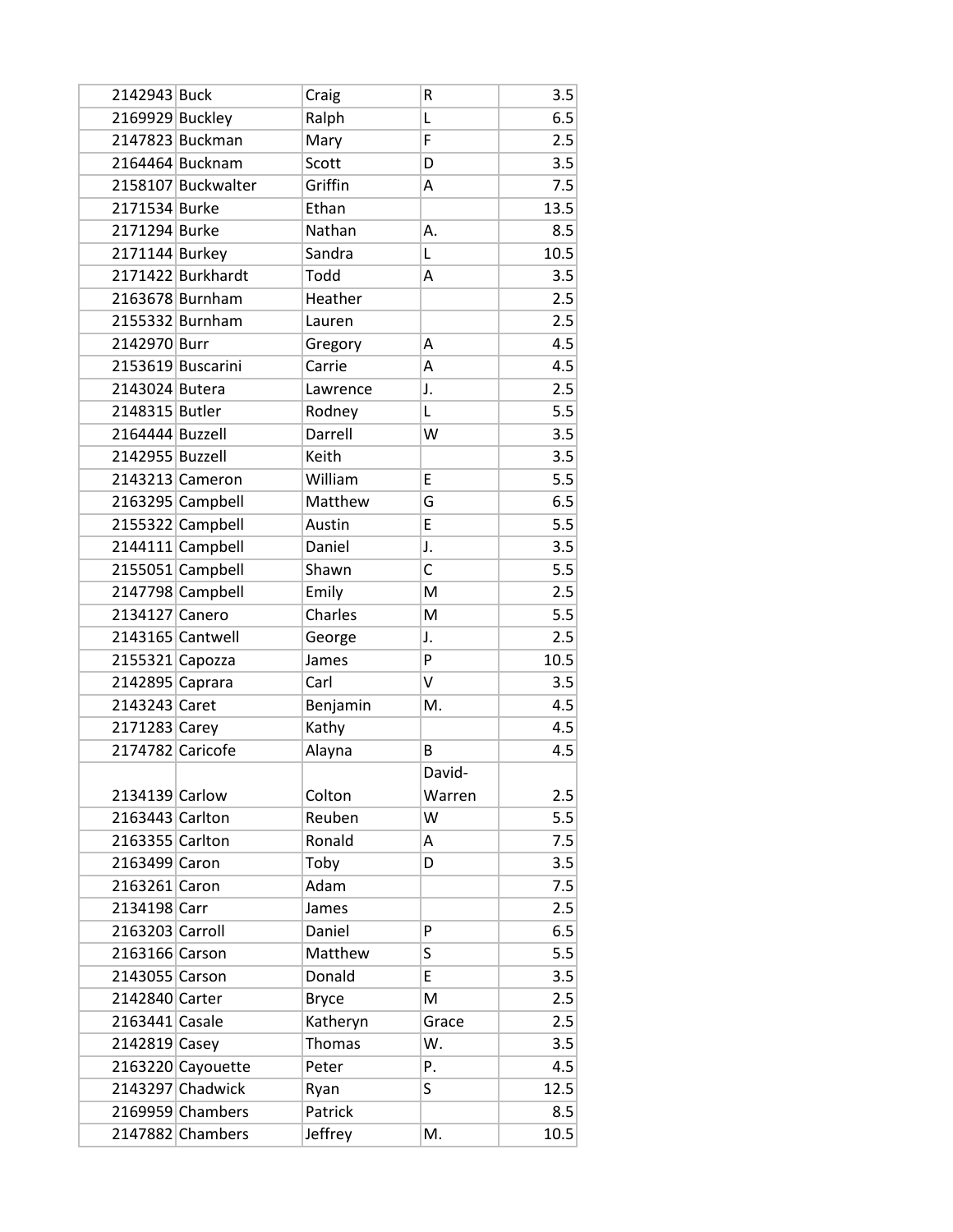|                  | 2142964 Chandler   | Carleton     | E       | 2.5  |
|------------------|--------------------|--------------|---------|------|
|                  | 2163213 Chapman    | Harold       | D       | 3.5  |
|                  | 2163145 Chappell   | Susan        | К       | 2.5  |
| 2143065 Chaput   |                    | Jeffrey      | L       | 5.5  |
|                  | 2148364 Charette   | Reginald     | P       | 2.5  |
| 2163342 Charles  |                    | Nicole       | L.      | 9.5  |
| 2134165 Charles  |                    | Wayne        |         | 9.5  |
| 2165154 Charles  |                    | Erik         | D       | 5.5  |
| 2163418 Charles  |                    | Adam         | Robert  | 2.5  |
| 2142891 Chase    |                    | Tanner       | B       | 8.5  |
| 2142910 Chase    |                    | Jesse        | S.      | 3.5  |
| 2142902 Chase    |                    | <b>Brad</b>  | Α.      | 2.5  |
| 2165146 Chase    |                    | Nathan       | T       | 2.5  |
| 2142903 Chasse   |                    | <b>Brent</b> | A       | 2.5  |
| 2174764 Cheney   |                    | Richard      | J       | 3.5  |
|                  | 2143217 Chiappone  | Dominic      | Α       | 5.5  |
| 2154634 Childs   |                    | Gordon       | D       | 7.5  |
| 2142832 Childs   |                    | Justin       | N       | 4.5  |
| 2144787 Chilson  |                    | Samantha     | R       | 4.5  |
|                  | 2163510 Chouinard  | James        |         | 2.5  |
|                  | 2171496 Churchill  | Michael      | J       | 2.5  |
| 2148333 Chute    |                    | Amy          | L       | 5.5  |
|                  | 2143234 Cianchette | Steven       | G.      | 4.5  |
| 2143118 Cieslak  |                    | Paul         | J       | 7.5  |
| 2142878 Clapp    |                    | Robert       | M.      | 5.5  |
| 2147891 Clark    |                    | Timothy      | А.      | 3.5  |
| 2155330 Clark    |                    | Joseph       |         | 8.5  |
| 2164286 Clark    |                    | Anita        | L.      | 10.5 |
| 2174773 Clavette |                    | Timothy      | R       | 2.5  |
| 2154407 Clay     |                    | John         | F.      | 3.5  |
| 2171054 Clayton  |                    | Daniel       | B       | 2.5  |
| 2164296 Cleaves  |                    | Jason        | M.      | 2.5  |
|                  | 2154480 Clement    | Adam         | W       | 4.5  |
| 2134218 Clifford |                    | Jeff         |         | 3.5  |
| 2142883 Cloutier |                    | Donald       | R       | 10.5 |
|                  | 2142956 Clugston   | Riley        | К       | 6.5  |
| 2163468 Cobb     |                    | Donald       | W       | 4.5  |
| 2148297 Cobb     |                    | Richard      | D       | 3.5  |
| 2171504 Cobb     |                    | Thomas       | R       | 5.5  |
| 2171545 Cobb     |                    | Mathew       | M       | 7.5  |
| 2143335 Colby    |                    | Jenna        | A       | 2.5  |
| 2144087 Cole     |                    | Christopher  | Michael | 2.5  |
| 2142852 Colgan   |                    | William      | F       | 6.5  |
| 2143258 Collard  |                    | Ronald       |         | 5.5  |
| 2163184 Collin   |                    | Ronald       | R       | 3.5  |
| 2148366 Collins  |                    | April        | L.      | 7.5  |
| 2171311 Colter   |                    | Wayne        | А.      | 16.5 |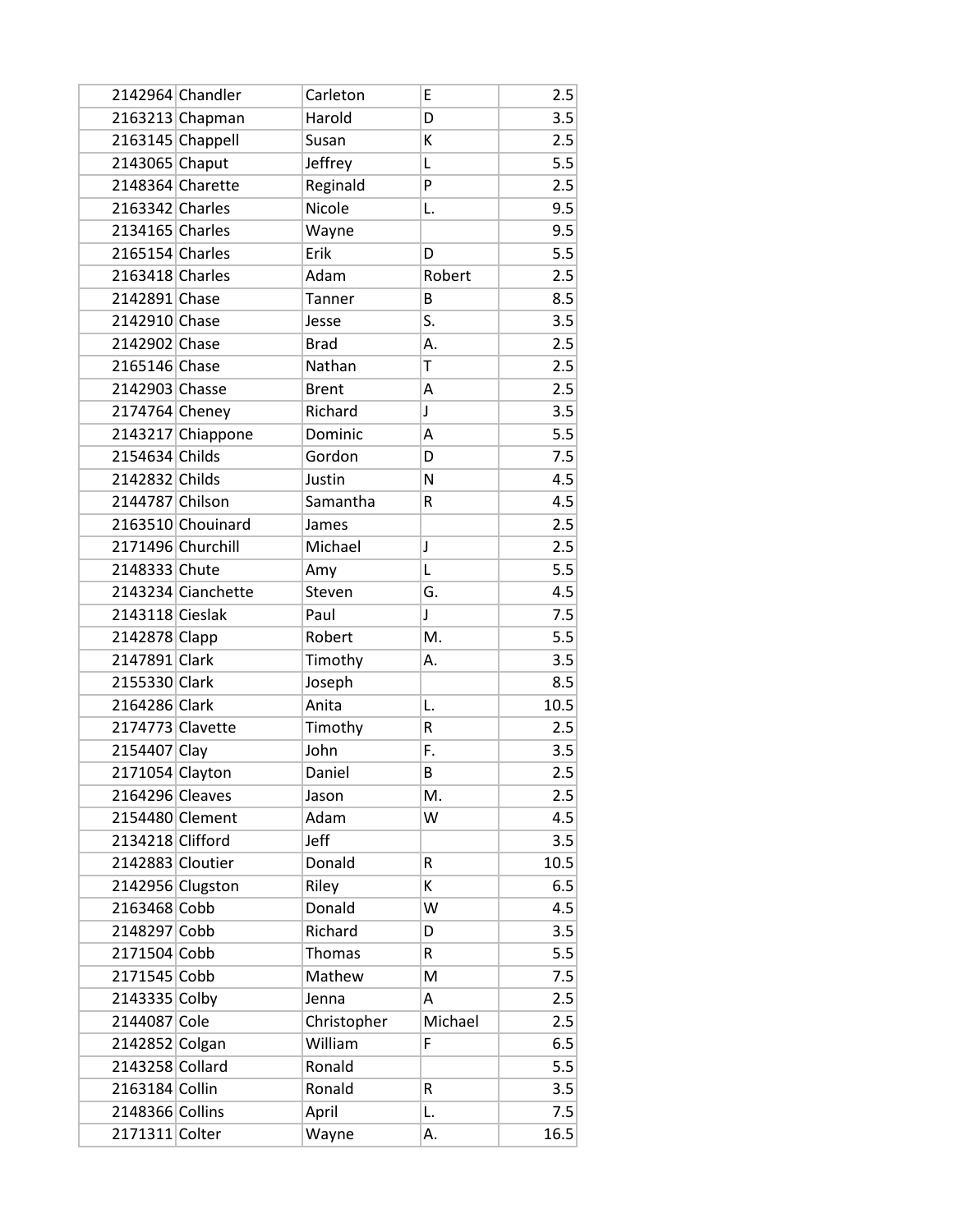| 2163524 Colton   |                   | Laurie          | А.          | 3.5  |
|------------------|-------------------|-----------------|-------------|------|
| 2143121 Comber   |                   | Jonathan        | А.          | 2.5  |
| 2143195 Conant   |                   | James           | А.          | 2.5  |
| 2134196 Conger   |                   | Charles         | W.          | 5.5  |
| 2163432 Conley   |                   | Joshua          | $\mathsf J$ | 4.5  |
| 2144814 Conrad   |                   | Steven          | J           | 6.5  |
|                  | 2163273 Constant  | John            |             | 3.5  |
| 2142997 Cook     |                   | Timothy         | Α           | 3.5  |
| 2163546 Cook     |                   | Christopher     | B           | 3.5  |
| 2163146 Cook     |                   | Dawn            | S           | 2.5  |
|                  | 2163338 Coolbroth | Evan            |             | 4.5  |
| 2153601 Coombs   |                   | Guy             | D           | 10.5 |
| 2135936 Coover   |                   | Russell         | W           | 3.5  |
| 2147793 Copp     |                   | <b>Brittany</b> | А.          | 8.5  |
| 2174744 Corbin   |                   | Troy            | D           | 5.5  |
| 2153639 Corbin   |                   | Ralph           | L           | 6.5  |
| 2143314 Corbin   |                   | Joseph          | W           | 13.5 |
| 2144815 Corey    |                   | Keith           | E           | 4.5  |
| 2144045 Cormier  |                   | Richard         | P           | 3.5  |
| 2155064 Corsi    |                   | Craig           | M           | 2.5  |
| 2143125 Corson   |                   | Michael         | J           | 2.5  |
| 2169953 Cost     |                   | Rodney          | Α           | 4.5  |
| 2132852 Costa    |                   | Lawrence        | Ρ.          | 6.5  |
| 2143158 Costigan |                   | Francis         | Α.          | 4.5  |
| 2174434 Cota     |                   | Cameron         | R           | 5.5  |
| 2153662 Cote     |                   | Timothy         | C           | 2.5  |
| 2154493 Cote     |                   | Nashoba         |             | 2.5  |
| 2144754 Cote     |                   | Thomas          | R           | 3.5  |
| 2163427 Cote     |                   | Michelle        | Ε.          | 3.5  |
| 2165148 Courand  |                   | Peter           |             | 5.5  |
| 2143081 Court    |                   | Jerald          | R           | 3.5  |
| 2163522 Coutts   |                   | Dylan           | A           | 5.5  |
| 2163300 Couture  |                   | Gilbert         | А           | 7.5  |
| 2148348 Couture  |                   | Luke            |             | 9.5  |
| 2148346 Covel    |                   | Daniel          |             | 4.5  |
| 2134179 Cowan    |                   | David           | N           | 7.5  |
| 2163379 Cowan    |                   | David           | S           | 2.5  |
| 2143360 Cowing   |                   | Kenneth         | Г           | 3.5  |
| 2163179 Cox      |                   | Stephen         | D           | 3.5  |
| 2171546 Craig    |                   | Paul            | E           | 6.5  |
|                  | 2171317 Crawford  | Jeffery         | D.          | 2.5  |
| 2134220 Cray     |                   | Raymond         | P.          | 8.5  |
| 2171495 Cray     |                   | Danny           | S.          | 2.5  |
|                  | 2143019 Creamer   | Ronald          | L           | 2.5  |
| 2142879 Crist    |                   | Rex             |             | 5.5  |
|                  | 2165122 Critchley | Dawson          |             | 4.5  |
| 2158118 Crites   |                   | Kevin           | S           | 3.5  |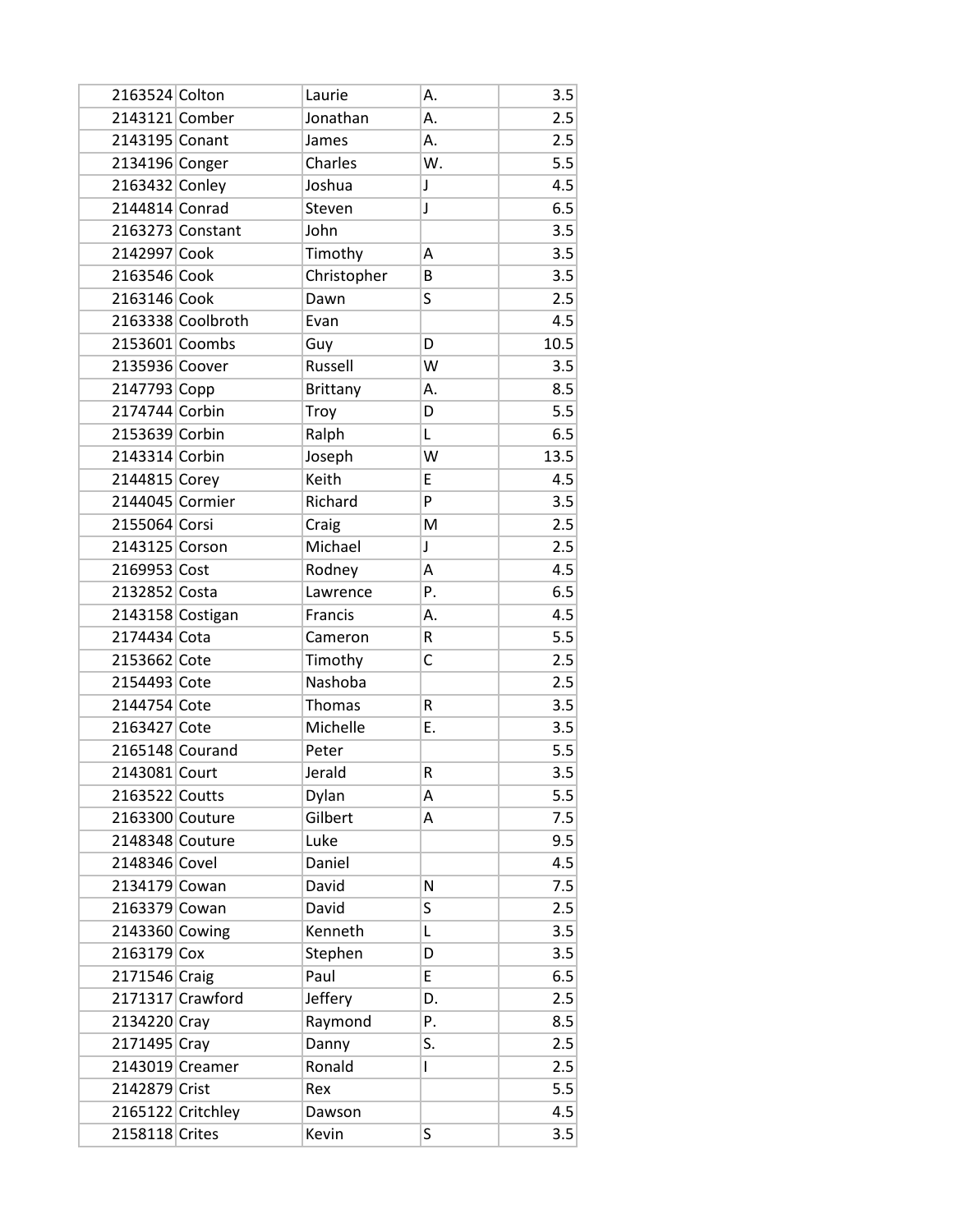|                 | 2158112 Crivellaro | Salvatore      | J           | 5.5  |
|-----------------|--------------------|----------------|-------------|------|
|                 | 2165136 Crommett   | Barry          | Η           | 8.5  |
|                 | 2171010 Cronkhite  | Mark           | Τ.          | 2.5  |
| 2142824 Cropley |                    | <b>Travis</b>  | $\mathsf J$ | 4.5  |
| 2143334 Cropley |                    | Franklin       | C.          | 3.5  |
| 2147848 Cropley |                    | Billy          | J           | 8.5  |
| 2144100 Cropley |                    | Lydia          | Η           | 2.5  |
| 2142938 Cross   |                    | Aaron          | M           | 2.5  |
| 2171135 Cross   |                    | Carl           | J           | 17.5 |
| 2134199 Cross   |                    | Joshua         |             | 5.5  |
| 2171076 Cross   |                    | Whitney        | R           | 9.5  |
| 2171145 Cross   |                    | Jamie          | L           | 7.5  |
| 2163399 Crowley |                    | Arlin          | M.          | 2.5  |
| 2134226 Crowley |                    | Ryan           | S.          | 3.5  |
| 2171524 Cuevas  |                    | Jeremiah       | J           | 9.5  |
| 2142856 Cullins |                    | Cole           | Α           | 10.5 |
|                 | 2169923 Cummings   | Casey          | J           | 10.5 |
|                 | 2165112 Cunningham | Samuel         |             | 5.5  |
|                 | 2147893 Cunningham | Crystal        | M           | 10.5 |
|                 | 2144042 Cunningham | Gavin          | P           | 4.5  |
|                 | 2171547 Cunningham | Kenneth        | L.          | 3.5  |
| 2143371 Currie  |                    | <b>Bradley</b> |             | 10.5 |
| 2171461 Curry   |                    | Arthur         | A           | 12.5 |
| 2147777 Curtis  |                    | Nathan         | R           | 5.5  |
| 2153652 Curtis  |                    | Christopher    | Α           | 7.5  |
| 2158270 Curtis  |                    | Fred           | T           | 6.5  |
| 2155119 Curtis  |                    | Calvin         | К           | 2.5  |
| 2171016 Curtis  |                    | Jeremiah       | W.          | 2.5  |
| 2171494 Cushing |                    | Robert         | W.          | 4.5  |
|                 | 2155074 Cushman    | Robert         | Α.          | 4.5  |
| 2142853 Cutler  |                    | Ethan          | S           | 7.5  |
| 2143082 Cutler  |                    | Howard         | C.          | 3.5  |
| 2171509 Cutting |                    | Robert         | W           | 2.5  |
| 2153590 Cyr     |                    | Michelle       | M           | 2.5  |
| 2163659 CYR     |                    | <b>LEO</b>     |             | 2.5  |
| 2153616 Cyr     |                    | Dennis         | U           | 3.5  |
| 2142971 Cyr     |                    | Roderick       | К           | 5.5  |
| 2163566 Cyr     |                    | Leo            | J           | 5.5  |
| 2163362 Daigle  |                    | Kamden         |             | 2.5  |
| 2153585 Daigle  |                    | Liza           | M           | 4.5  |
| 2163508 Daigle  |                    | Daniel         | D           | 4.5  |
| 2155318 Daigle  |                    | Colby          | T           | 5.5  |
| 2164443 Daigle  |                    | Donald         | J           | 3.5  |
| 2135951 Daigle  |                    | Raymond        | A           | 2.5  |
|                 | 2163579 Damboise   | Jeannot        |             | 2.5  |
| 2164485 Damon   |                    | Aaron          | W           | 5.5  |
| 2171138 Daniels |                    | Thomas         | J.          | 3.5  |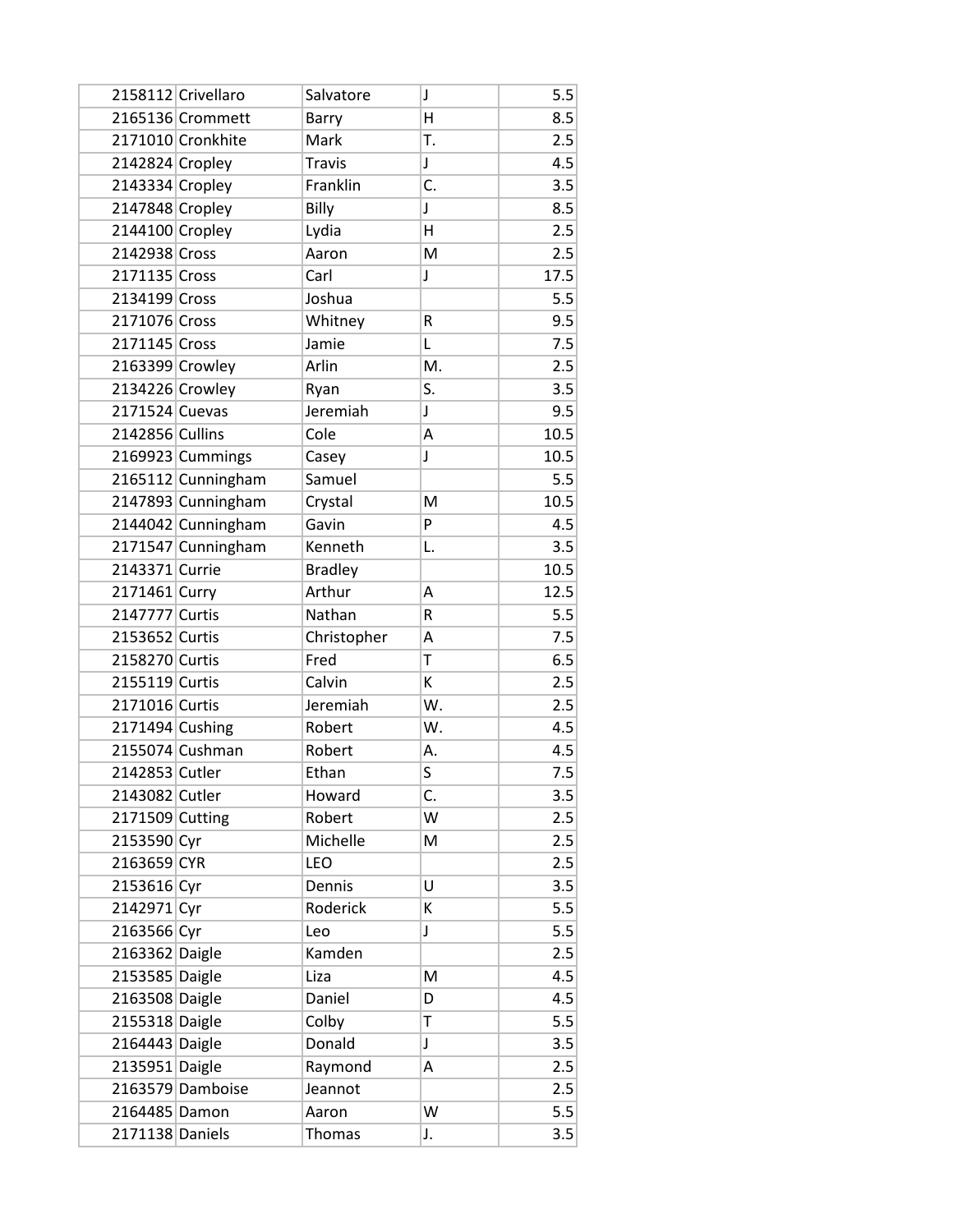| 2169964 Daniels  |                    | John           | А.    | 3.5  |
|------------------|--------------------|----------------|-------|------|
| 2142869 Daris    |                    | Destiny        | Г     | 2.5  |
|                  | 2134206 Dauphinee  | Slade          |       | 3.5  |
| 2143301 Davies   |                    | <b>Steve</b>   |       | 5.5  |
| 2136551 Davis    |                    | Michelle       | Α     | 3.5  |
| 2155048 Dawson   |                    | Richard        | J     | 4.5  |
| 2155052 Dawson   |                    | Andrew         | Ť     | 3.5  |
| 2144096 Dayken   |                    | Ryan           | W     | 9.5  |
|                  | 2147783 Decesere   | <b>Bradley</b> | Α     | 2.5  |
| 2143078 Decker   |                    | Jet            | Α     | 2.5  |
| 2163583 Decrow   |                    | Jack           | Α     | 4.5  |
| 2153606 Defosse  |                    | Randy          |       | 5.5  |
|                  | 2153033 Degrasse   | Charles        | G     | 5.5  |
| 2158290 Delaite  |                    | <b>Alexis</b>  | P     | 4.5  |
| 2132850 Delano   |                    | Wayne          | M     | 2.5  |
| 2171053 Delong   |                    | Josh           |       | 2.5  |
|                  | 2143159 Delorenzo  | Ross           | J     | 2.5  |
| 2144757 Delosh   |                    | Jacob          | B     | 2.5  |
|                  | 2163205 Demattia   | Michael        | Α     | 4.5  |
|                  | 2174763 Demerchant | Lisa           | A     | 2.5  |
|                  | 2163498 Demerchant | Joshua         | Keith | 2.5  |
| 2171529 Demers   |                    | David          | R     | 3.5  |
| 2163208 Demillo  |                    | Mario          | J     | 3.5  |
| 2163616 Denbow   |                    | Robert         | B     | 2.5  |
|                  | 2171448 Dennison   | Abigail        | L.    | 5.5  |
| 2147779 Depatie  |                    | Michael        |       | 3.5  |
| 2163523 Deprey   |                    | Nicholas       | J     | 8.5  |
|                  | 2171518 Deschene   | Jared          | Α     | 2.5  |
|                  | 2171521 Desjardins | Gerard         | R     | 5.5  |
|                  | 2154489 Desjardins | David          | R     | 4.5  |
|                  | 2163322 Desjardins | Alan           | J     | 8.5  |
|                  | 2163394 Desjardins | Dana           | J     | 4.5  |
|                  | 2134149 Desjardins | Parker         | J     | 8.5  |
| 2144667 Detellis |                    | Charles        | M     | 13.5 |
| 2153656 Dewitt   |                    | Michael        | А     | 9.5  |
| 2154474 Dewitt   |                    | Douglas        | Α     | 12.5 |
|                  | 2165126 Diamond    | Chelsea        |       | 9.5  |
|                  | 2163381 Dicentes   | Willis         | G     | 2.5  |
| 2163486 Dickens  |                    | John           |       | 3.5  |
| 2155109 Dicker   |                    | Kaleb          | К     | 4.5  |
| 2142889 Dicker   |                    | Roger          | L     | 2.5  |
| 2158289 Dicker   |                    | Kyle           | R     | 5.5  |
|                  | 2143181 Digregorio | John           | F     | 3.5  |
| 2136102 Dillon   |                    | Carolyn        | А     | 4.5  |
| 2169937 Dinardo  |                    | Dominic        | M.    | 4.5  |
| 2163578 Diolio   |                    | Philip         | M     | 2.5  |
| 2163487 Dionne   |                    | Darrin         |       | 2.5  |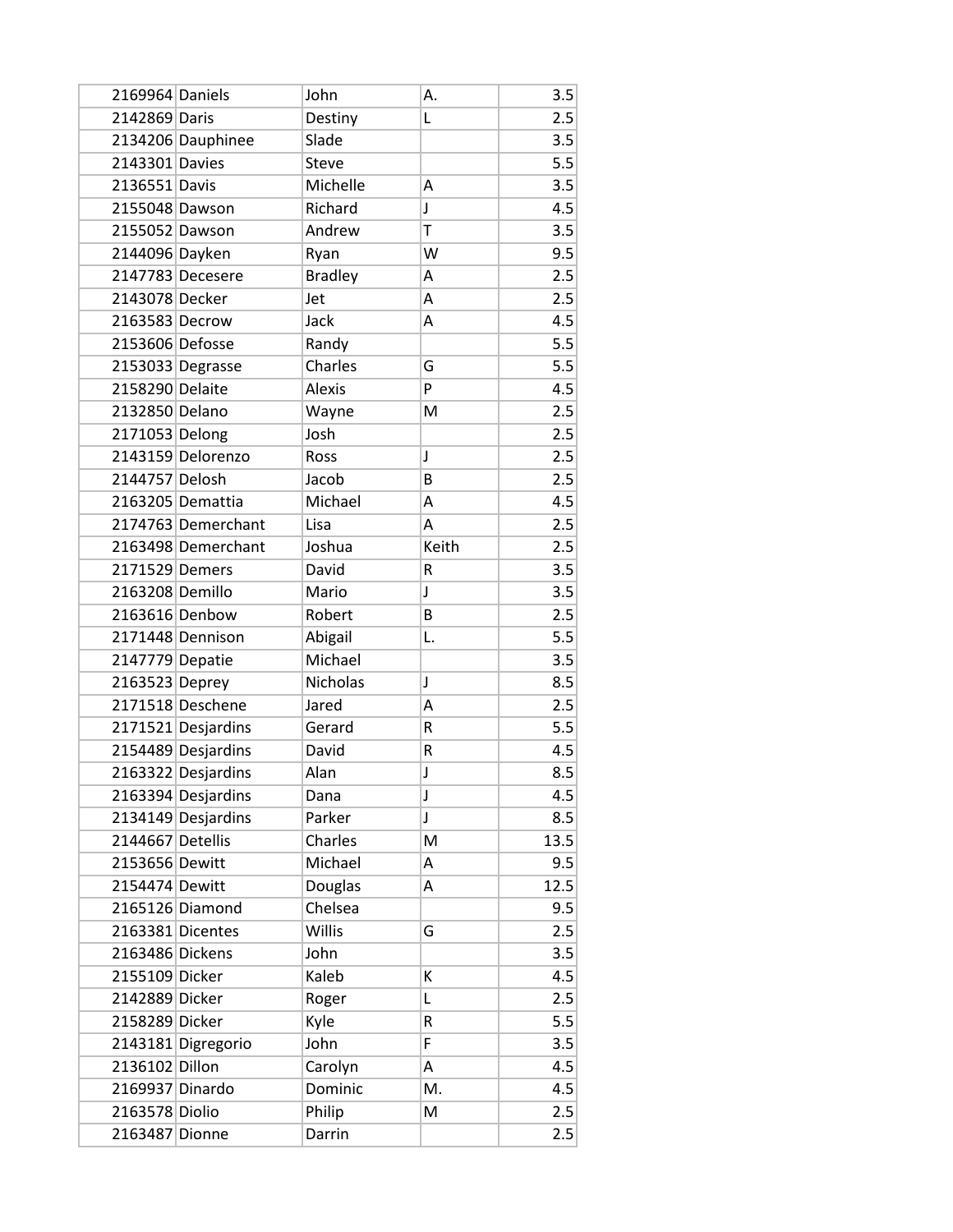| 2143172 Ditzler |                     | David          | L  | 9.5  |
|-----------------|---------------------|----------------|----|------|
| 2144809 Dodge   |                     | Leah           |    | 9.5  |
| 2134172 Dodge   |                     | Kelli-Jo       |    | 3.5  |
| 2171072 Dodge   |                     | Errol          |    | 11.5 |
| 2155068 Doherty |                     | Robert         | J. | 10.5 |
| 2163306 Dolan   |                     | Christopher    | J  | 5.5  |
|                 | 2143014 Donaghy     | Amy            |    | 5.5  |
|                 | 2143244 Donahue     | <b>Alexis</b>  | R  | 13.5 |
| 2110168 Donald  |                     | Philippe       |    | 2.5  |
|                 | 2144663 Donaldson   | <b>Brendan</b> | R. | 10.5 |
| 2163382 Donar   |                     | Mitchell       | Α  | 2.5  |
|                 | 2169958 Dondero     | Randy          | L  | 2.5  |
| 2165147 Donnell |                     | Edward         | Α  | 9.5  |
|                 | 2155054 Donnelly    | David          | A  | 7.5  |
| 2171486 Dorr    |                     | Chris          | А  | 4.5  |
| 2143135 Dostie  |                     | Marc           | W. | 5.5  |
|                 | 2142855 Doucette    | Logan          |    | 4.5  |
|                 | 2134173 Doucette    | Richard        | Α  | 4.5  |
| 2143365 Doughty |                     | Warren         | N  | 13.5 |
| 2147833 Dow     |                     | Scott          | M  | 4.5  |
| 2135946 Dow     |                     | Kylie          | M  | 5.5  |
| 2171068 Dow     |                     | Troy           | Α  | 3.5  |
| 2144104 Dow     |                     | Marissa        | R  | 3.5  |
| 2165175 Downer  |                     | Tristan        | C  | 8.5  |
| 2148317 Drever  |                     | Cody           | J  | 2.5  |
| 2169949 Drew    |                     | Daniel         |    | 3.5  |
| 2134181 Drew    |                     | Gary           | Α  | 2.5  |
| 2143136 Dubay   |                     | Peter          | А. | 4.5  |
| 2164447 Dubay   |                     | Joseph         | R  | 2.5  |
| 2153589 Dube    |                     | Kevin          | L  | 4.5  |
| 2163572 Dube    |                     | Marc           | G. | 4.5  |
| 2135918 Dube    |                     | Mark           |    | 3.5  |
|                 | 2163400 Dube Labrie | Vicki          | L  | 3.5  |
| 2163597 Dubois  |                     | Louis          | А. | 15.5 |
|                 | 2164297 Duchette    | Andre          |    | 5.5  |
| 2174788 Dudley  |                     | Chad           |    | 8.5  |
| 2165169 Dudley  |                     | Donald         |    | 4.5  |
| 2143293 Duff    |                     | Thomas         | W  | 3.5  |
| 2155326 Dugas   |                     | Joshua         | Α  | 4.5  |
| 2171470 Dugay   |                     | Nathan         |    | 5.5  |
| 2147785 Duley   |                     | Tyler          | M  | 9.5  |
| 2154463 Dumais  |                     | Joseph         | P  | 6.5  |
| 2148311 Dumont  |                     | Thomas         | A  | 2.5  |
| 2171535 Dunham  |                     | Stephen        | W  | 16.5 |
| 2147844 Dunn    |                     | William        | А  | 4.5  |
| 2169966 Dunn    |                     | William        | G. | 3.5  |
| 2171013 Dunn    |                     | Corbin         | W  | 9.5  |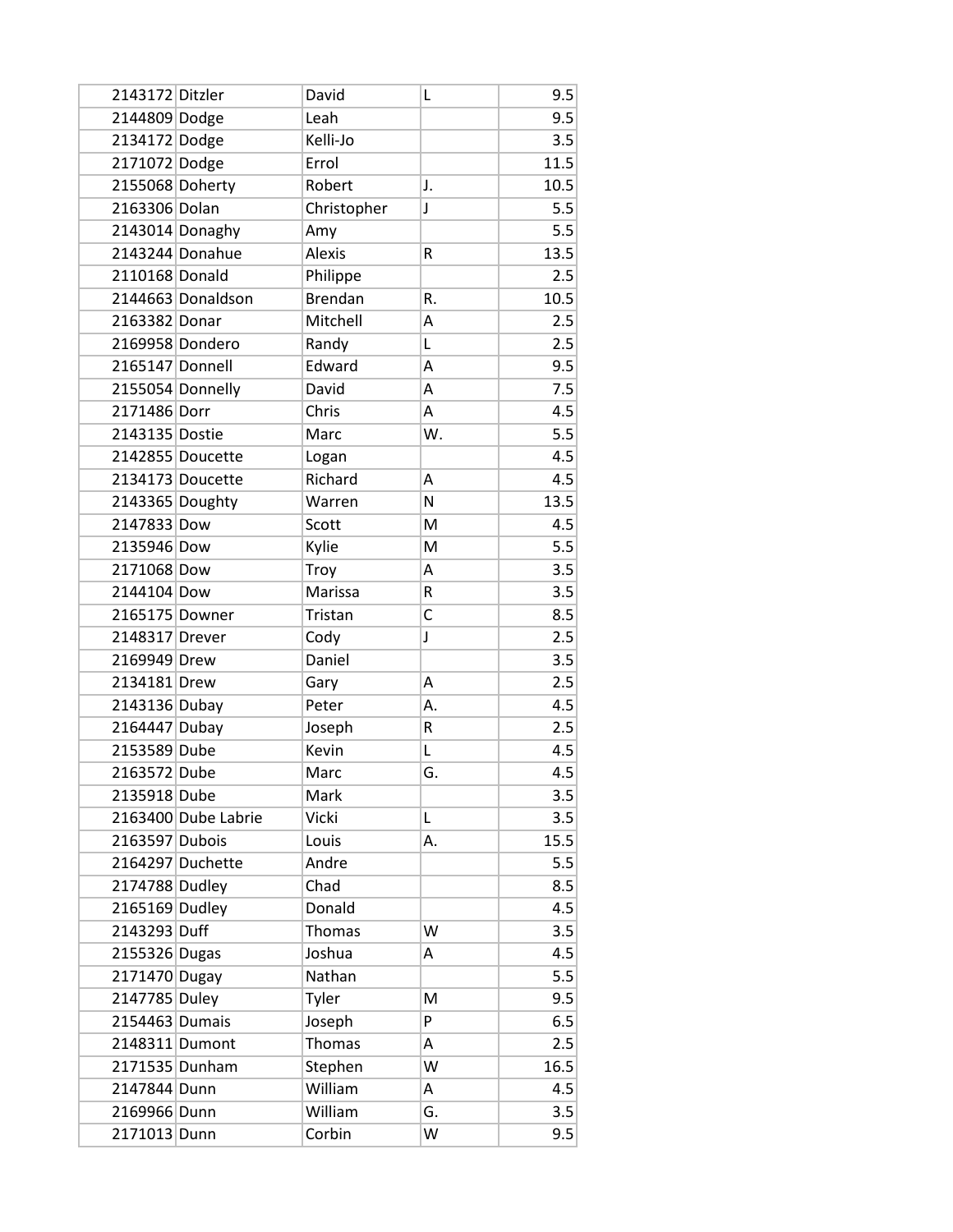|                  | 2163369 Dunnells  | Tanner        | н            | 2.5  |
|------------------|-------------------|---------------|--------------|------|
|                  |                   |               | Darren       |      |
| 2163463 Dunnells |                   | Hunter        | Ernest       | 2.5  |
|                  | 2143022 Dunnells  | Daniel        | Г            | 5.5  |
| 2148300 Dupont   |                   | Jennifer      | L.           | 2.5  |
| 2143017 Dupuis   |                   | Anthony       | W            | 3.5  |
|                  | 2153669 Duquette  | David         | А            | 2.5  |
| 2155320 Durgan   |                   | William       | J            | 9.5  |
| 2142944 Durisko  |                   | Matthew       | S            | 4.5  |
|                  | 2174751 Durocher  | David         |              | 4.5  |
| 2134168 Dussault |                   | Corey         | M.           | 3.5  |
| 2164282 Dwelley  |                   | Reagan        | G.           | 11.5 |
| 2155087 Dwyer    |                   | Eric          | B            | 4.5  |
| 2153650 Dyer     |                   | Troy          | A            | 2.5  |
| 2143351 Dyer     |                   | Otis          | C            | 8.5  |
| 2153038 Dykstra  |                   | Shellee       | Α            | 4.5  |
| 2155067 Eames    |                   | Cooke         | N            | 7.5  |
| 2171052 Earl     |                   | Jason         | Α            | 6.5  |
| 2163372 Earl     |                   | Sarah         | E            | 4.5  |
| 2143357 Eastman  |                   | Michael       | R.           | 14.5 |
| 2144668 Eastman  |                   | Herbert       | L            | 6.5  |
| 2154470 Eastman  |                   | Jacob         | R            | 6.5  |
| 2163458 Eaton    |                   | Daniel        | S.           | 2.5  |
| 2143262 Eckert   |                   | Robert        | A            | 11.5 |
| 2163420 Edgerly  |                   | Earl          | Adam         | 2.5  |
| 2155314 Edman    |                   | Jacob         |              | 4.5  |
|                  | 2139127 Edmunds   | Dana          | L.           | 2.5  |
| 2163585 Edwards  |                   | Jason         | Α            | 13.5 |
| 2171306 Edwards  |                   | Nathan        | C            | 2.5  |
| 2110163 Ela      |                   | Allen         | R            | 2.5  |
| 2111814 Elliott  |                   | <b>Travis</b> | $\mathsf{C}$ | 2.5  |
| 2134232 Ellis    |                   | Troy          | D            | 6.5  |
| 2142941 Ellis    |                   | John          |              | 12.5 |
| 2143341 Ellis    |                   | John          | J.           | 13.5 |
| 2164466 Ellis    |                   | Jason         | P            | 2.5  |
| 2134190 Elwell   |                   | <b>Brian</b>  | M            | 2.5  |
|                  | 2164288 Emerson   | Robert        | Ε.           | 2.5  |
| 2144669 Emery    |                   | Joshua        | B            | 6.5  |
| 2134114 Emery    |                   | Chad          | R.           | 4.5  |
|                  | 2147770 Engelbert | Morton        | R.           | 6.5  |
| 2154462 Enos     |                   | Michael       | W            | 7.5  |
| 2142967 Erb      |                   | David         | J            | 7.5  |
| 2144748 Erskine  |                   | Michelle      |              | 2.5  |
| 2134141 Ervin    |                   | Edmund        |              | 5.5  |
| 2171024 Esancy   |                   | Evan          | Eric         | 2.5  |
|                  | 2148359 Eshelman  | James         | G            | 4.5  |
| 2142961 Estes    |                   | Joseph        | T            | 9.5  |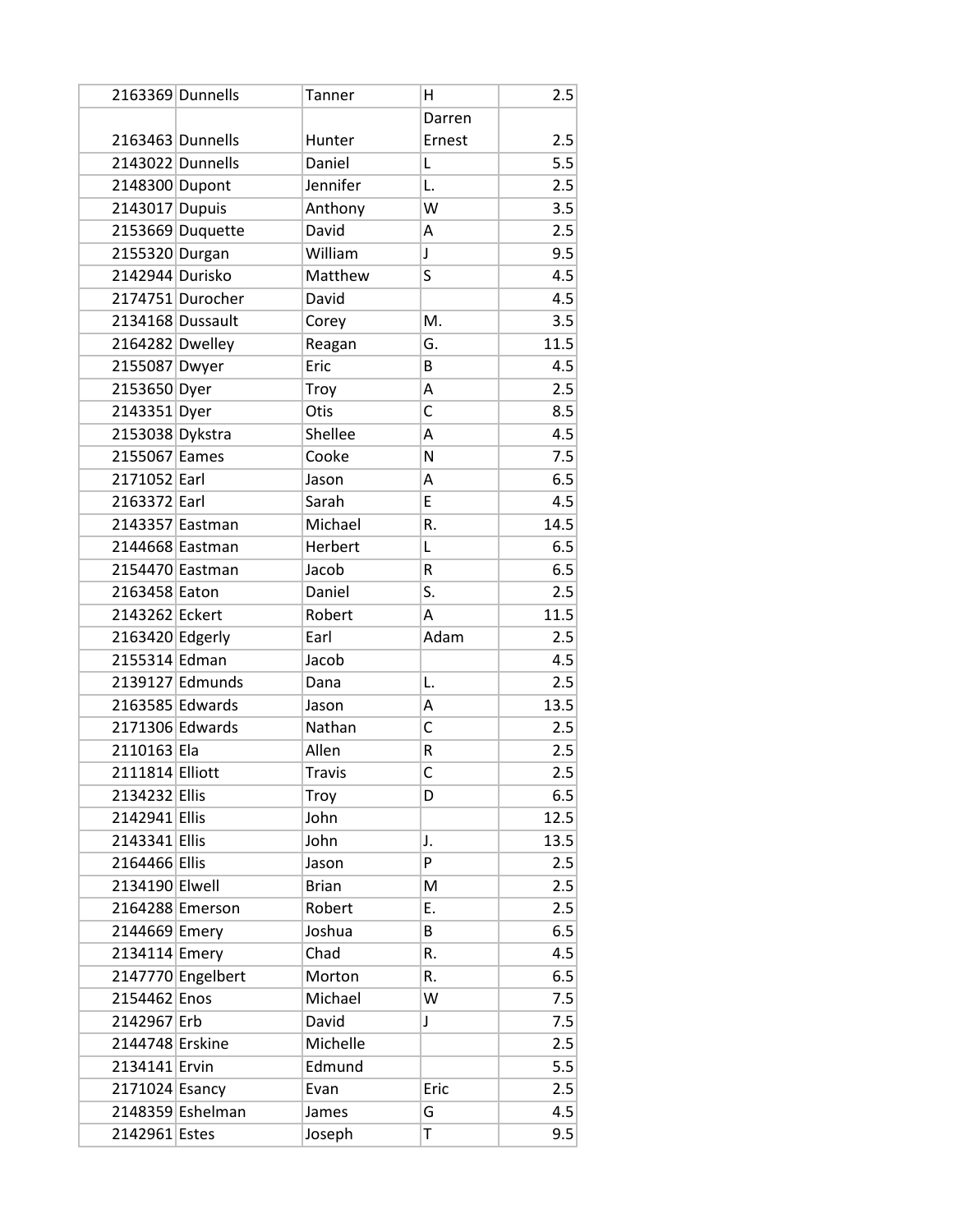| 2154461 Estes    |                     | Natasha        | M           | 2.5  |
|------------------|---------------------|----------------|-------------|------|
| 2164459 Estes    |                     | Gregory        |             | 4.5  |
|                  | 2169971 Evangelista | Kerry          | E           | 8.5  |
| 2153666 Evans    |                     | Matthew        | W           | 4.5  |
| 2144078 Evans    |                     | Craig          | Η           | 7.5  |
| 2142917 Ewer     |                     | Aiden          | А.          | 3.5  |
|                  | 2171512 Fairbanks   | Kenneth        | Α           | 4.5  |
| 2143002 Faith    |                     | John           | Г           | 5.5  |
| 2142930 Farley   |                     | Jameson        | W.          | 10.5 |
|                  | 2171281 Farquhar    | Paul           |             | 5.5  |
| 2144069 Farr     |                     | Troy           |             | 2.5  |
| 2144759 Farrar   |                     | Brittany       | E           | 2.5  |
| 2171513 Farrar   |                     | Anthony        | C           | 2.5  |
| 2144079 Farrar   |                     | George         | T.          | 5.5  |
| 2144071 Farrar   |                     | Hunter         | O           | 4.5  |
| 2171523 Farrar   |                     | <b>Braylon</b> |             | 5.5  |
|                  | 2163193 Farrington  | Matthew        | S.          | 6.5  |
| 2172103 Fecteau  |                     | Shawn          | D           | 7.5  |
| 2154402 Feeney   |                     | Kashman        |             | 4.5  |
| 2143259 Feltis   |                     | <b>Blake</b>   | T           | 7.5  |
|                  | 2154405 Fergerson   | Denver         | O           | 3.5  |
| 2144789 Ferland  |                     | Cadence        |             | 2.5  |
| 2164449 Fernald  |                     | George         | M           | 2.5  |
| 2163226 Ferrara  |                     | Rhonda         | M           | 5.5  |
| 2163348 Ferree   |                     | James          |             | 4.5  |
| 2163489 Ferreira |                     | John           |             | 2.5  |
| 2147847 Feyler   |                     | Jeffrey        | C.          | 2.5  |
| 2174777 Fickett  |                     | Jared          | А.          | 5.5  |
|                  | 2144049 Finemore    | Louis          | F           | 11.5 |
|                  | 2163383 Finemore    | Kirsha         |             | 2.5  |
| 2134192 Fish     |                     | <b>Travis</b>  | J           | 7.5  |
| 2174762 Fish     |                     | Alexander      |             | 4.5  |
| 2144047 Fisher   |                     | Ryan           |             | 2.5  |
| 2171544 Fitch    |                     | Ryan           | Ε.          | 3.5  |
| 2171318 Flagg    |                     | Matthew        | C           | 12.5 |
|                  | 2163247 Flannery    | Chad           | L.          | 4.5  |
| 2147845 Fletcher |                     | David          | Α           | 2.5  |
| 2163675 Fletcher |                     | Corrie         | W           | 2.5  |
|                  | 2143240 Flewelling  | Michael        | Α           | 7.5  |
|                  | 2143291 Flewelling  | Robert         | Г           | 2.5  |
| 2152914 Flood    |                     | Mary           |             | 2.5  |
| 2172110 Flynn    |                     | John           | $\mathsf J$ | 5.5  |
| 2165135 Fodor    |                     | Donald         | А           | 10.5 |
| 2134130 Foley    |                     | John           | W           | 3.5  |
| 2171510 Foley    |                     | Kevin          | R           | 10.5 |
| 2147851 Folger   |                     | Michael        | D.          | 2.5  |
| 2171063 Folsom   |                     | Adam           | J           | 5.5  |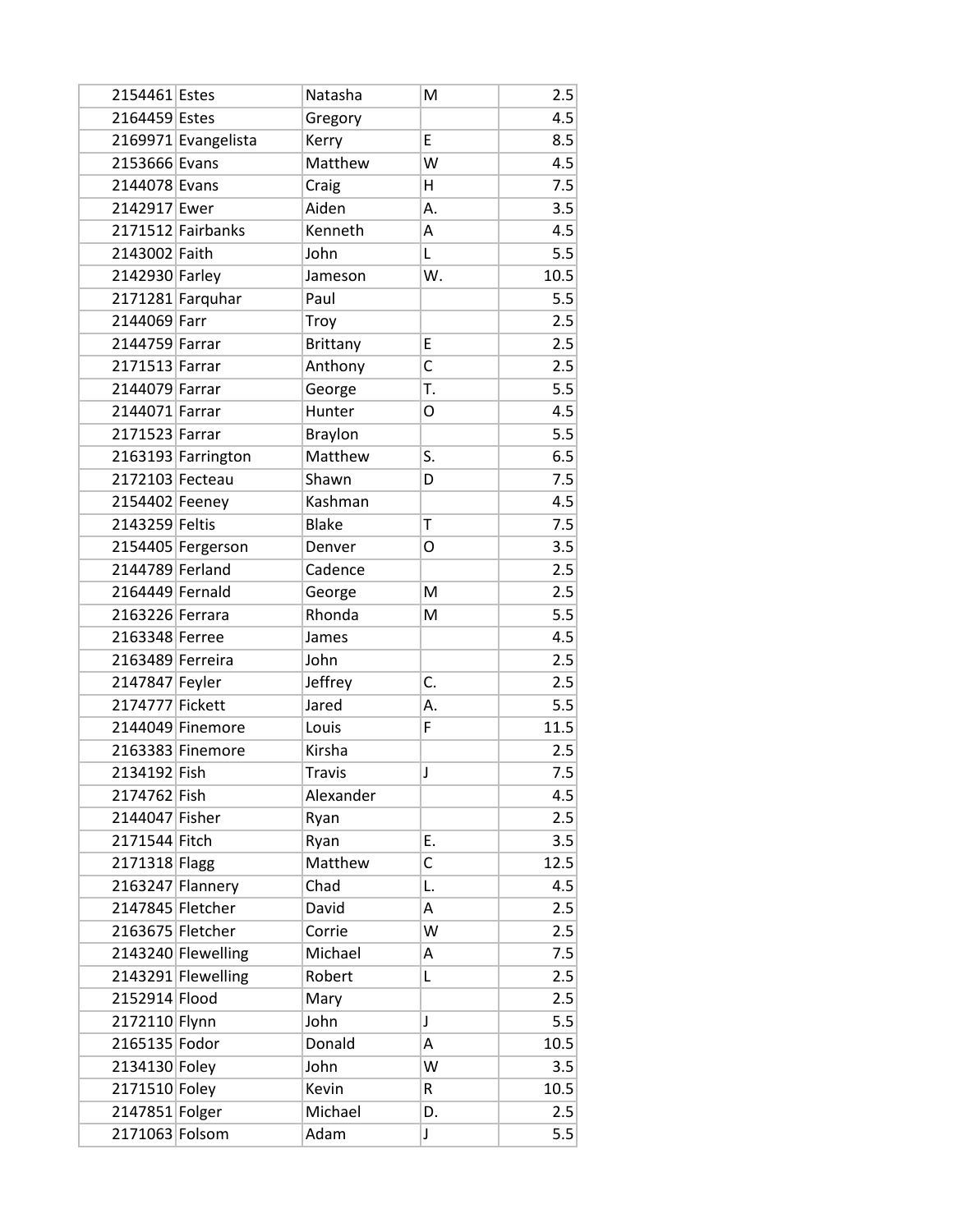| 2148290 Foote    |                    | Zachary        | Α         | 8.5  |
|------------------|--------------------|----------------|-----------|------|
| 2165111 Forbes   |                    | Sarah          | M         | 8.5  |
| 2143237 Forbes   |                    | Jason          | M.        | 5.5  |
| 2143063 Forti    |                    | Joseph         | E         | 2.5  |
| 2163246 Fortin   |                    | Colby          | R         | 2.5  |
| 2164482 Fortin   |                    | Mario          | А.        | 8.5  |
| 2142915 Fortin   |                    | <b>Bernard</b> |           | 6.5  |
| 2143312 Foster   |                    | Ryan           | м         | 8.5  |
| 2163440 Foster   |                    | Joshua         |           | 3.5  |
| 2155117 Foster   |                    | Steven         | R         | 9.5  |
| 2169947 Foster   |                    | Scott          | K.        | 9.5  |
| 2174799 Fournier |                    | Wallace        | M         | 2.5  |
| 2171540 Fournier |                    | Timothy        | D         | 4.5  |
| 2134203 Fowler   |                    | Kenneth        | P         | 3.5  |
| 2165194 Fox      |                    | Jacob          | Clifford  | 4.5  |
| 2163204 Fox      |                    | Joseph         | S.        | 7.5  |
| 2143272 Foye     |                    | Maryann        |           | 6.5  |
| 2153611 Franck   |                    | Joan           | M         | 2.5  |
| 2165173 Frank    |                    | Vince          |           | 2.5  |
|                  | 2163154 Frankonis  | Edward         | A         | 8.5  |
| 2165186 Fraser   |                    | Christopher    | <b>B.</b> | 7.5  |
|                  | 2134158 Frederick  | Michael        | J         | 3.5  |
|                  | 2163283 Freeman    | Glenwood       | Η         | 4.5  |
|                  | 2165113 Freiburger | Andrew         | D         | 3.5  |
| 2163561 French   |                    | Trevor         | L.        | 6.5  |
| 2169962 Frey     |                    | Alexia         |           | 2.5  |
| 2147849 Friar    |                    | Aaron          | J         | 2.5  |
| 2144067 Frisby   |                    | William        | С         | 4.5  |
| 2150084 Frost    |                    | Samuel         |           | 2.5  |
| 2143102 Fry      |                    | Landon         |           | 7.5  |
| 2155329 Furbush  |                    | Archie         |           | 10.5 |
| 2163502 Fuss     |                    | Ronald         | Е         | 3.5  |
|                  | 2144073 Gaboury    | Joseph         | S         | 2.5  |
| 2134174 Gagne    |                    | <b>Brianna</b> | M         | 2.5  |
| 2172107 Gagne    |                    | Todd           | Η         | 4.5  |
| 2165131 Gagne    |                    | Lacey          | M         | 7.5  |
| 2164272 Gagner   |                    | Rylan          | S.        | 6.5  |
| 2163452 Gagnon   |                    | <b>Bradley</b> | R         | 2.5  |
| 2153568 Gagnon   |                    | Tucker         | Edward    | 7.5  |
|                  | 2163506 Gallagher  | Tara           |           | 6.5  |
| 2142954 Gallant  |                    | Kyle           | D         | 3.5  |
| 2144666 Gallant  |                    | Mathew         |           | 7.5  |
| 2171507 Gallant  |                    | John           | L         | 9.5  |
| 2142958 Gallant  |                    | Kevin          | F.        | 4.5  |
| 2163406 Gallant  |                    | Eugene         | T         | 4.5  |
| 2147772 Galuski  |                    | Aislynn        | к         | 7.5  |
|                  | 2143003 Gamache    | Clifford       | F         | 4.5  |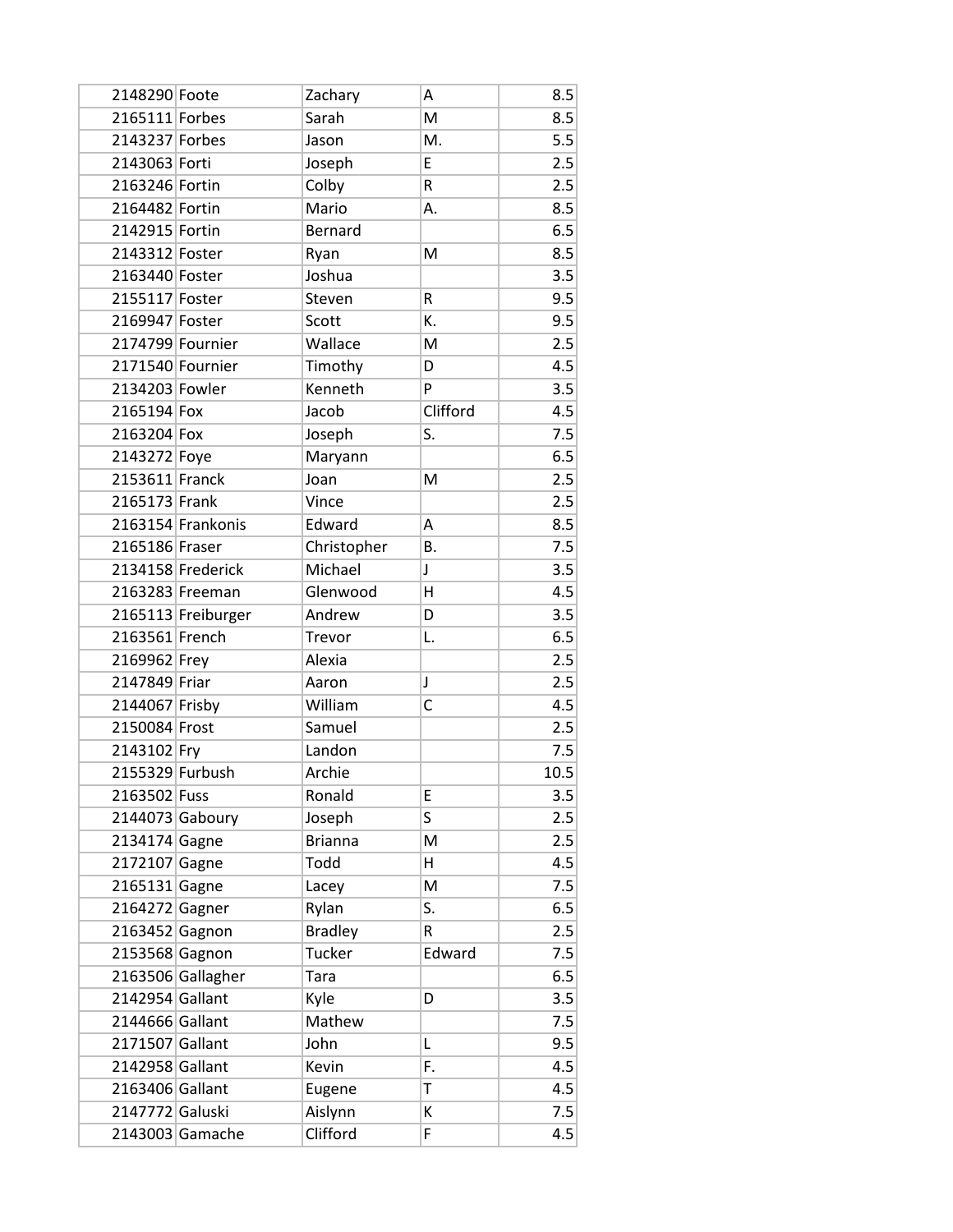|                 | 2144812 Gammon     | Elaine        |              | 2.5 |
|-----------------|--------------------|---------------|--------------|-----|
|                 | 2163517 Gantnier   | Marc          | А            | 9.5 |
|                 | 2174742 Gardiner   | David         | W            | 7.5 |
| 2164291 Gareri  |                    | Gerard        | J            | 5.5 |
| 2171478 Garnett |                    | Gordon        | N.           | 5.5 |
|                 | 2147842 Garrigan   | Charles       | D.           | 4.5 |
| 2154481 Garwich |                    | Christopher   | J.           | 7.5 |
| 2165159 Gary    |                    | Jeffery       |              | 2.5 |
|                 | 2147806 Gastonguay | Gregory       | E.           | 2.5 |
|                 | 2165167 Gatcomb    | Mariena       | S.           | 4.5 |
| 2153577 Geel    |                    | Vanessa       | N            | 9.5 |
| 2142809 Geel    |                    | Kerry         | E            | 3.5 |
|                 | 2155056 Gellerson  | Joshua        | M            | 3.5 |
| 2134135 Gerard  |                    | David         | А            | 7.5 |
| 2165161 Gerber  |                    | Lester        |              | 5.5 |
|                 | 2163620 Gerbereux  | Drew          | L            | 5.5 |
| 2135949 Gerrish |                    | Aliza         | J            | 2.5 |
| 2147821 Gerrish |                    | Judson        | C            | 2.5 |
| 2163242 Gerry   |                    | Jeffrey       | M            | 2.5 |
| 2163429 Gervais |                    | Allen         | J            | 2.5 |
| 2164446 Geyer   |                    | Benjamin      | L            | 7.5 |
|                 | 2143013 Gherardi   | George        |              | 4.5 |
| 2174759 Gibson  |                    | John          | D            | 6.5 |
| 2147820 Gibson  |                    | Carl          |              | 2.5 |
|                 | 2143011 Giddings   | John          | R.           | 4.5 |
| 2172131 Gidney  |                    | Leighton      | R            | 6.5 |
| 2165150 Giguere |                    | Elizabeth     | R            | 3.5 |
| 2164448 Giguere |                    | <b>Bradd</b>  | $\mathsf{J}$ | 4.5 |
| 2171485 Gilbert |                    | Shandi        | M.           | 4.5 |
| 2148328 Gilbert |                    | Madison       | А            | 2.5 |
| 2163269 Gilley  |                    | Ernest        | E            | 6.5 |
| 2153614 Gillman |                    | Carolyn       |              | 4.5 |
| 2147835 Gilman  |                    | Ryan          | H            | 9.5 |
| 2169933 Giroux  |                    | Richard       | L            | 5.5 |
| 2147834 Girsa   |                    | Debbie        | Г            | 4.5 |
| 2144070 Glidden |                    | Kaylee        |              | 5.5 |
| 2143256 Glowa   |                    | Amy           | L            | 2.5 |
| 2142842 Godsoe  |                    | Livingston    | E.           | 8.5 |
| 2143143 Godwin  |                    | Paul          | Roger        | 2.5 |
| 2155324 Goff    |                    | Frederick     | G            | 3.5 |
| 2143306 Goheen  |                    | Peter         | R            | 6.5 |
| 2163573 Goode   |                    | Andrew        | T.           | 7.5 |
|                 | $2174621$ Goodrow  | David         | A            | 8.5 |
|                 | 2131359 Goodwin    | Raymond       |              | 4.5 |
|                 | 2147812 Goodwin    | Christopher   |              | 2.5 |
| 2158115 Gooley  |                    | Christopher   | J.           | 2.5 |
| 2164445 Gordon  |                    | <b>Stuart</b> | В.           | 2.5 |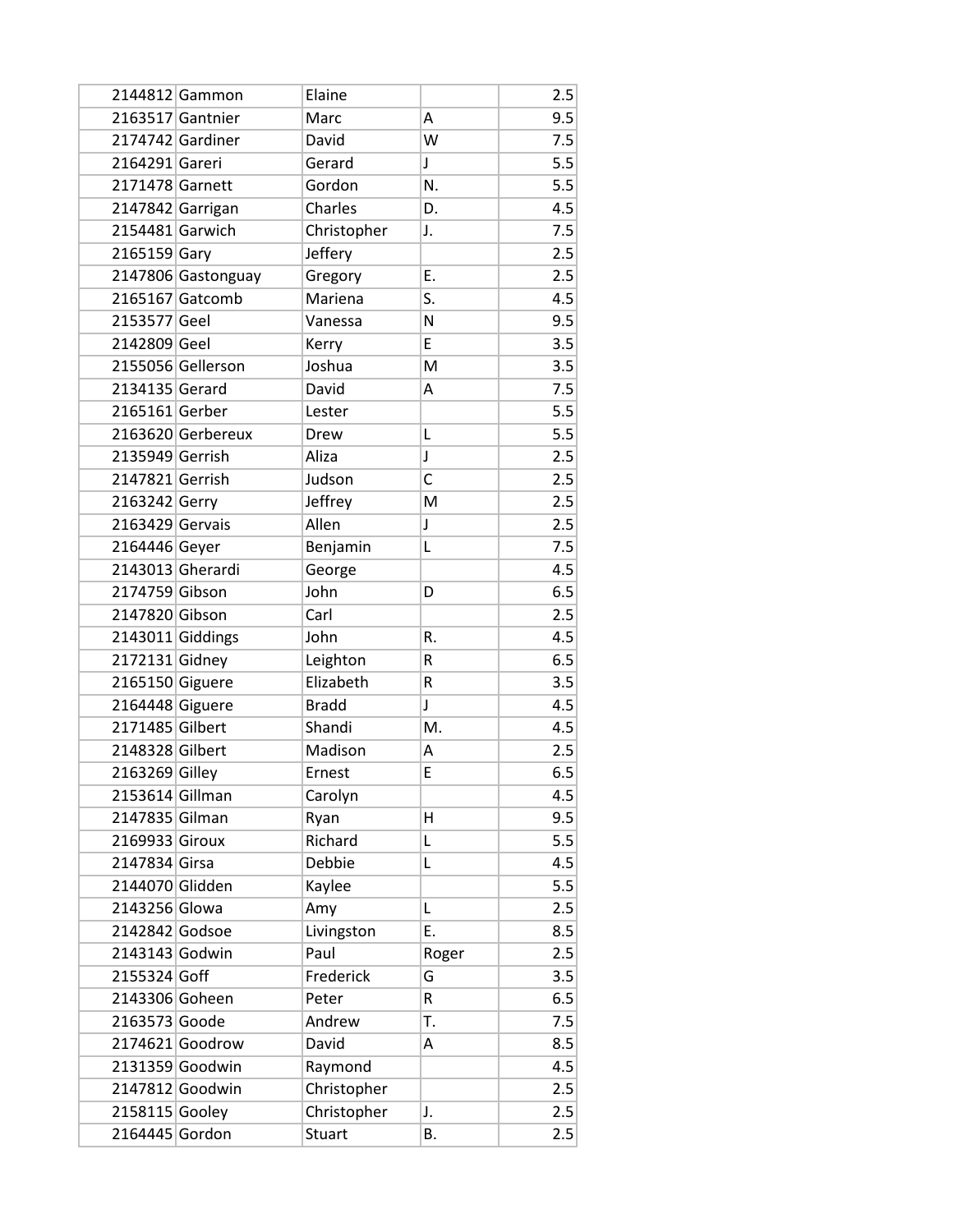| 2148325 Gore     |                   | Nataleann      | К            | 4.5  |
|------------------|-------------------|----------------|--------------|------|
| 2163335 Goss     |                   | Stephen        | M            | 4.5  |
| 2135919 Goss     |                   | Jonathan       |              | 2.5  |
| 2134207 Goud     |                   | Edward         | C            | 2.5  |
| 2148383 Gould    |                   | Michael        | T.           | 3.5  |
| 2163638 Gould    |                   | Stephen        | W            | 5.5  |
| 2163370 Gould    |                   | Joshua         | D            | 8.5  |
| 2155129 Gould    |                   | Gerald         | R.           | 11.5 |
| 2171139 Gower    |                   | Albert         | G            | 2.5  |
| 2169928 Gradie   |                   | Theodore       | R            | 8.5  |
| 2163584 Graffam  |                   | Gene           |              | 2.5  |
| 2174425 Graffam  |                   | Lawrence       | R            | 4.5  |
| 2163325 Graham   |                   | John           | Marshall     | 4.5  |
| 2153833 Grange   |                   | Shannon        | W            | 2.5  |
| 2144077 Grant    |                   | Daniel         | R            | 8.5  |
| 2143333 Grant    |                   | Micah          |              | 4.5  |
| 2142806 Grard    |                   | Nathan         | W            | 4.5  |
| 2148349 Grard    |                   | Nicholas       |              | 4.5  |
| 2158294 Grass    |                   | Logan          |              | 9.5  |
| 2155124 Grass    |                   | Reese          |              | 10.5 |
| 2147767 Grass    |                   | Keith          | R            | 5.5  |
| 2164321 Grass    |                   | Dwayne         | G            | 3.5  |
| 2163304 Graves   |                   | Aimee          | S.           | 3.5  |
| 2142946 Graves   |                   | Louis          | J            | 8.5  |
| 2143337 Gray     |                   | Jennifer       | L.           | 10.5 |
| 2163633 Gray     |                   | Shannon        | G            | 3.5  |
| 2143166 Gray     |                   | Timothy        | W            | 3.5  |
| 2148301 Gray     |                   | Calvin         | L            | 2.5  |
| 2153820 Gray     |                   | William        | R            | 8.5  |
| 2165180 Gray     |                   | Larry          | Α            | 5.5  |
|                  | 2143232 Grazaitis | Daniel         | $\mathsf{J}$ | 2.5  |
| 2163509 Greaves  |                   | Scott          | C            | 4.5  |
| 2143169 Greaves  |                   | William        | $\mathsf J$  | 8.5  |
| 2143090 Green    |                   | Zachary        | D            | 9.5  |
| 2163459 Green    |                   | Elizabeth      | M            | 2.5  |
|                  | 2153607 Greenlaw  | Corey          | E            | 6.5  |
|                  | 2155128 Greenleaf | <b>Bradley</b> |              | 4.5  |
|                  | 2132851 Greenleaf | Paul           | R            | 3.5  |
| 2143216 Grenier  |                   | Joseph         | Ρ.           | 9.5  |
| 2134151 Grenier  |                   | Rock           | R            | 3.5  |
| 2155127 Griatzky |                   | Alexander      |              | 4.5  |
| 2163289 Griffis  |                   | Kyle           | L            | 7.5  |
| 2171292 Grindle  |                   | Clayton        | J.           | 9.5  |
| 2163421 Grotton  |                   | Dylan          | D            | 2.5  |
| 2171064 Grotton  |                   | Jeffery        | S.           | 4.5  |
| 2164488 Grover   |                   | Cody           | С            | 6.5  |
| 2143134 Grover   |                   | Everett        | R.           | 7.5  |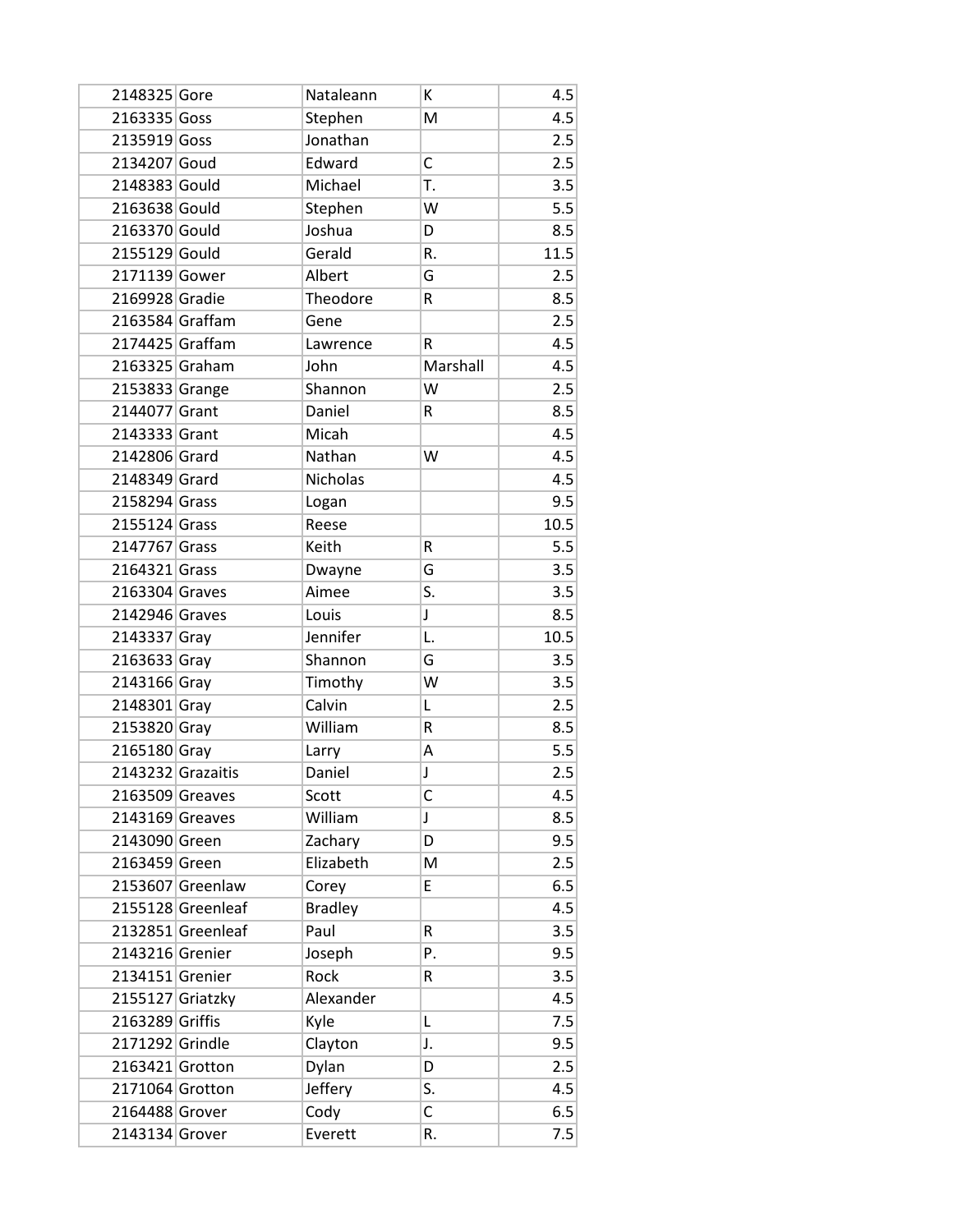| 2143005 Grover   |                    | Morgan        |              | 2.5  |
|------------------|--------------------|---------------|--------------|------|
| 2171511 Grover   |                    | Lakota        | R            | 5.5  |
| 2171001 Grovo    |                    | Jeffrey       | C            | 9.5  |
| 2142888 Guay     |                    | William       | M            | 3.5  |
|                  | 2163254 Guerrette  | Mark          | Α            | 8.5  |
|                  | 2134236 Guilbault  | Michelle      | L            | 2.5  |
|                  | 2153645 Guillmette | Jody          | M            | 10.5 |
|                  | 2163194 Guimond    | Alisha        |              | 8.5  |
| 2165179 Gulesian |                    | Christopher   | H            | 7.5  |
| 2163417 Guptill  |                    | Frank         | E            | 2.5  |
| 2147889 Gurcan   |                    | Devrim        |              | 14.5 |
| 2164471 Gurney   |                    | Richard       | L            | 2.5  |
| 2163216 Guthrie  |                    | William       | C            | 3.5  |
| 2142925 Guy      |                    | Shawn         | R            | 7.5  |
| 2144744 Hadley   |                    | Sean          | В.           | 5.5  |
| 2163351 Hafford  |                    | Laura         | L            | 3.5  |
| 2174800 Hafford  |                    | Terry         | $\mathsf{I}$ | 9.5  |
| 2147862 Hafford  |                    | Daniel        | D.           | 4.5  |
| 2164475 Hahn     |                    | Donald        | M            | 7.5  |
| 2163492 Halacy   |                    | Connor        | Michael      | 2.5  |
| 2163237 Hale     |                    | Rudy          | R            | 2.5  |
| 2163413 Hall     |                    | Colin         |              | 4.5  |
| 2155069 Hall     |                    | Leroy         | S            | 2.5  |
| 2143085 Hall     |                    | Sarah         | $\mathsf{I}$ | 4.5  |
| 2163505 Hall     |                    | Jason         | R            | 3.5  |
| 2132875 Hall     |                    | Michael       | D            | 3.5  |
| 2155122 Hallett  |                    | Theodore      | S            | 4.5  |
| 2155053 Hamann   |                    | Greg          | A            | 6.5  |
| 2143123 Hamlin   |                    | Robert        | J            | 2.5  |
| 2172130 Hamm     |                    | Donald        |              | 7.5  |
|                  | 2164463 Hammond    | Lisa          | M            | 6.5  |
|                  | 2171075 Hammond    | <b>Norris</b> | R            | 4.5  |
| 2142817 Hamrick  |                    | Garret        | L.           | 3.5  |
| 2134109 Hane     |                    | Troy          | P            | 2.5  |
|                  | 2172134 Hanrahan   | Jeffrey       | J            | 3.5  |
| 2153586 Hanson   |                    | Jeffry        | н            | 3.5  |
| 2142816 Hanson   |                    | James         | G            | 10.5 |
| 2143269 Hanson   |                    | David         | S.           | 5.5  |
|                  | 2142835 Hardacker  | <b>Brett</b>  |              | 2.5  |
| 2134116 Harden   |                    | Mitchell      |              | 3.5  |
|                  | 2163477 Hardison   | Josie         |              | 6.5  |
|                  | 2171324 Hardison   | Joseph        | R            | 2.5  |
| 2148305 Harlow   |                    | Karen         | T            | 2.5  |
| 2134140 Harmon   |                    | Nicolle       | Y            | 2.5  |
| 2144782 Harmon   |                    | <b>Bruce</b>  | W            | 15.5 |
| 2143226 Harmon   |                    | Ronald        | С.           | 4.5  |
| 2163353 Harner   |                    | Chad          | W            | 5.5  |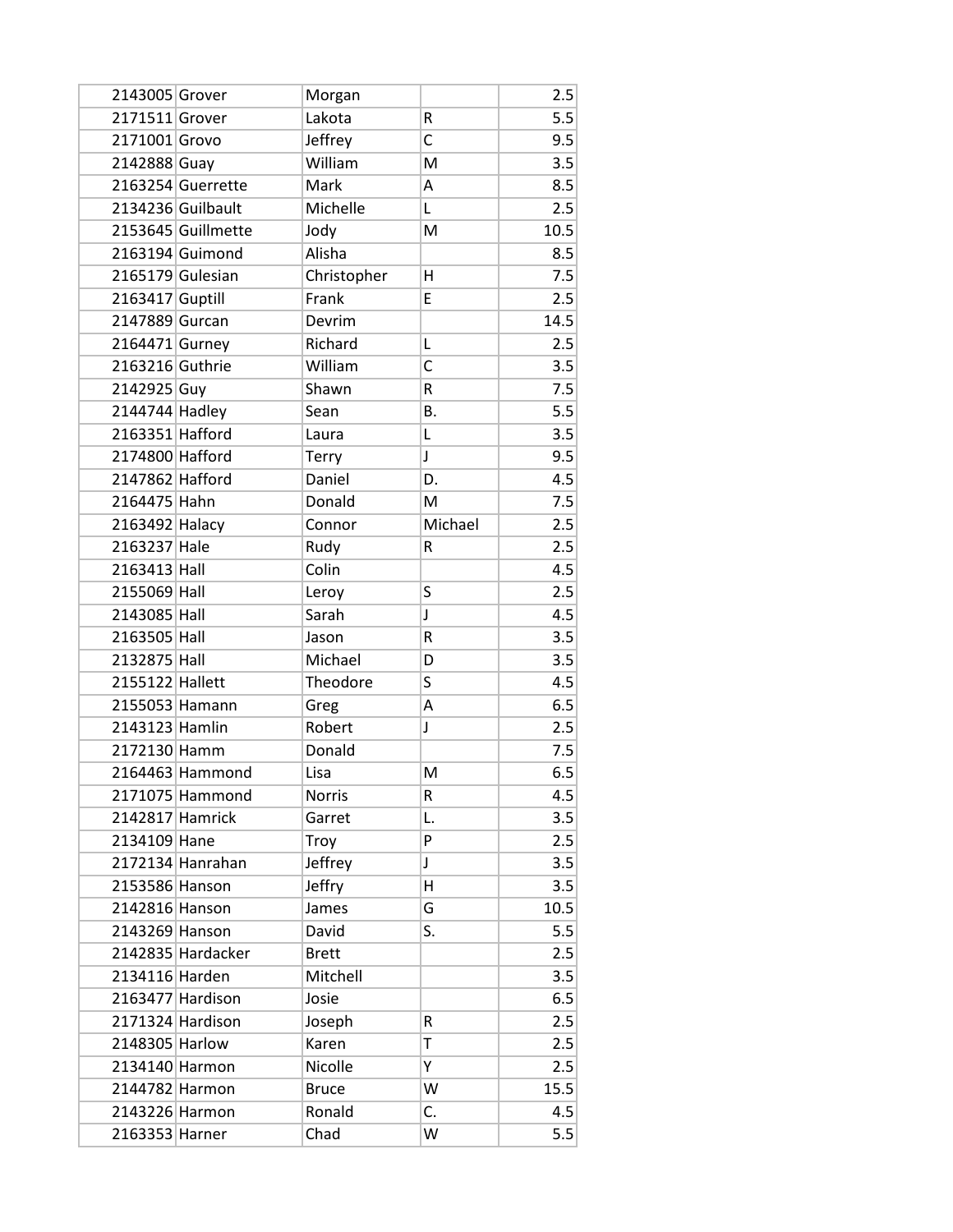| 2135915 Harris                    |                        | Michael         | J            | 9.5        |
|-----------------------------------|------------------------|-----------------|--------------|------------|
| 2134163 Harrison                  |                        | Daniel          | W            | 3.5        |
| 2169957 Harrison                  |                        | Sharon          | L.           | 12.5       |
| 2144810 Harrison                  |                        | Michelle        | $\mathsf{I}$ | 8.5        |
| 2163293 Hart                      |                        | Ripley          | J.           | 7.5        |
| 2172101 Hart                      |                        | Alyssa          |              | 7.5        |
| 2143037 Hart                      |                        | <b>Barbara</b>  | I            | 11.5       |
| 2172104 Hart                      |                        | Joshua          | F            | 4.5        |
| 2163677 Hartt                     |                        | Silvia          | S            | 2.5        |
| 2148378 Harvey                    |                        | <b>Brendan</b>  | К.           | 2.5        |
| 2144043 Harvey                    |                        | Jonathan        | B            | 2.5        |
| 2171069 Hasara                    |                        | Matthew         | J            | 11.5       |
|                                   | 2142867 Hasenfus-Smith | Ostin           | E            | 5.5        |
| 2148313 Hashem                    |                        | Peter           | J            | 5.5        |
| 2174433 Haskell                   |                        | Joseph          | B            | 2.5        |
| 2163658 Hassett                   |                        | Timothy         | M            | 4.5        |
| 2163268 Hatch                     |                        | Asa             | F            | 3.5        |
|                                   | 2154633 Hathaway       | <b>Brett</b>    | D.           | 3.5        |
| 2143372 Hatley                    |                        | Joshua          | D            | 9.5        |
| 2163485 Hatton                    |                        | Dennis          | L            | 9.5        |
| 2171519 Hatton                    |                        | Donald          |              | 4.5        |
| 2163305 Hawes                     |                        | Mark            | Α            | 2.5        |
| 2148342 Hay                       |                        | Penny           | J            | 7.5        |
| 2158291 Hayes                     |                        | <b>Baret</b>    | L.           | 2.5        |
|                                   |                        |                 |              |            |
|                                   | 2143355 Heaberlin      | Jasper          | Martin       | 7.5        |
| 2163258 Heal                      |                        | Nicholas        | C            | 10.5       |
| 2147825 Heath                     |                        | Jason           | T            | 3.5        |
| 2135935 Heath                     |                        | Warren          | А.           | 2.5        |
| 2171437 Heavel                    |                        | Ernest          | Г            | 16.5       |
| 2163520 Hebert                    |                        | Adam            | E            | 9.5        |
| 2153615 Hebert                    |                        | Dale            |              | 2.5        |
| 2144670 Heck                      |                        | Mark            | A            | 11.5       |
| 2154404 Heffle                    |                        | Stephen         | A            | 3.5        |
| 2174750 Hein                      |                        | Matthew         | J            | 4.5        |
| 2163238 Heintz                    |                        | Kyle            | W.           | 7.5        |
|                                   | 2172111 Heldman        | Richard         | G            | 10.5       |
|                                   | 2169930 Hemingway      | Dana            | А            | 4.5        |
|                                   | 2163580 Henderson      | Marilyn         | R            | 2.5        |
|                                   | 2142973 Hendrickson    | Jeffrey         | S            | 2.5        |
|                                   | 2134178 Hendrickson    | <b>Brad</b>     |              | 3.5        |
| 2147805 Heroux                    |                        | Adam            | E            | 3.5        |
| 2134177 Hertzog                   |                        | lan             | M            | 8.5        |
| 2172123 Hesketh                   |                        | Trevor          |              | 3.5        |
| 2171515 Hewett                    |                        | Shelbie         |              | 9.5        |
| 2163222 Hewitt                    |                        | Mary            | E            | 4.5        |
| 2174424 Hickey<br>2147784 Higgins |                        | Ross<br>Michael |              | 5.5<br>5.5 |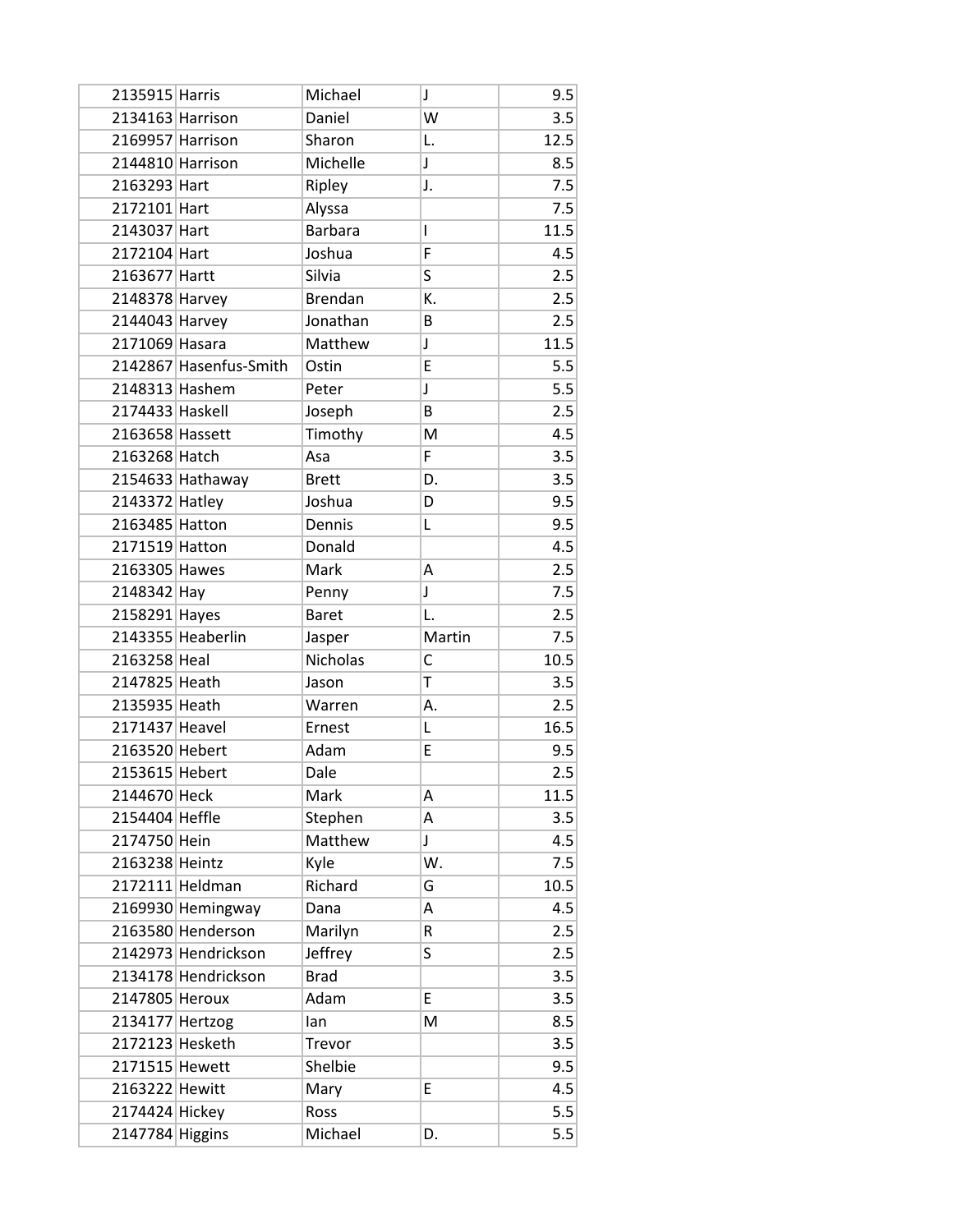| 2171074 Higgins |                   | Hunter       | P            | 12.5 |
|-----------------|-------------------|--------------|--------------|------|
| 2169954 Hill    |                   | Glenn        | A            | 3.5  |
| 2142988 Hill    |                   | Leo          | M            | 2.5  |
| 2144721 Hill    |                   | Collin       | $\mathsf{I}$ | 11.5 |
| 2142985 Hill    |                   | Glenn        | Α            | 3.5  |
| 2163358 Hiller  |                   | Jerry        | А            | 6.5  |
| 2165162 Hils    |                   | Tyler        |              | 3.5  |
| 2171458 Hiltz   |                   | David        | C            | 9.5  |
| 2163595 Hilyard |                   | Cody         | T            | 6.5  |
| 2169961 Hingley |                   | Scott        | M.           | 4.5  |
| 2163667 Hinkel  |                   | Peyton       | J            | 8.5  |
| 2142995 Hirning |                   | Frederick    | G            | 2.5  |
| 2142845 Hiscock |                   | Bryson       | Г            | 3.5  |
| 2144673 Hizny   |                   | Joseph       | M            | 2.5  |
| 2163188 Hjort   |                   | Jarod        |              | 2.5  |
| 2163230 Hjort   |                   | <b>Brian</b> | D            | 5.5  |
| 2148365 Hobbs   |                   | Danielle     | C            | 5.5  |
| 2163456 Hoberg  |                   | John         |              | 3.5  |
| 2163162 Hobson  |                   | Eric         | J            | 8.5  |
|                 | 2143238 Hockney   | Justin       | J            | 5.5  |
|                 | 2148331 Hodgdon   | James        | S            | 3.5  |
|                 | 2132877 Hodgkins  | Jerry        | R.           | 7.5  |
|                 | 2148314 Holbrook  | Seth         | Η            | 8.5  |
|                 | 2169934 Holbrook  | Todd         | Α            | 5.5  |
| 2169967 Holland |                   | <b>Brian</b> | C            | 3.5  |
| 2171577 Holman  |                   | Kyle         |              | 3.5  |
|                 | 2148307 Holmquist | Alyssa       |              | 3.5  |
| 2172117 Holt    |                   | Leo          | А            | 3.5  |
| 2144813 Holum   |                   | Douglas      | M.           | 3.5  |
| 2165165 Holyoke |                   | Jamie        | Α.           | 6.5  |
| 2163214 Hooper  |                   | Jason        | T            | 7.5  |
| 2171307 Hooper  |                   | Jakob        |              | 10.5 |
| 2169944 Hopkins |                   | Derwood      | А            | 6.5  |
| 2147801 Hopkins |                   | Seth         | C            | 6.5  |
| 2143343 Hopkins |                   | Steven       | J            | 8.5  |
| 2171301 Hopkins |                   | Amanda       |              | 12.5 |
| 2163207 House   |                   | Walter       | N            | 5.5  |
| 2134195 Howe    |                   | Seth         | F.           | 2.5  |
| 2154471 Howe    |                   | Michael      | D            | 3.5  |
| 2153648 Howe    |                   | Theodore     | W            | 5.5  |
| 2147890 Howe    |                   | Nancy        | L            | 11.5 |
| 2172133 Howell  |                   | <b>Brian</b> | L            | 7.5  |
| 2147828 Howes   |                   | Dustin       | E            | 5.5  |
| 2147786 Hubbard |                   | Sandra       | Г            | 3.5  |
| 2163444 Hudson  |                   | Robert       | C            | 2.5  |
| 2163190 Hughes  |                   | Ellie        |              | 6.5  |
| 2135957 Huhn    |                   | Kenneth      | J            | 2.5  |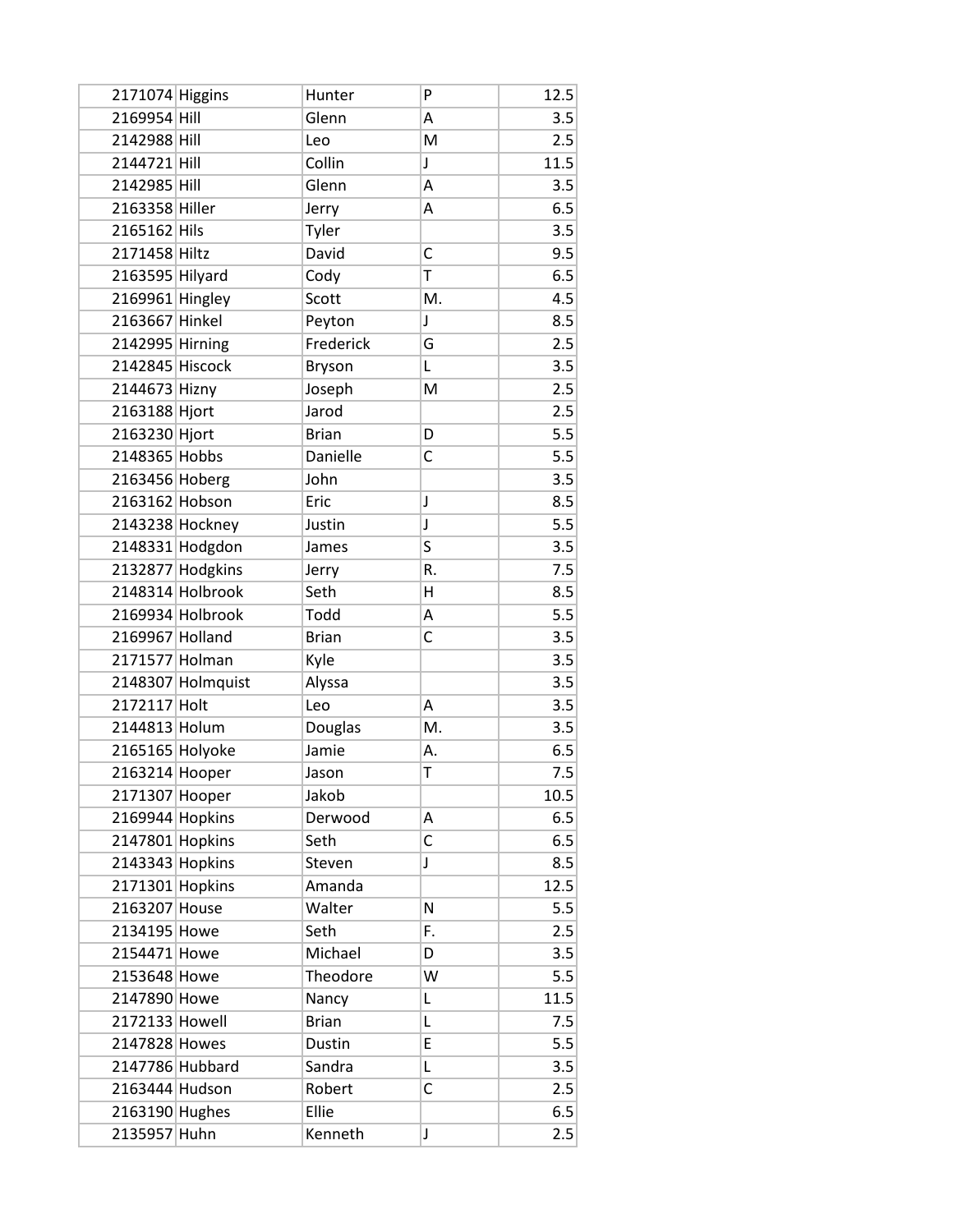|                  | 2143016 Humphrey   | Sean          | E        | 5.5  |
|------------------|--------------------|---------------|----------|------|
| 2171360 Huot     |                    | William       | R        | 5.5  |
| 2155072 Hurd     |                    | Hayley        | J        | 7.5  |
| 2163646 Hurd     |                    | Jenelle       |          | 4.5  |
| 2163563 Hurley   |                    | Michael       | Ρ.       | 2.5  |
| 2163416 Hussey   |                    | Jennifer      | R        | 3.5  |
| 2163151 Huston   |                    | Christopher   | T        | 13.5 |
|                  | 2132871 Hutchins   | Paul          | E        | 3.5  |
|                  | 2142922 Hutchins   | Stephen       | J        | 8.5  |
|                  | 2143229 Hutchins   | Luke          |          | 13.5 |
|                  | 2163337 Hutchinson | Ronald        |          | 3.5  |
|                  | 2163424 Hutchinson | Olivia        | G        | 2.5  |
| 2164483 Hyland   |                    | Colleen       | M        | 2.5  |
| 2144781 Hynes    |                    | Matthew       | J        | 2.5  |
| 2163227 Ingalls  |                    | <b>Brenda</b> |          | 3.5  |
| 2171554 Inzana   |                    | Lugene        | А        | 14.5 |
| 2142828 Ireland  |                    | Scott         | W.       | 4.5  |
| 2165130 Irving   |                    | Benjamin      | L.       | 2.5  |
|                  | 2171480 Isherwood  | James         | S.       | 7.5  |
| 2163233 Jackson  |                    | Ryan          | A        | 3.5  |
| 2142987 Jacobs   |                    | Alexander     |          | 2.5  |
| 2155118 Jacobs   |                    | Nolan         |          | 5.5  |
| 2144064 Jacobs   |                    | Keven         | R        | 2.5  |
| 2132879 James    |                    | <b>Brad</b>   | C        | 4.5  |
| 2147892 James    |                    | Richard       | Η.       | 4.5  |
| 2165137 James    |                    | Richard       | G.       | 5.5  |
|                  | 2174818 Jandreau   | Adam          | P        | 2.5  |
|                  | 2163501 Jandreau   | Crystal       |          | 5.5  |
|                  | 2171289 Jandreau   | Robert        | Ρ.       | 3.5  |
|                  | 2163373 Jandreau   | Camden        |          | 2.5  |
| 2134214 Janes    |                    | Jeffrey       |          | 12.5 |
|                  | 2163590 Jankowski  | Aaron         |          | 4.5  |
|                  | 2142945 Jaramillo  | Hunter        | Theodore | 3.5  |
| 2143094 Jarrett  |                    | Trenton       |          | 2.5  |
|                  | 2171441 Jeannotte  | Nancy         | Г        | 5.5  |
| 2163318 Jeffrey  |                    | Malcolm       | В        | 3.5  |
| 2143278 Jellison |                    | James         | G        | 7.5  |
| 2171463 Jellison |                    | Hali          |          | 5.5  |
| 2171491 Jewell   |                    | Jeremy        |          | 5.5  |
| 2147830 Jipson   |                    | Kendall       | L.       | 10.5 |
| 2147763 Jipson   |                    | Max           | W        | 7.5  |
| 2163537 Johndro  |                    | Richard       | С        | 8.5  |
| 2163328 Johnson  |                    | Gary          | Г        | 4.5  |
| 2142909 Johnson  |                    | Donald        | W        | 9.5  |
| 2164269 Johnson  |                    | Anna          | M        | 3.5  |
| 2163345 Johnson  |                    | <b>Brian</b>  | S        | 2.5  |
| 2143349 Johnson  |                    | Jeffrey       | L.       | 5.5  |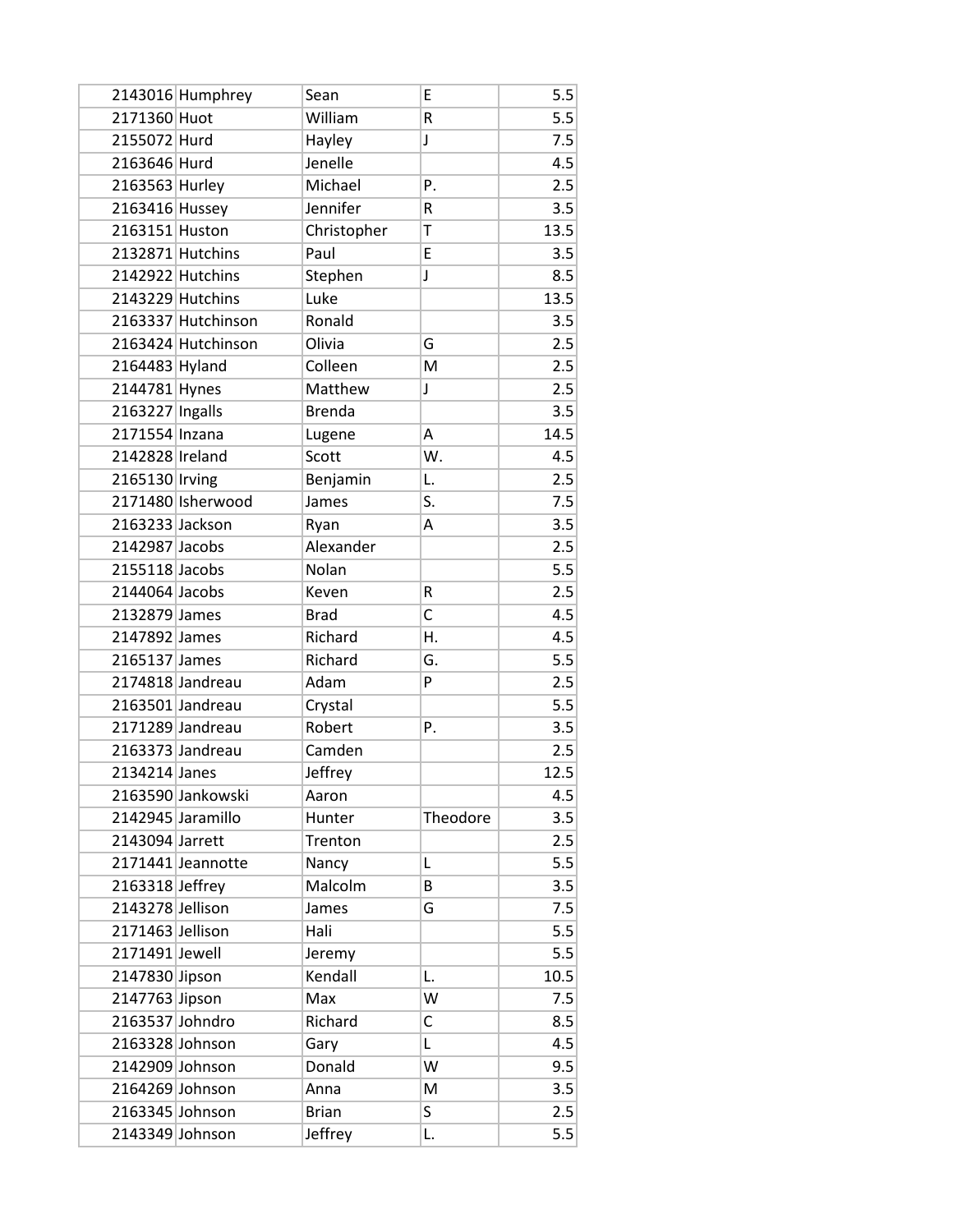| 2143249 Johnson |                     | Terry              | B        | 10.5       |
|-----------------|---------------------|--------------------|----------|------------|
| 2169950 Johnson |                     | Matthew            | E        | 6.5        |
| 2142962 Johnson |                     | <b>Brice</b>       |          | 5.5        |
| 2134186 Johnson |                     | Julie Ann          |          | 4.5        |
| 2163538 Johnson |                     | Jamie              | L.       | 9.5        |
| 2147887 Johnson |                     | Raymond            | Ρ.       | 5.5        |
| 2171435 Johnson |                     | Jesse              | B        | 9.5        |
| 2165189 Jones   |                     | Harold             | E        | 9.5        |
| 2154635 Jones   |                     | Levi               | M        | 5.5        |
| 2163218 Jones   |                     | Asa                | Ρ.       | 10.5       |
| 2143307 Jones   |                     | Zachary            | C        | 4.5        |
| 2143313 Jones   |                     | Daniel             | P        | 2.5        |
| 2142919 Jones   |                     | Sheldon            | M        | 2.5        |
| 2148309 Jones   |                     | <b>Brett</b>       | Α.       | 4.5        |
| 2171005 Jones   |                     | Robert             | В        | 10.5       |
| 2171012 Jones   |                     | Julie              | Α        | 3.5        |
| 2134164 Jordan  |                     | <b>Brian</b>       | M        | 6.5        |
| 2142959 Jordan  |                     | Martha             | L.       | 5.5        |
| 2153632 Joyce   |                     | Norman             | A        | 2.5        |
| 2163302 Joyce   |                     | Christopher        | Α.       | 2.5        |
| 2143105 Kalkes  |                     | Terrance           | J        | 4.5        |
| 2171132 Kamm    |                     | Jay                | D        | 6.5        |
|                 | 2143251 Karstens    | Joshua             | S        | 8.5        |
| 2169946 Kearns  |                     | William            |          | 2.5        |
|                 | 2163181 Keegstra    | Scott              | н        | 5.5        |
| 2171028 Keene   |                     | Amy                | Cantwell | 1.5        |
| 2163199 Keim    |                     | Savana             | J        | 2.5        |
| 2143236 Keller  |                     | <b>Bradley</b>     | E        | 2.5        |
| 2143170 Keller  |                     | Carl               | Η        | 6.5        |
| 2143087 Kelley  |                     | Kevin              | P.       | 3.5        |
| 2134131 Kelley  |                     | Eugene             | P        | 10.5       |
| 2174755 Kelley  |                     | Todd               | F        | 5.5        |
| 2163389 Kelly   |                     | Aidan              |          | 4.5        |
| 2171428 Kelly   |                     | Gene               | R        | 5.5        |
| 2171015 Kelly   |                     | <b>Stuart</b>      | Ρ.       | 2.5        |
|                 | 2163617 Kennedy     | Glen               | E        | 5.5        |
|                 |                     |                    |          |            |
|                 | 2171487 Kennedy     | Lance              | E        | 3.5        |
|                 | 2142948 Kenney      | Johnathin          | M        | 2.5        |
| 2134221 Kenney  |                     | William            | E        | 11.5       |
| 2163263 Kepford |                     | Tim                |          | 3.5        |
| 2142972 Kern    |                     | Kyle               | W        | 4.5        |
|                 | 2163565 Ketcherside | Mary               | D        | 4.5        |
| 2143245 Kik     |                     | Paul               | N        | 10.5       |
| 2171030 Kilgore |                     | Kyle               | S        | 4.5        |
| 2163592 Kimball |                     | Sean               | F        | 3.5        |
| 2163375 King    |                     | Richard<br>Jeffrey | Α<br>S   | 3.5<br>9.5 |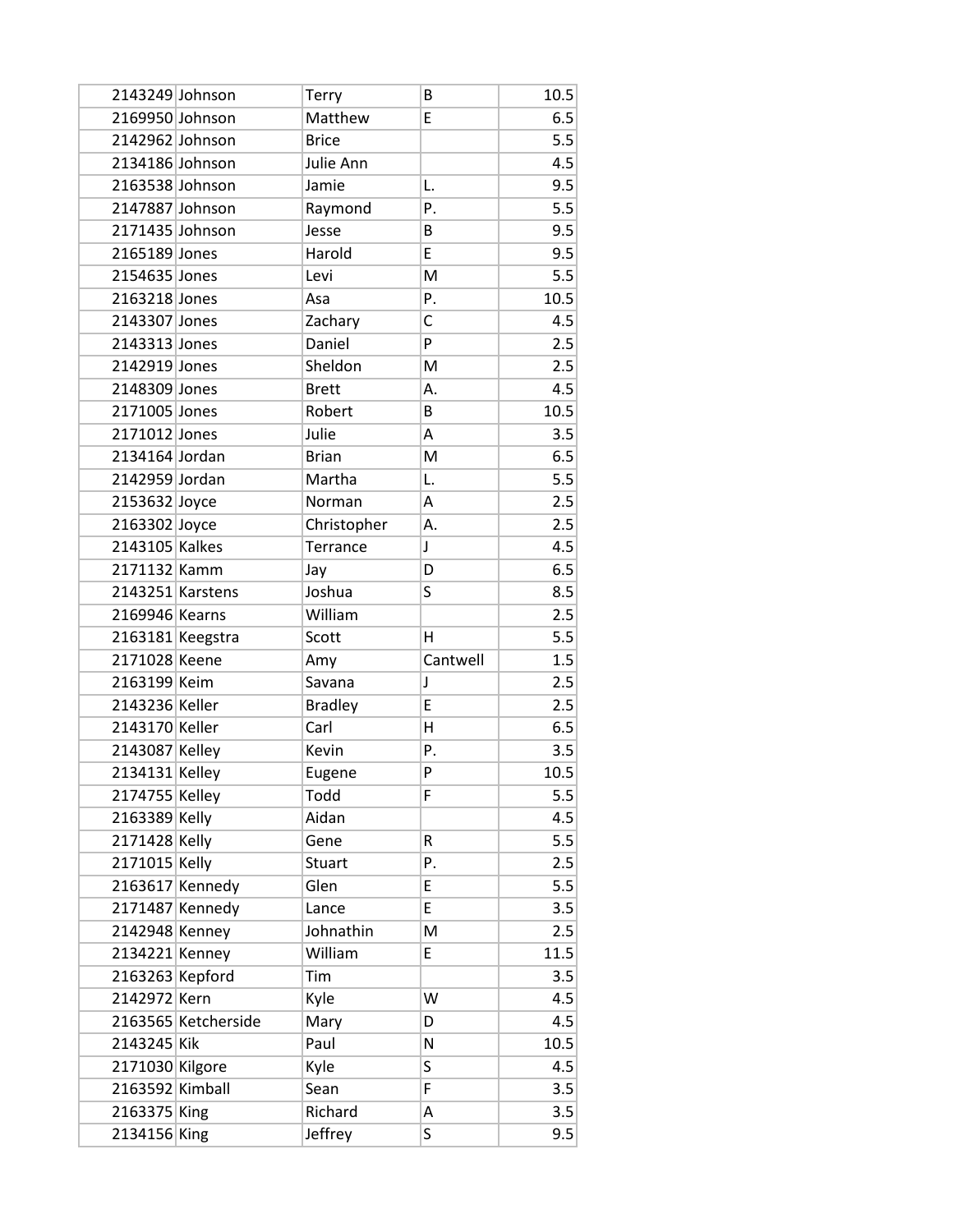| 2174787 Kirk     |                     | Chad           | B             | 3.5  |
|------------------|---------------------|----------------|---------------|------|
| 2147794 Kirkland |                     | Justus         | Lee           | 6.5  |
| 2134209 Klaus    |                     | Andrew         | C             | 5.5  |
| 2164467 Klimash  |                     | Christopher    | N             | 12.5 |
| 2147799 Kmiec    |                     | Ainsley        | S.            | 3.5  |
|                  | 2142877 Kniepkamp   | Ricky          |               | 4.5  |
| 2148330 Knight   |                     | Winfield       | S             | 7.5  |
| 2147826 Knight   |                     | Caroline       | н             | 3.5  |
| 2143219 Knight   |                     | Caitlin        |               | 9.5  |
| 2143178 Knight   |                     | Constance      | J             | 4.5  |
| 2164280 Knights  |                     | Tyler          | L             | 2.5  |
| 2147854 Knowles  |                     | Dana           | C.            | 3.5  |
|                  | 2163446 Knowlton    | Robert         | M             | 5.5  |
|                  | 2165144 Knowlton    | Stephen        | $\mathsf{I}$  | 2.5  |
| 2171450 Knox     |                     | Meaghan        | Dawn          | 16.5 |
| 2147769 Koller   |                     | Michelle       | J             | 6.5  |
| 2134160 Koller   |                     | Marjorie       | L             | 4.5  |
|                  | 2143309 Korduner    | Jack           |               | 3.5  |
|                  | 2143330 Kornhaber   | <b>Brandon</b> |               | 8.5  |
|                  | 2169922 Koukoulas   | Helen          | M             | 3.5  |
| 2163540 Krause   |                     | Steven         |               | 4.5  |
| 2143086 Krebs    |                     | Mark           | E             | 7.5  |
|                  | 2142872 Kronholm    | Denice         | А             | 5.5  |
|                  | 2142994 Kronholm    | Gavin          | M             | 3.5  |
|                  | 2174426 Kronholm    | Ryder          | А             | 3.5  |
| 2134125 Kruse    |                     | Leah           | <b>Brooke</b> | 8.5  |
| 2144101 Kulp     |                     | Jonathan       |               | 3.5  |
| 2169972 Kuusela  |                     | Derek          |               | 4.5  |
| 2172116 Labbe    |                     | James          | B             | 3.5  |
|                  | 2163361 Labombard   | Dennis         | R             | 4.5  |
|                  | 2169968 Lachance    | Michael        | W.            | 9.5  |
|                  | 2143157 Lachance    | Louis          | M             | 4.5  |
| 2158111 Lackie   |                     | Michael        | W             | 3.5  |
| 2171039 Ladd     |                     | Hailey         | Marie         | 7.5  |
|                  | 2143009 Lagomarsino | Eugene         | V             | 3.5  |
| 2163405 Lai      |                     | Kyson          |               | 1.5  |
| 2147790 Laite    |                     | Parker         | S             | 5.5  |
| 2165174 Lake     |                     | George         | W             | 2.5  |
| 2169921 Lake     |                     | Beverly        | E             | 5.5  |
|                  | 2163347 Laliberte   | Michael        | E.            | 2.5  |
| 2143131 Lambert  |                     | Jeremy         | Г             | 5.5  |
|                  | 2164473 Lamoreau    | Jeffrey        | D.            | 10.5 |
|                  | 2142983 Lamoreau    | Jack           | R             | 4.5  |
|                  | 2134188 Lamoreau    | John           | G             | 2.5  |
|                  | 2171049 Lamoreau    | Jason          | H             | 2.5  |
|                  | 2135943 Lancaster   | Christopher    | L.            | 4.5  |
| 2153618 Landeen  |                     | Michael        | I.            | 2.5  |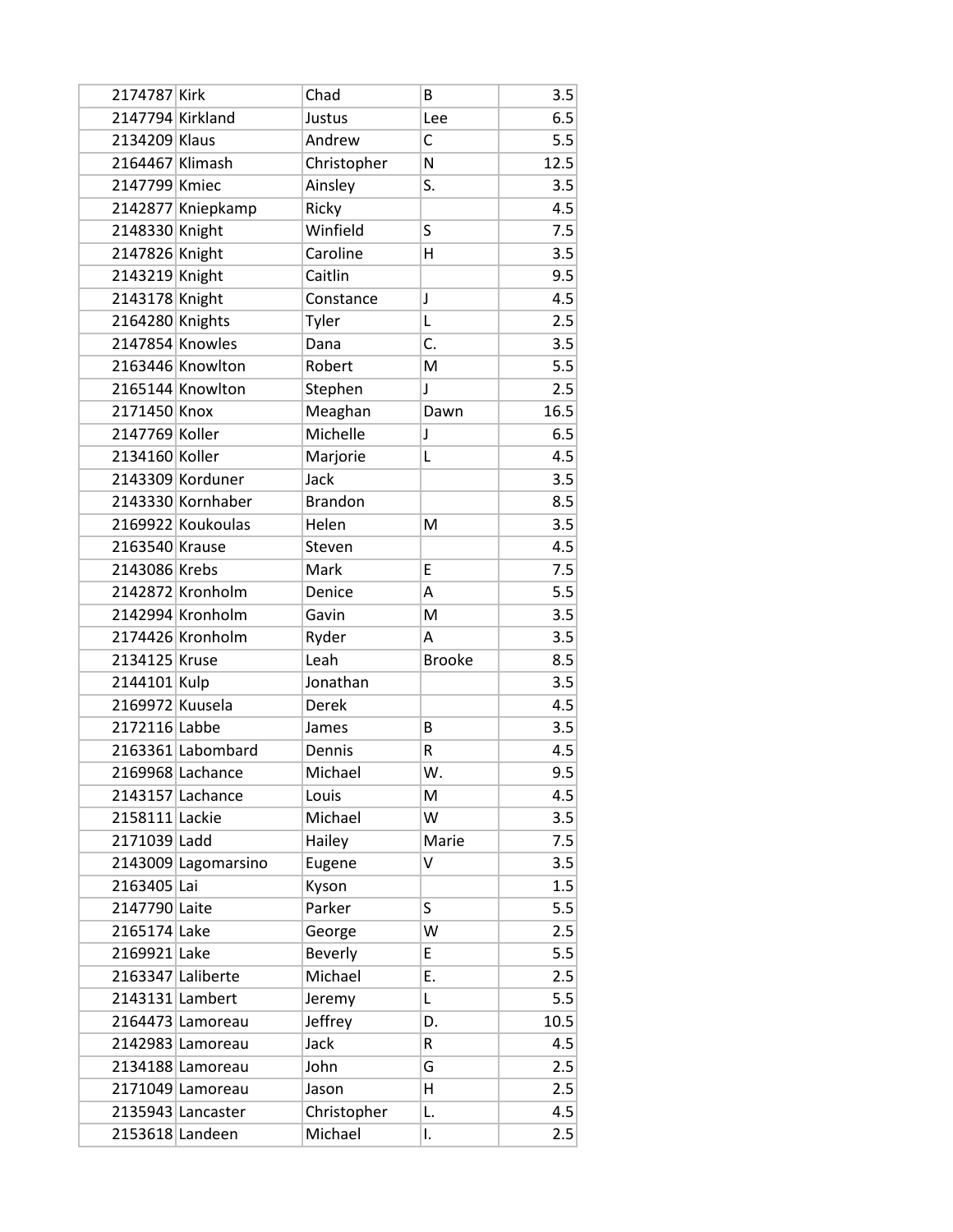| 2163297 Landry   |                    | Benjamin       | С           | 10.5 |
|------------------|--------------------|----------------|-------------|------|
| 2143163 Landry   |                    | <b>Brian</b>   | K.          | 2.5  |
| 2155116 Lane     |                    | Abby           |             | 3.5  |
| 2142939 Lang     |                    | Christian      | R           | 4.5  |
| 2164472 Lang     |                    | Jeffrey        | Α           | 2.5  |
| 2142823 Langley  |                    | Joseph         | W.          | 8.5  |
| 2148362 Lanpher  |                    | Russell        | D           | 3.5  |
|                  | 2163480 Lapointe   | Donald         | J.          | 3.5  |
|                  | 2171570 Larochelle | Timothy        | J           | 2.5  |
|                  | 2144088 Larrabee   | Eric           | S           | 3.5  |
| 2171442 Larsen   |                    | David          |             | 2.5  |
| 2143298 Lary     |                    | Jeremiah       |             | 10.5 |
| 2144788 Lasselle |                    | Merlon         | E           | 5.5  |
|                  | 2134162 Laughton   | Matthew        |             | 4.5  |
| 2143129 Lavallee |                    | Kristopher     | L           | 2.5  |
| 2142818 Lavigne  |                    | Daryl          | G           | 2.5  |
| 2143025 Lavigne  |                    | Patrick        | Г           | 3.5  |
| 2163575 Lavin    |                    | <b>Bradley</b> | M           | 3.5  |
| 2153609 Lavoie   |                    | Adam           | R           | 2.5  |
| 2174430 Lawler   |                    | Johnathan      |             | 4.5  |
| 2143139 Lawlor   |                    | Mark           | W           | 9.5  |
| 2143194 Le Blanc |                    | Richard        | D           | 5.5  |
| 2155095 Leask    |                    | Kaylee         | B           | 4.5  |
| 2147897 Leask    |                    | Lance          |             | 11.5 |
| 2142868 Leavitt  |                    | Cathey         | B           | 3.5  |
| 2163385 Leblanc  |                    | Kevin          | O           | 6.5  |
| 2169926 Leblanc  |                    | Jesse          | J           | 4.5  |
| 2171549 Leblanc  |                    | <b>Brandon</b> | J           | 4.5  |
| 2163229 Lecesne  |                    | <b>Dirk</b>    |             | 2.5  |
| 2171282 Leclair  |                    | Corey          |             | 2.5  |
| 2147815 Leclair  |                    | Scott          | Timothy     | 8.5  |
| 2143276 Ledger   |                    | Gabriel        |             | 7.5  |
| 2163535 Lee      |                    | Clyde          | R           | 8.5  |
| 2116197 Lee      |                    | Gene           | J.          | 5.5  |
| 2163507 Lee      |                    | Joseph         | E           | 3.5  |
| 2171303 Lehto    |                    | Brookelyn      |             | 11.5 |
| 2165196 Leigh    |                    | Richard        | Г           | 6.5  |
|                  | 2143300 Leighton   | Carl           |             | 5.5  |
| 2143285 Leland   |                    | David          | Α           | 4.5  |
| 2139132 Lemay    |                    | Grace          | C           | 2.5  |
| 2163360 Lemke    |                    | Kenneth        | W           | 2.5  |
| 2147878 Leonard  |                    | Matthew        | $\mathsf J$ | 8.5  |
| 2143184 Leopin   |                    | Derrick        | P           | 2.5  |
| 2163488 Lessner  |                    | Andrew         | M.          | 5.5  |
| 2143132 Letarte  |                    | Owen           | R           | 3.5  |
|                  | 2163392 Levasseur  | William        | F           | 3.5  |
|                  | 2135938 Levasseur  | Dennis         | P           | 6.5  |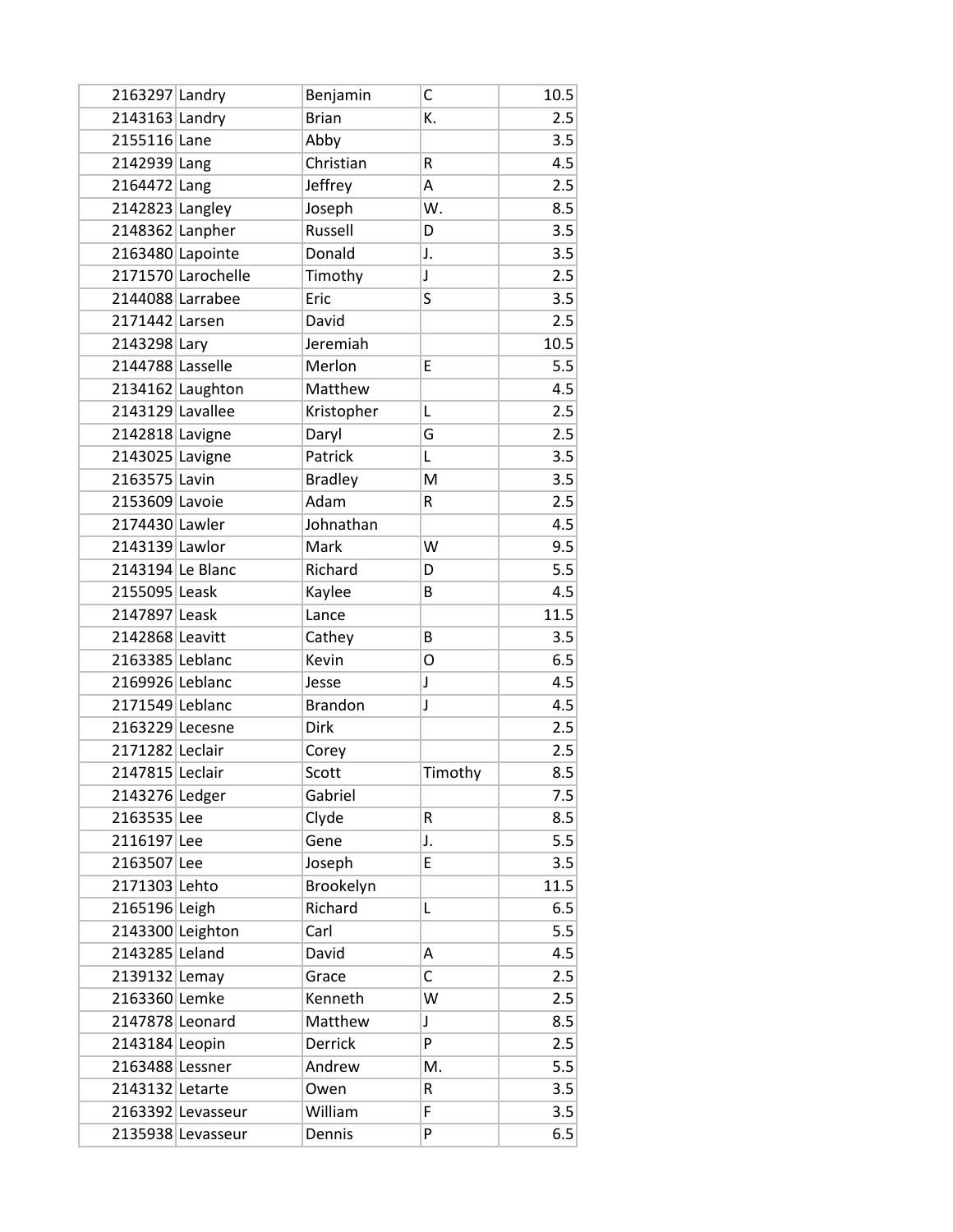| 2163581 Leveille  |                        | Thomas        |         | 2.5  |
|-------------------|------------------------|---------------|---------|------|
|                   | 2153581 Levesque       | Nicole        |         | 7.5  |
|                   | 2163414 Levesque       | Steven        |         | 2.5  |
| 2142830 Lewis     |                        | Roxanne       |         | 8.5  |
| 2147810 Lewis     |                        | Tyrell        | M       | 4.5  |
| 2171285 Lewis     |                        | Jason         | M       | 11.5 |
| 2134112 Libby     |                        | <b>Bryant</b> | J       | 9.5  |
| 2171378 Libby     |                        | <b>Brody</b>  | Chase   | 5.5  |
| 2142844 Libby     |                        | Cooper        | J       | 6.5  |
| 2164454 Libby     |                        | Amber         |         | 3.5  |
| 2132870 Libby     |                        | Jeffrey       | M       | 2.5  |
| 2171561 Liberty   |                        | Jackson       |         | 11.5 |
| 2155334 Liese     |                        | Mark          | D       | 5.5  |
| 2171466 Lindsey   |                        | Jay           | E       | 9.5  |
| 2142808 Link      |                        | Mark          |         | 10.5 |
|                   | 2171423 Linkletter     | Jason         | M       | 12.5 |
| 2165108 Linnell   |                        | Jason         | S       | 5.5  |
| 2147853 Linnell   |                        | Stephen       | J       | 2.5  |
|                   | 2169935 Littlefield    | <b>Braden</b> | P       | 2.5  |
| 2171373 Littler   |                        | Shawn         | M.      | 13.5 |
| 2171568 Littleton |                        | Claude        |         | 5.5  |
| 2147838 Lizotte   |                        | Paul          | G       | 3.5  |
| 2153592 Lizotte   |                        | James         | D.      | 8.5  |
| 2165134 Locke     |                        | Peter         | M       | 11.5 |
| 2165117 Loeffler  |                        | Dawson        | В       | 3.5  |
| 2163275 London    |                        | Rebecca       | Α       | 2.5  |
| 2142859 Long      |                        | Addison       |         | 3.5  |
| 2142846 Long      |                        | Kevin         | G       | 3.5  |
| 2171055 Longley   |                        | Gabriel       | R       | 3.5  |
| 2171343 Lopez     |                        | Royce         | W       | 2.5  |
| 2164283 Lord      |                        | Hollye        | E       | 2.5  |
| 2172181 Lord      |                        | John          | B       | 9.5  |
| 2147824 Lounder   |                        | Cody          | E       | 10.5 |
|                   | 2155335 Lovering Burtt | Skyler        |         | 9.5  |
|                   | 2143196 Lovetere       | John          | D.      | 5.5  |
| 2148312 Lowe      |                        | Fenway        | C.      | 2.5  |
| 2144799 Lowell    |                        | Craig         | A       | 3.5  |
| 2163481 Lozier    |                        | Isabelle      | Η       | 8.5  |
| 2155313 Lucarelli |                        | Jayson        | R.      | 8.5  |
| 2143122 Lucas     |                        | Renner        | Johnson | 7.5  |
|                   | 2142966 Ludington      | Howard        | J       | 10.5 |
| 2142976 Luellen   |                        | Johnathan     | M.      | 2.5  |
| 2164442 Luke      |                        | Daniel        | N.      | 10.5 |
| 2154627 Lukeski   |                        | <b>Bella</b>  | S       | 2.5  |
| 2143148 Lunt      |                        | Melissa       | L.      | 3.5  |
| 2148361 Lyle      |                        | <b>Brian</b>  | Α       | 3.5  |
| 2142837 Lyman     |                        | Sandra        | Г       | 6.5  |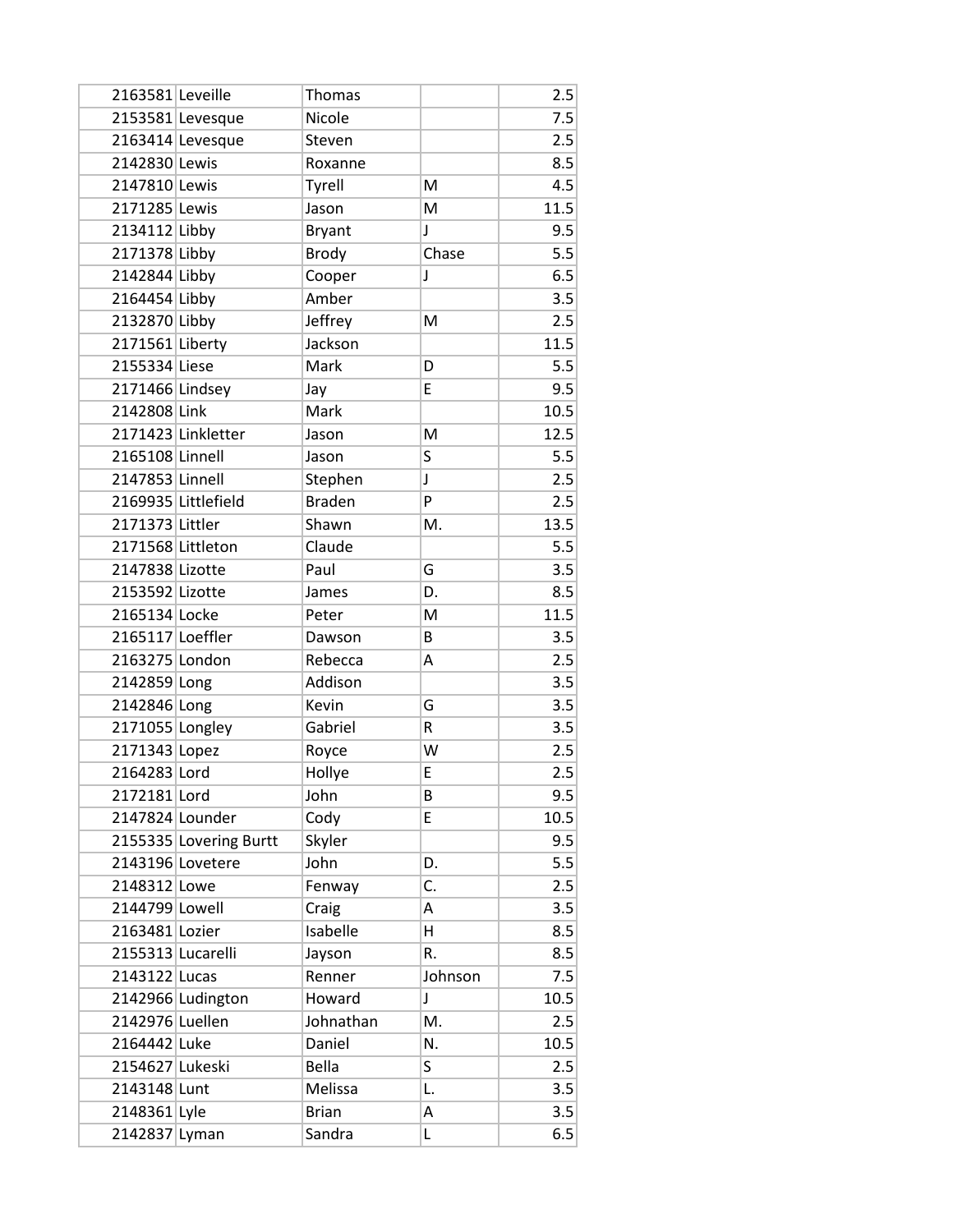| 2163189 Lynch    |                     | Charles      | Ε.        | 2.5  |
|------------------|---------------------|--------------|-----------|------|
| 2155071 Lyons    |                     | Kimberly     |           | 5.5  |
|                  | 2171038 Mac Phee    | Lucas        |           | 6.5  |
|                  | 2163493 Macdonald   | Eric         | Ε.        | 12.5 |
|                  | 2143356 Macdonald   | Keith        | А.        | 11.5 |
|                  | 2142876 Macdonald   | James        | F         | 5.5  |
|                  | 2143000 Macdonald   | Colin        | E         | 7.5  |
|                  | 2152901 Macdougall  | Erin         | Α         | 4.5  |
| 2148302 Mace     |                     | Jeffrey      | В.        | 2.5  |
| 2143227 Mack     |                     | Gabriel      | J         | 3.5  |
| 2147863 Macneill |                     | John         | R         | 9.5  |
| 2134210 Madore   |                     | David        | R         | 8.5  |
| 2164293 Maglio   |                     | Michael      | Α         | 4.5  |
| 2174805 Mahan    |                     | Rodney       | P         | 2.5  |
| 2171037 Mahar    |                     | Lucas        | C         | 2.5  |
|                  | 2164294 Mahoney     | Ryan         | D         | 6.5  |
| 2143073 Maiale   |                     | Joseph       |           | 6.5  |
|                  | 2143104 Mailman     | Colby        | D         | 2.5  |
| 2143315 Main     |                     | Arron        |           | 10.5 |
| 2154469 Mains    |                     | Noah         | R         | 3.5  |
|                  | 2171316 Maisamari   | Micah        | B         | 5.5  |
| 2163589 Makson   |                     | Frank        | P         | 11.5 |
|                  | 2153574 Maldonado   | Cody         |           | 3.5  |
|                  | 2164460 Malinauskas | Richard      | v         | 5.5  |
| 2143138 Maloon   |                     | Dylan        | Α         | 3.5  |
|                  | 2153580 Manganella  | Denise       | F.        | 6.5  |
| 2164484 Mansir   |                     | Troy         | Β.        | 6.5  |
|                  | 2147855 Marascio    | James        | В.        | 8.5  |
|                  | 2148296 Marcotte    | Kyleigh      | Margaret  | 11.5 |
|                  | 2171514 Marcotte    | <b>Blake</b> |           | 12.5 |
|                  | 2163596 Marcoux     | Christopher  | M         | 2.5  |
| 2142953 Marden   |                     | Peter        | Ο.        | 4.5  |
| 2163177 Marean   |                     | Matthew      | В         | 7.5  |
| 2143060 Markey   |                     | Edward       | J.        | 2.5  |
| 2142881 Marley   |                     | Dustin       | W.        | 7.5  |
| 2143001 Marquis  |                     | Samuel       | С         | 2.5  |
| 2171033 Marquis  |                     | Luc          | J.        | 5.5  |
|                  | 2153816 Marshall    | David        | А         | 6.5  |
| 2134205 Martell  |                     | <b>Brian</b> | К.        | 2.5  |
| 2144796 Martin   |                     | Darrell      | R         | 6.5  |
| 2135939 Martin   |                     | Stacy        | А.        | 15.5 |
|                  |                     |              | Christoph |      |
| 2143052 Martin   |                     | Luke         | er        | 8.5  |
| 2172126 Martin   |                     | David        | L.        | 2.5  |
| 2155316 Martin   |                     | Matthew      | D         | 3.5  |
| 2155046 Martin   |                     | William      | J.        | 3.5  |
|                  | 2142952 Martinez    | Wambli       | C         | 12.5 |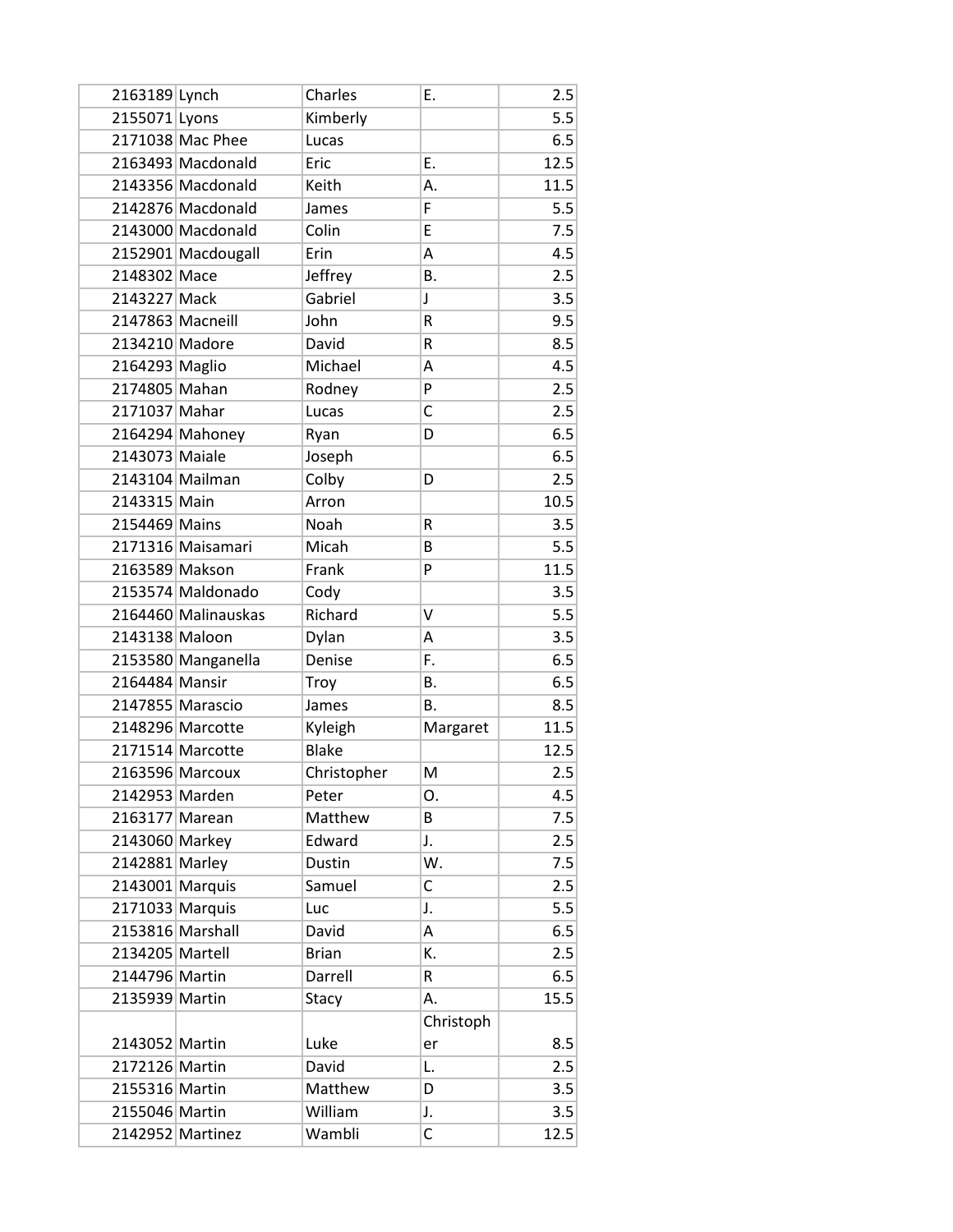|                 | 2143091 Maschino   | Jacob          | D            | 8.5  |
|-----------------|--------------------|----------------|--------------|------|
| 2143068 Mason   |                    | Wade           | A            | 5.5  |
| 2154626 Mason   |                    | Jerrold        | L.           | 5.5  |
| 2148316 Masse   |                    | Patrick        | S            | 3.5  |
| 2143110 Mast    |                    | Eric           |              | 4.5  |
| 2154636 Mateer  |                    | Dwight         | D            | 7.5  |
| 2143233 Mattor  |                    | Paul           | C            | 8.5  |
|                 | 2155086 Matulonis  | Douglas        | К            | 8.5  |
|                 | 2164451 Maynard    | William        | Η            | 4.5  |
|                 | 2147888 Mcarthur   | Gerald         | K.           | 10.5 |
|                 | 2153819 Mcarthur   | Joshua         | J.           | 2.5  |
| 2143161 Mcavey  |                    | Trevor         | S            | 8.5  |
| 2152919 Mcavoy  |                    | Mackenzie      | P            | 8.5  |
|                 | 2163336 Mcbreairty | Devin          | G.           | 4.5  |
|                 | 2163548 Mcbreairty | <b>Beverly</b> | M            | 4.5  |
|                 | 2171140 Mcbreairty | Marvin         | $\mathsf J$  | 4.5  |
|                 | 2143174 Mcbroom    | Gregory        |              | 2.5  |
|                 | 2153034 Mccollough | Mark           | Α            | 5.5  |
| 2153647 Mccoon  |                    | Carol          | F            | 3.5  |
| 2164441 Mccourt |                    | Sharon         | А.           | 3.5  |
| 2143176 Mccrum  |                    | Wade           | S            | 6.5  |
|                 | 2147883 Mccubbin   | Donald         | B            | 10.5 |
|                 | 2163643 Mccurdy    | Arthur         | R            | 11.5 |
|                 | 2116200 Mcdonald   | Adam           | W            | 3.5  |
|                 | 2143265 Mcdonough  | Steven         | Michael      | 8.5  |
|                 | 2163169 Mcdougal   | <b>Brian</b>   | D.           | 3.5  |
|                 | 2143007 Mcdougall  | Sara           | G            | 8.5  |
|                 | 2163614 Mcdowell   | Wilton         | F            | 4.5  |
|                 | 2171462 Mcfadden   | Gary           | N            | 3.5  |
| 2163512 Mciver  |                    | Lynn           | M            | 8.5  |
| 2143111 Mckay   |                    | Jason          | P            | 2.5  |
| 2142826 Mckay   |                    | Riley          | P            | 5.5  |
| 2143202 Mckee   |                    | Andy           | S.           | 3.5  |
| 2147780 Mckee   |                    | Robert         | M            | 4.5  |
|                 | 2148293 Mckenna    | Austin         | Α            | 4.5  |
|                 | 2142892 Mckenzie   | Jordan         | W            | 3.5  |
| 2163531 Mckim   |                    | <b>Bruce</b>   |              | 8.5  |
|                 | 2147871 Mckinnon   | Jessica        |              | 3.5  |
|                 | 2147764 Mclaughlin | Michael        | А.           | 13.5 |
|                 | 2164468 Mclaughlin | Timothy        |              | 11.5 |
|                 | 2172112 Mclaughlin | Daniel         | K            | 2.5  |
| 2147814 Mclean  |                    | Joseph         | M            | 10.5 |
| 2165198 Mcnally |                    | Joshua         | R            | 5.5  |
| 2165110 Mcnally |                    | Chantel        |              | 3.5  |
| 2171469 Mcnally |                    | Robert         | $\mathsf{C}$ | 5.5  |
|                 | 2163198 Mcnaughton | Diana          | M            | 3.5  |
|                 | 2163209 Mcosker    | Timothy        | C            | 9.5  |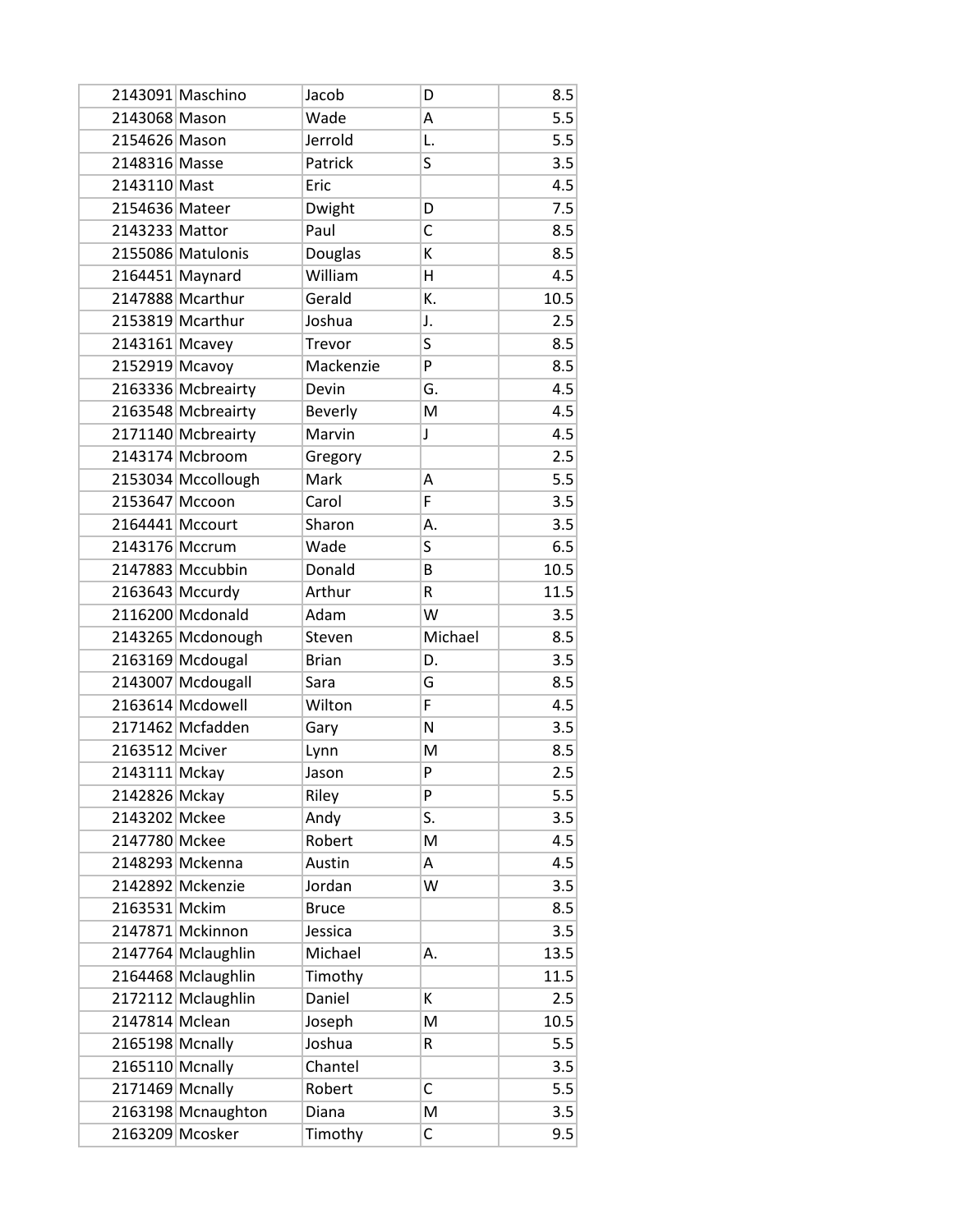| 2163364 Mcphail  |                   | Jesse          |               | 2.5  |
|------------------|-------------------|----------------|---------------|------|
|                  | 2163600 Mcpherson | Thomas         | Hunter        | 10.5 |
|                  | 2143162 Mcpherson | Terrance       | W             | 2.5  |
|                  | 2163171 Mcquarrie | <b>Brian</b>   |               | 2.5  |
| 2143058 Meckler  |                   | Eric           | D.            | 5.5  |
| 2171497 Meier    |                   | Stephen        | H             | 2.5  |
|                  | 2116230 Melanson  | Herbert        | J             | 4.5  |
|                  | 2158296 Melanson  | Terry          | S.            | 11.5 |
| 2163153 Melcher  |                   | Eric           | $\mathsf J$   | 2.5  |
| 2165143 Mello    |                   | Shawn          | С             | 8.5  |
|                  | 2143053 Merchant  | Lynne          | А.            | 6.5  |
| 2164276 Mercier  |                   | Alicia         | <b>Brooke</b> | 2.5  |
| 2134184 Mercure  |                   | <b>Bruce</b>   | E             | 3.5  |
| 2163532 Merrill  |                   | Dylan          |               | 7.5  |
| 2148310 Merrill  |                   | Dale           | S.            | 2.5  |
| 2169952 Merrill  |                   | <b>Bryce</b>   |               | 10.5 |
| 2169942 Merrill  |                   | Mikel          | R             | 5.5  |
| 2143018 Merrill  |                   | Erin           | E.            | 7.5  |
| 2144086 Merwin   |                   | Mark           | Α             | 5.5  |
|                  | 2143120 Meservey  | Lucas          | J             | 6.5  |
|                  | 2165139 Meservey  | Joshua         | R.            | 5.5  |
| 2153587 Metayer  |                   | Donald         | н             | 4.5  |
| 2143108 Metayer  |                   | Norman         | Α             | 9.5  |
|                  | 2163621 Michaud   | Mark           | P             | 6.5  |
|                  | 2134118 Michaud   | Sean           | M             | 9.5  |
|                  | 2163172 Michaud   | Benjamin       | <b>B.</b>     | 7.5  |
|                  | 2154406 Michaud   | Amanda         | Α             | 3.5  |
|                  | 2163253 Michaud   | Thomas         | A             | 2.5  |
|                  | 2163210 Michaud   | <b>Kirk</b>    | M             | 4.5  |
|                  | 2143197 Michaud   | Reginald       | J             | 5.5  |
|                  | 2143049 Michaud   | Joseph         | M.            | 9.5  |
| 2171003 Michaud  |                   | Jean Marc      | J             | 3.5  |
| 2132880 Miele    |                   | Troy           | J             | 2.5  |
| 2171131 Miele    |                   | Tina           |               | 2.5  |
| 2142928 Miles    |                   | Bentley        | R.            | 2.5  |
| 2143303 Millay   |                   | Robert         | G             | 8.5  |
| 2163615 Miller   |                   | Christopher    | В.            | 18.5 |
| 2171295 Miller   |                   | Sean           | W.            | 4.5  |
| 2163518 Miller   |                   | <b>Barbara</b> | Ann           | 2.5  |
| 2148376 Miller   |                   | Jason          | L             | 2.5  |
| 2135947 Miller   |                   | <b>Bret</b>    |               | 3.5  |
| 2155327 Millett  |                   | <b>Miles</b>   |               | 9.5  |
| 2172121 Millett  |                   | Russell        | D             | 8.5  |
| 2174783 Milton   |                   | Jessica        | M             | 2.5  |
| 2163490 Minchin  |                   | Jeffrey        | S             | 13.5 |
| 2142998 Miner    |                   | Dylan          |               | 11.5 |
| 2171526 Mitchell |                   | <b>Bryce</b>   | А.            | 11.5 |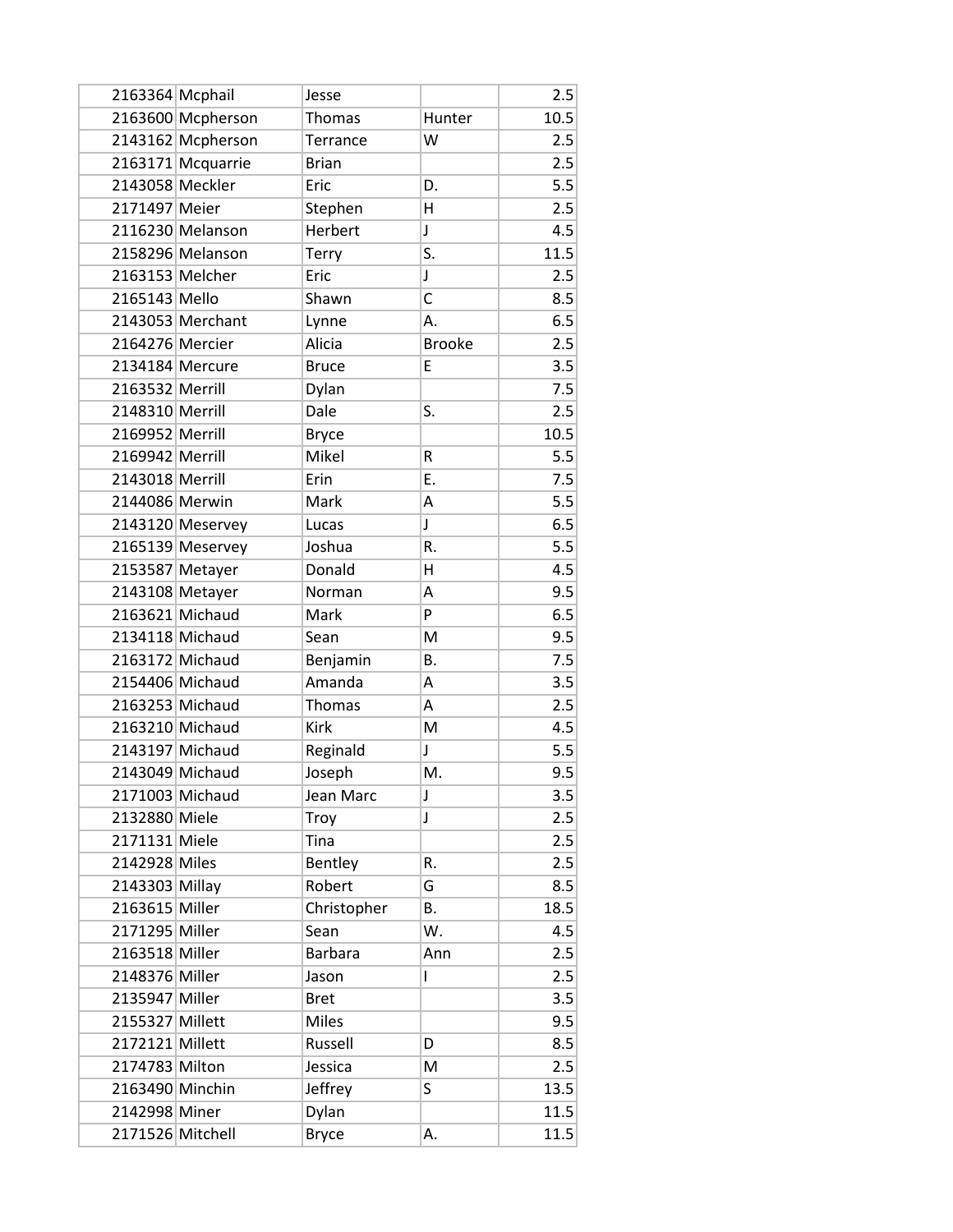| 2147787 Mitchell |                    | John           | B       | 12.5 |
|------------------|--------------------|----------------|---------|------|
| 2169927 Mitchell |                    | Charlotte      | M.      | 11.5 |
| 2143059 Mitchell |                    | David          | J       | 7.5  |
| 2131397 Mitchell |                    | Jacob          | S.      | 2.5  |
| 2165114 Mitchell |                    | Gregory        | S       | 6.5  |
| 2171309 Mitchell |                    | Jameson        | M       | 2.5  |
| 2171059 Molinski |                    | Benajah        | Α       | 5.5  |
| 2171446 Monfort  |                    | Jay            | L       | 10.5 |
| 2148354 Monk     |                    | Wayne          | B       | 2.5  |
|                  | 2147884 Montgomery | Katelyn        |         | 3.5  |
| 2152898 Mooar    |                    | Anthony        | E.      | 2.5  |
| 2153597 Moody    |                    | Thomas         | P       | 4.5  |
| 2163183 Moody    |                    | Diane          | T       | 2.5  |
| 2147880 Moody    |                    | Darrin         | F       | 9.5  |
| 2163543 Moody    |                    | Clyde          | G       | 7.5  |
| 2144052 Mooers   |                    | Nathaniel      |         | 8.5  |
| 2135960 Moon     |                    | Adam           | L       | 3.5  |
| 2142882 Moon     |                    | Scott          | Α       | 4.5  |
| 2154637 Mooney   |                    | Robert         | M       | 2.5  |
| 2144056 Moore    |                    | Cody           | A       | 3.5  |
| 2169969 Moore    |                    | Kyle           | Gregory | 3.5  |
| 2143359 Moore    |                    | Jeffrey        | Ρ.      | 4.5  |
| 2153596 Moore    |                    | Jeffrey        | G       | 4.5  |
| 2171022 Moore    |                    | Wayne          | V       | 5.5  |
| 2164274 Moore    |                    | Nathan         | L       | 3.5  |
| 2143367 Moran    |                    | Christopher    |         | 4.5  |
| 2171573 Morang   |                    | Robert         | D.      | 11.5 |
| 2142874 Moreau   |                    | <b>Bradley</b> | Victor  | 7.5  |
|                  | 2163479 Morency    | Austin         | F       | 3.5  |
| 2143021 Morgan   |                    | Kyle           | Α       | 3.5  |
| 2143041 Morin    |                    | Eric           | M.      | 4.5  |
| 2171043 Morin    |                    | Jason          | M       | 11.5 |
| 2163168 Morin    |                    | Aurora         | R       | 2.5  |
| 2135950 Morley   |                    | <b>Terry</b>   | R       | 2.5  |
| 2147795 Morrill  |                    | Robert         | M.      | 4.5  |
| 2143266 Morris   |                    | Pamela         | P       | 10.5 |
| 2142933 Morris   |                    | Jeffrey        | Alan    | 5.5  |
| 2171284 Morris   |                    | Kenneth        | А       | 5.5  |
| 2171543 Morris   |                    | Keagan         | Phillip | 9.5  |
| 2171044 Morris   |                    | Edward         | D       | 13.5 |
|                  | 2142929 Morrison   | Wanda          | L       | 5.5  |
| 2143252 Morse    |                    | Richard        | А       | 2.5  |
| 2143358 Morse    |                    | Noah           | Gabriel | 7.5  |
| 2143056 Morse    |                    | Ricky          | D.      | 4.5  |
| 2134115 Morse    |                    | Kenneth        | G       | 2.5  |
| 2163408 Moser    |                    | Daniel         | R       | 7.5  |
| 2147804 Mosher   |                    | Shane          | D       | 10.5 |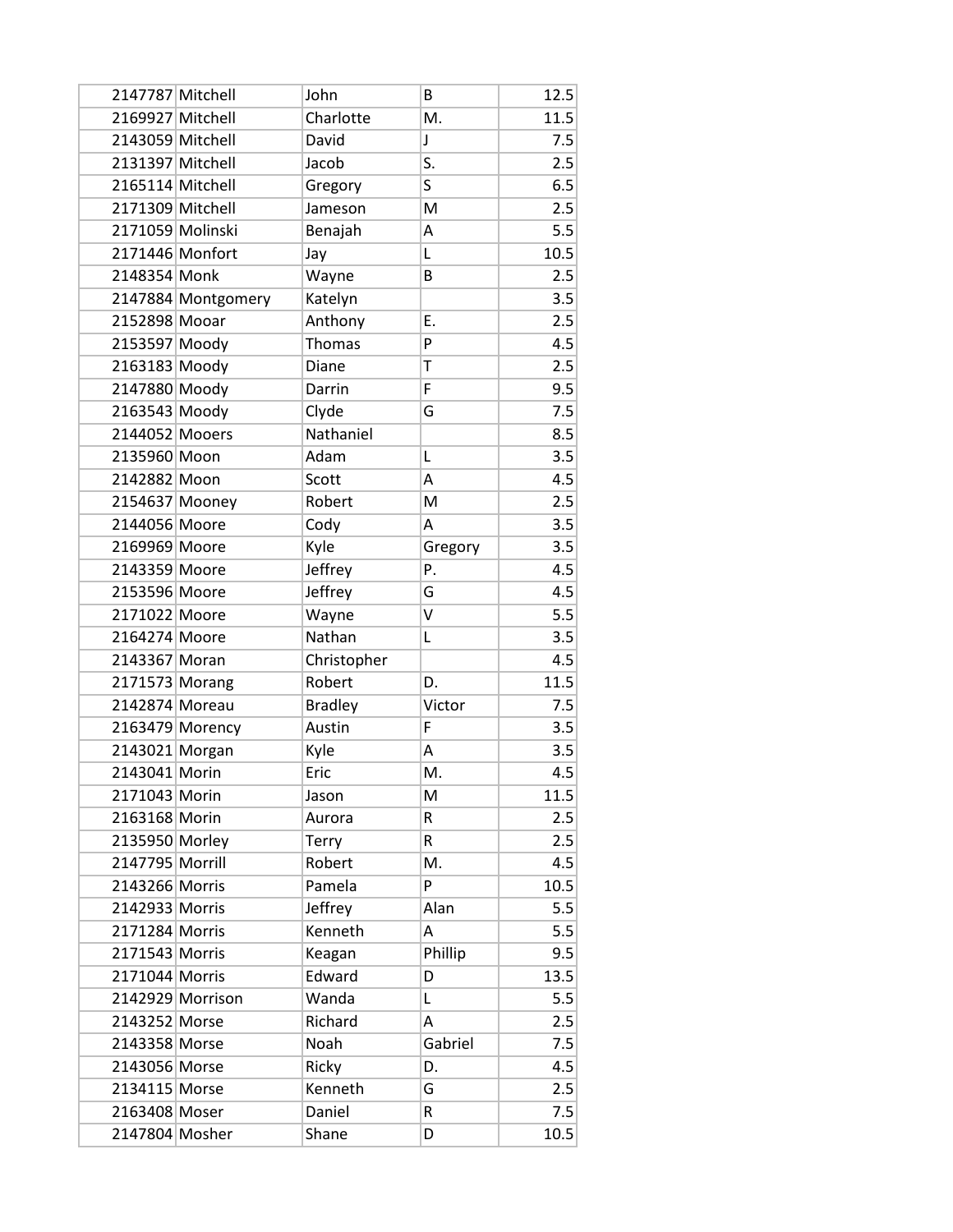| 2171017 Mosher   |                      | Michael        | W  | 11.5 |
|------------------|----------------------|----------------|----|------|
|                  | 2153035 Motichka     | Kenneth        | D  | 1.5  |
| 2147829 Mottice  |                      | Daryl          | L  | 7.5  |
|                  | 2143089 Moulton      | Alan           | R  | 7.5  |
|                  | 2164479 Mountainland | John           | E  | 11.5 |
| 2143084 Mowery   |                      | Autumn         | A  | 2.5  |
| 2148321 Moxcey   |                      | Scott          | R. | 5.5  |
| 2144082 Moyse    |                      | David          | W. | 3.5  |
|                  | 2164030 Mudgett      | Tyler          | M. | 10.5 |
| 2142875 Muller   |                      | Jeffrey        | F  | 5.5  |
| 2163469 Muller   |                      | Jaren          |    | 2.5  |
|                  | 2158113 Mulligan     | Carl           | J. | 4.5  |
|                  | 2172119 Munkacsi     | Sean           |    | 7.5  |
| 2153579 Munson   |                      | Loring         | F  | 2.5  |
| 2164465 Munster  |                      | Joseph         | Г  | 2.5  |
|                  | 2143287 Murdough     | Keith          |    | 11.5 |
| 2165140 Murphy   |                      | Cynthia        |    | 4.5  |
| 2142836 Murphy   |                      | Randall        | D  | 9.5  |
| 2142926 Murphy   |                      | Lawrence       | B  | 9.5  |
| 2147775 Murray   |                      | Matthew        | v  | 7.5  |
| 2142949 Musetti  |                      | Michael        | C  | 10.5 |
| 2134150 Musial   |                      | Todd           | S  | 10.5 |
| 2155100 Naas     |                      | <b>Darrick</b> | Η  | 7.5  |
| 2144664 Nadeau   |                      | Ralph          | L. | 2.5  |
| 2163148 Nadeau   |                      | Scott          |    | 9.5  |
| 2174798 Nadeau   |                      | Brayden        |    | 2.5  |
| 2134128 Nadeau   |                      | Carolyn        | Г  | 9.5  |
| 2163562 Nadeau   |                      | <b>Bruce</b>   | W  | 5.5  |
| 2171556 Nadeau   |                      | Lawrence       | R  | 6.5  |
| 2154467 Naegely  |                      | Robert         | Κ. | 12.5 |
| 2163632 Nagel    |                      | David          | M  | 2.5  |
| 2163662 Nason    |                      | Tessa          |    | 2.5  |
| 2148294 Nelson   |                      | <b>Bradley</b> | В  | 2.5  |
| 2144811 Nelson   |                      | Drew           | S  | 3.5  |
| 2174757 Nelson   |                      | Desiree        | E  | 5.5  |
| 2163244 Nelson   |                      | Karl           |    | 5.5  |
| 2171035 Nelson   |                      | Ashley         | Г  | 2.5  |
| 2171579 Nelson   |                      | Ralph          | D  | 3.5  |
| 2153604 Nerti    |                      | David          |    | 5.5  |
| 2163262 Nevells  |                      | Heather        |    | 3.5  |
| 2174752 Neville  |                      | William        | А. | 2.5  |
|                  | 2153591 Newman       | <b>Travis</b>  | M. | 4.5  |
| 2143117 Newton   |                      | Amy            |    | 6.5  |
| 2163660 Newton   |                      | Scott          | W  | 13.5 |
| 2155325 Nicastro |                      | Frank          |    | 3.5  |
| 2169963 Nichols  |                      | Patrick        |    | 4.5  |
| 2134185 Nichols  |                      | Justin         | D. | 4.5  |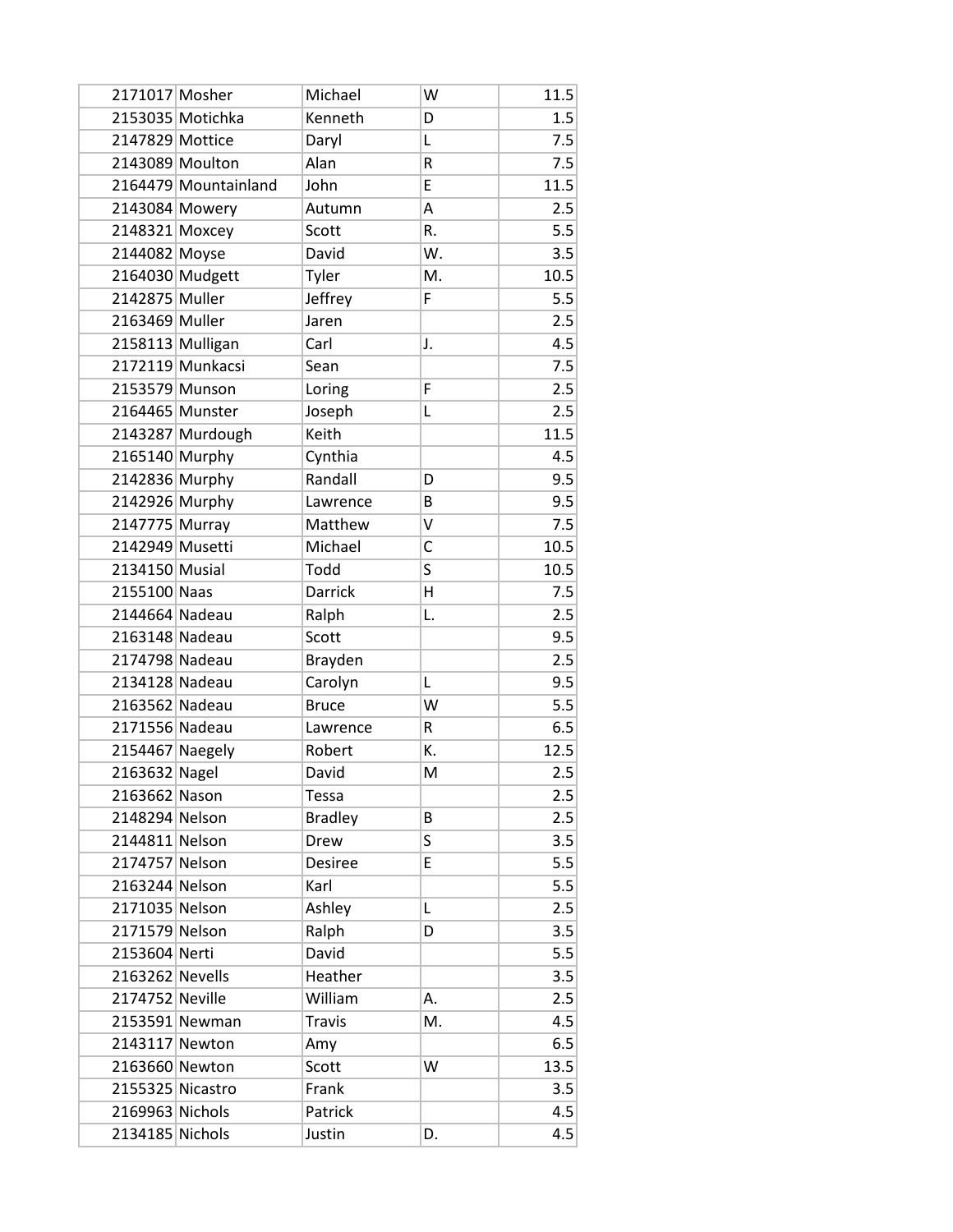| 2171349 Nichols |                   | Steven       | Г           | 6.5  |
|-----------------|-------------------|--------------|-------------|------|
|                 | 2147766 Nickerson | Zachary      | F           | 4.5  |
|                 | 2171141 Nickerson | Caleb        | M           | 8.5  |
|                 | 2171133 Nickerson | Caden        | J           | 8.5  |
| 2163599 Nielsen |                   | Luke         | B           | 2.5  |
| 2174748 Nikolai |                   | Michael      | J           | 10.5 |
| 2158298 Noble   |                   | Amy          | J.          | 3.5  |
| 2163252 Noble   |                   | Donald       | M           | 8.5  |
| 2143186 Noland  |                   | Greg         |             | 2.5  |
| 2143198 Noland  |                   | Jett         |             | 2.5  |
| 2148308 Noyes   |                   | Allen        | G           | 3.5  |
|                 | 2163605 O' Leary  | Kendall      | R           | 10.5 |
| 2163655 O'Brien |                   | Sean         |             | 2.5  |
|                 | 2142935 Oconnor   | Kevin        | S           | 4.5  |
| 2163243 Oleary  |                   | Kale         |             | 3.5  |
| 2143147 Oliver  |                   | Gordon       | M           | 3.5  |
| 2134166 Oliver  |                   | Matthew      | А           | 4.5  |
| 2142936 Oneal   |                   | Alan         | O           | 5.5  |
| 2143281 Oneal   |                   | Denielle     |             | 2.5  |
| 2143299 Oneil   |                   | Stephen      | P           | 4.5  |
| 2153815 Oneill  |                   | <b>Tracy</b> |             | 2.5  |
|                 |                   |              | Mccartne    |      |
|                 | 2165157 Ontengco  | Abigail      | у           | 3.5  |
| 2143126 Orne    |                   | William      | A           | 5.5  |
| 2148344 Ort     |                   | John         | D.          | 2.5  |
| 2153032 Osnoe   |                   | Sonny        |             | 2.5  |
| 2143187 Ouellet |                   | Richard      | D.          | 4.5  |
| 2142851 Ouellet |                   | Michel       | M           | 8.5  |
|                 | 2163455 Ouellette | Jesse        | D           | 6.5  |
|                 | 2135945 Ouellette | Paul         | W           | 5.5  |
|                 | 2163366 Ouellette | Gene         | $\mathsf J$ | 2.5  |
|                 | 2143288 Ouellette | Mark         | Α           | 4.5  |
| 2172106 Oulton  |                   | Ralph        | E.          | 3.5  |
|                 | 2171071 Overbey   | William      | Scott       | 3.5  |
|                 | 2143008 Overlock  | William      |             | 5.5  |
| 2165119 Oxton   |                   | Autumn       | R           | 3.5  |
| 2165142 Oxton   |                   | Colette      |             | 5.5  |
| 2154639 Palmer  |                   | Cheyenne     | E           | 4.5  |
| 2165166 Palmer  |                   | Thomas       | L           | 10.5 |
|                 | 2152895 Palmeter  | Douglass     | R.          | 10.5 |
| 2142810 Pandora |                   | Edward       | G           | 4.5  |
| 2143220 Paradis |                   | Jerome       | $\mathsf J$ | 5.5  |
| 2143274 Paradis |                   | Nicholas     | Α           | 8.5  |
|                 | 2134129 Paradise  | Kode         |             | 4.5  |
| 2163430 Parker  |                   | Joseph       | J.          | 5.5  |
| 2163586 Parker  |                   | Sara         |             | 4.5  |
|                 | 2143010 Parker    | Tyler        | J           | 3.5  |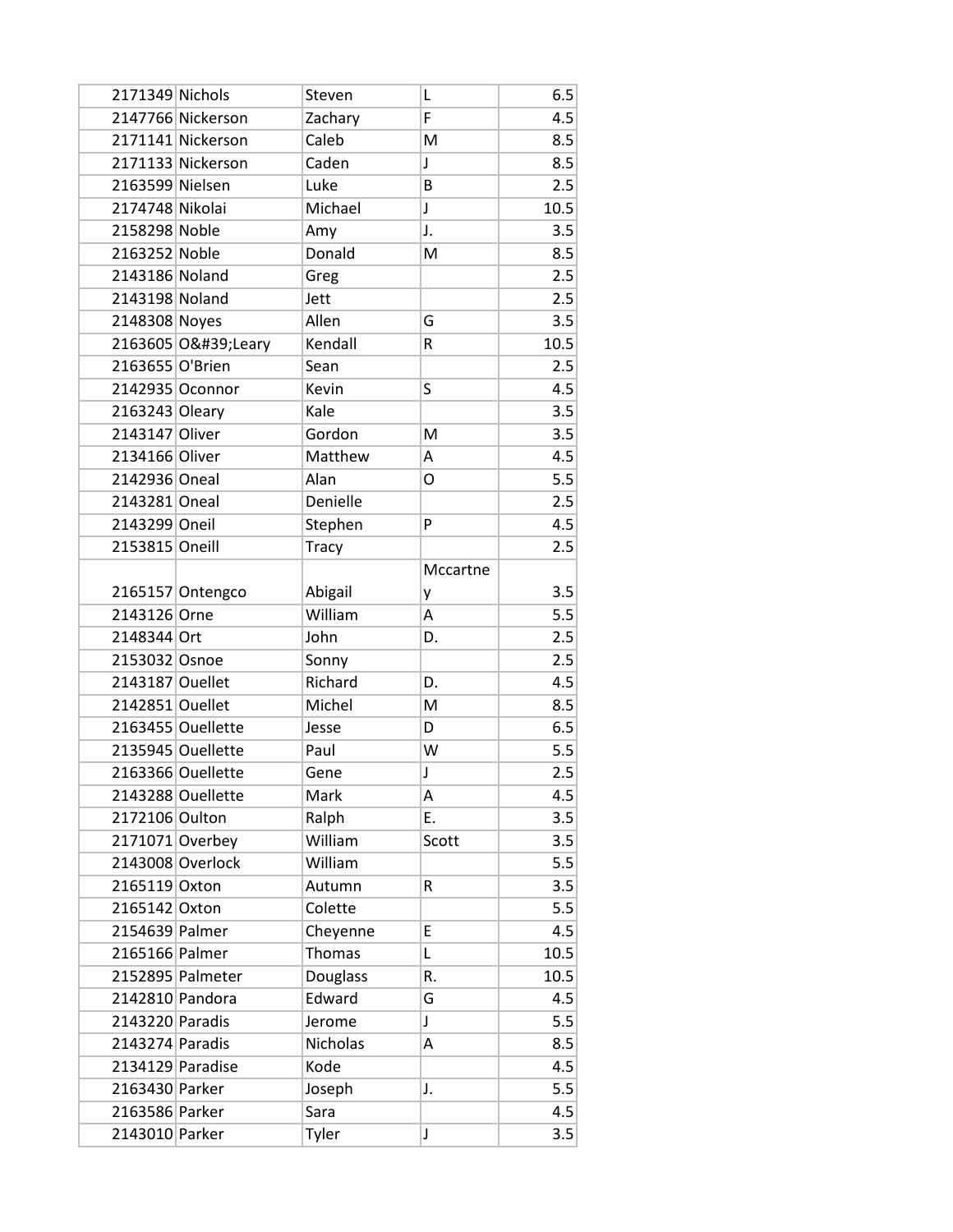| 2171493 Parker    |                   | <b>Brennan</b> |    | 9.5  |
|-------------------|-------------------|----------------|----|------|
| 2171073 Parker    |                   | Laurali        | L  | 9.5  |
| 2143048 Parlin    |                   | <b>Brian</b>   | R  | 3.5  |
| 2143225 Parsons   |                   | Steven         | B  | 4.5  |
|                   | 2148355 Patnaude  | John           | E  | 4.5  |
| 2163594 Patrick   |                   | Arland         | T. | 8.5  |
| 2163462 Patrick   |                   | Jayden         | D  | 3.5  |
|                   | 2142814 Patterson | John           | ٧. | 4.5  |
| 2134161 Paul      |                   | <b>Travis</b>  | R  | 2.5  |
| 2169936 Pavlov    |                   | Dimitar        | S  | 7.5  |
| 2158293 Payne     |                   | Alex           | К  | 5.5  |
| 2143004 Payson    |                   | Donald         | E  | 3.5  |
| 2143286 Peacock   |                   | Logan          | G  | 12.5 |
| 2148298 Pearl     |                   | Ralph          | C. | 3.5  |
| 2134183 Pease     |                   | Shanie         | G. | 3.5  |
| 2171476 Pease     |                   | Landon         | M  | 2.5  |
| 2142912 Peaslee   |                   | Kolby          |    | 5.5  |
| 2144058 Peasley   |                   | Jesse          | В. | 2.5  |
| 2143062 Peirce    |                   | Glenn          | E  | 2.5  |
| 2163591 Pelkey    |                   | Ronald         | Г  | 3.5  |
| 2163491 Pelletier |                   | Kurt           | A  | 2.5  |
| 2163422 Pelletier |                   | Daniel         | M  | 2.5  |
| 2153831 Pelletier |                   | <b>Travis</b>  | н  | 11.5 |
| 2163298 Pelletier |                   | Amanda         |    | 11.5 |
| 2143054 Pelletier |                   | Ashley         |    | 3.5  |
| 2163574 Pelletier |                   | Jonathan       | R  | 2.5  |
| 2163664 Pelletier |                   | Dana           | L  | 14.5 |
| 2143199 Pelletier |                   | Adam           | P  | 2.5  |
| 2171142 Pelletier |                   | Rella          |    | 8.5  |
|                   | 2147762 Pendleton | Lyndon         | S  | 9.5  |
|                   | 2153588 Pendleton | Dawn           | M  | 7.5  |
|                   | 2163624 Pendleton | Joseph         | D. | 8.5  |
| 2142923 Penley    |                   | Wayne          | P  | 6.5  |
|                   | 2136589 Pennartz  | Arvide         | J  | 2.5  |
| 2143370 Penney    |                   | Michael        | J  | 9.5  |
| 2147861 Perez     |                   | Joseph         | J. | 3.5  |
| 2144059 Perkins   |                   | Golden         |    | 2.5  |
| 2143326 Perkins   |                   | Cassandra      | D  | 8.5  |
|                   | 2163629 Perreault | Dylan          |    | 4.5  |
| 2163631 Perry     |                   | Lisa           | C  | 6.5  |
| 2165129 Perry     |                   | <b>Travis</b>  | S. | 6.5  |
| 2163251 Peters    |                   | Terry          | Α  | 7.5  |
| 2144061 Peters    |                   | James          | L. | 2.5  |
| 2143140 Peters    |                   | Joseph         | C  | 2.5  |
|                   | 2171576 Peterson  | Kenneth        | Г  | 2.5  |
| 2147765 Petrie    |                   | John           |    | 3.5  |
| 2172135 Philbrick |                   | Tyler          | S. | 6.5  |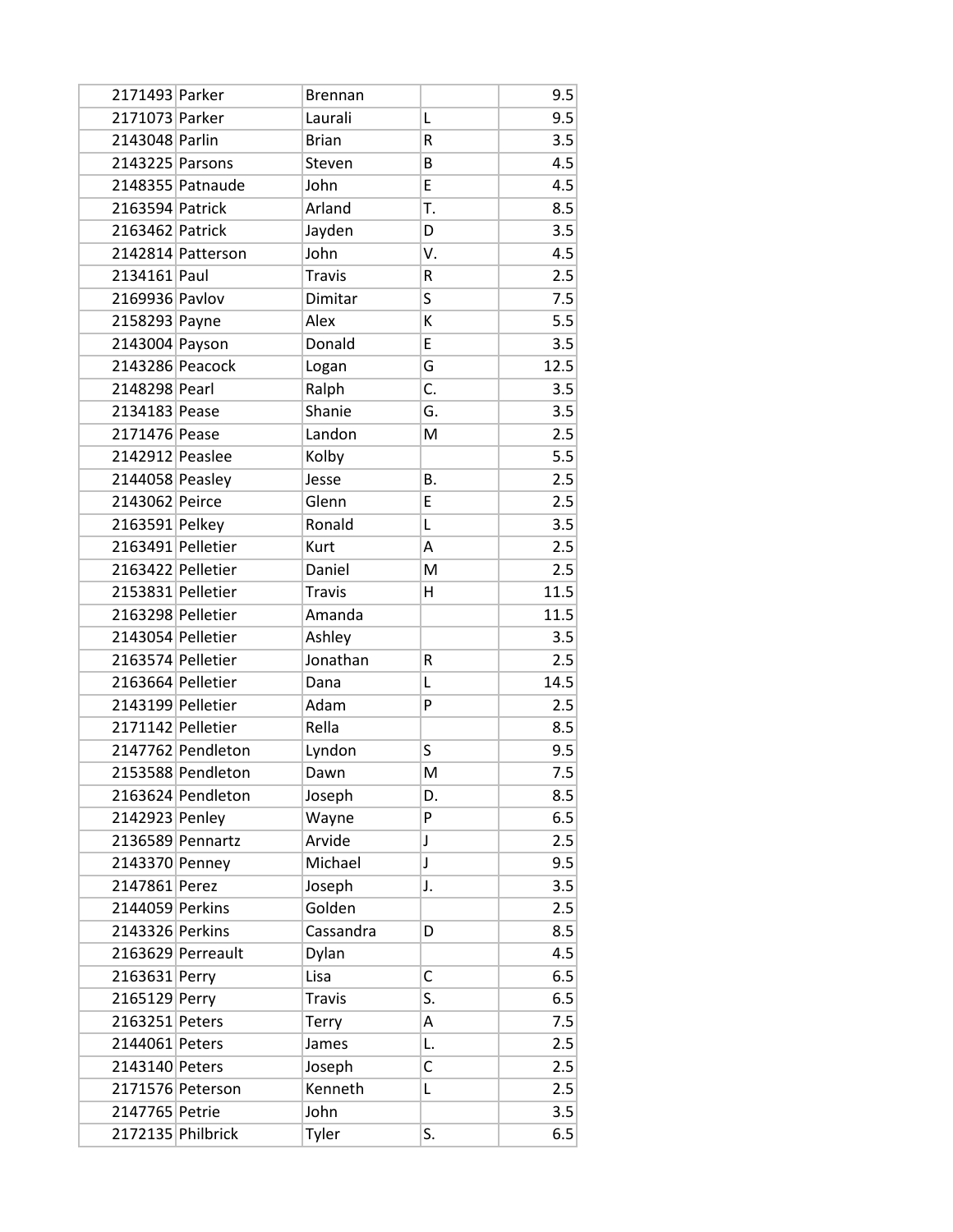|                   | 2171023 Philbrook    | Stephen         | R.          | 8.5  |
|-------------------|----------------------|-----------------|-------------|------|
| 2147803 Phippen   |                      | Charles         | А           | 3.5  |
| 2163447 Picard    |                      | Curtis          |             | 2.5  |
| 2163425 Picard    |                      | Paul            | Α           | 2.5  |
| 2163542 Pierce    |                      | <b>Trever</b>   | R           | 3.5  |
| 2163182 Pilette   |                      | Gerard          | E           | 13.5 |
| 2143070 Pillsbury |                      | Kayla           | N.          | 4.5  |
| 2142981 Pineault  |                      | Michael         |             | 8.5  |
| 2163668 Pinkham   |                      | Andrew          | F           | 6.5  |
| 2171376 Pinkham   |                      | Paul            | J           | 7.5  |
| 2147874 Pinkham   |                      | Terrence        | E.          | 9.5  |
|                   | 2171300 Pinkham      | Linda           | L           | 3.5  |
|                   | 2143142 Pizzoferrato | Eric            | S           | 6.5  |
| 2164455 Plante    |                      | Alex            | G           | 2.5  |
| 2143189 Plater    |                      | Marek           | L.          | 2.5  |
| 2147857 Plessner  |                      | Stefan          | R           | 12.5 |
| 2171297 Plourde   |                      | Eric            | J           | 4.5  |
|                   | 2165181 Plummer      | Danny           | W           | 2.5  |
|                   | 2163496 Plummer      | <b>Barbara</b>  |             | 2.5  |
|                   | 2134225 Pockoski     | Michael         | J           | 3.5  |
| 2163391 Poland    |                      | Owen            | Stuart      | 2.5  |
| 2147800 Polland   |                      | Joshua          | D.          | 4.5  |
| 2163612 Pollis    |                      | Addison         | Danielle    | 4.5  |
|                   | 2143261 Pomelow      | Lori            | Α           | 3.5  |
|                   | 2154482 Pomeroy      | Tyler           | R           | 2.5  |
| 2171047 Pond      |                      | Roger           | W           | 4.5  |
| 2144105 Porter    |                      | Darrin          | Г           | 3.5  |
| 2155045 Porter    |                      | John            | R           | 10.5 |
| 2153821 Poulin    |                      | Roger           | Η           | 3.5  |
| 2148377 Powers    |                      | Gerald          | E           | 5.5  |
| 2134119 Pratt     |                      | William         | Andrew      | 5.5  |
| 2171045 Pratt     |                      | John            | R           | 8.5  |
| 2143188 Pratt     |                      | <b>Brigitte</b> |             | 6.5  |
| 2171499 Pratts    |                      | Jimmy           |             | 2.5  |
| 2142978 Preble    |                      | Thomas          | D           | 7.5  |
| 2148369 Prescott  |                      | Colby           | S           | 3.5  |
| 2155088 Prescott  |                      | Sheila          | L.          | 5.5  |
| 2165153 Prescott  |                      | Christopher     | M           | 4.5  |
| 2165185 Prescott  |                      | <b>Brittany</b> |             | 3.5  |
| 2165133 Prescott  |                      | Patrick         | Η.          | 3.5  |
| 2147813 Prince    |                      | Nathan          | T           | 10.5 |
|                   | 2155058 Pritchett    | Thomas          | T.          | 6.5  |
| 2155059 Provost   |                      | David           | Α           | 2.5  |
| 2163280 Pushard   |                      | William         | M           | 3.5  |
| 2163644 Pushard   |                      | Anthony         | R           | 3.5  |
| 2142861 Pushard   |                      | Donald          | Η.          | 9.5  |
| 2144080 Putnam    |                      | Tyler           | $\mathsf J$ | 3.5  |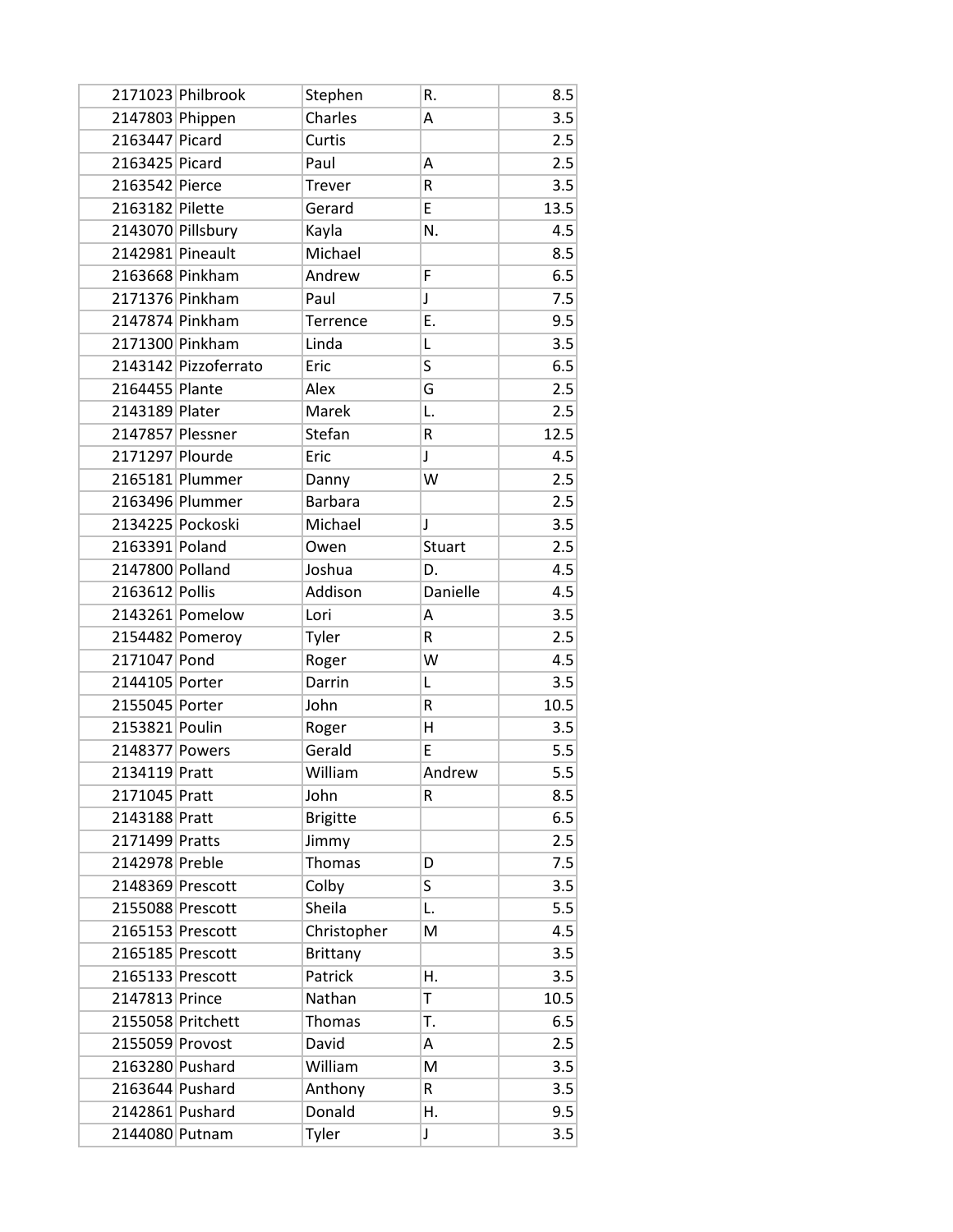| 2163568 Querze   |                       | Alex            | J       | 20.5 |
|------------------|-----------------------|-----------------|---------|------|
| 2163354 Quimby   |                       | Robert          | P.      | 2.5  |
| 2172139 Quimby   |                       | Dale            | R       | 5.5  |
| 2143154 Quinn    |                       | Brayden         | J       | 9.5  |
| 2171548 Quintin  |                       | Ansel           | C       | 9.5  |
| 2174807 Quist    |                       | Carter          | J       | 3.5  |
| 2163390 Rackley  |                       | Charles         | J       | 2.5  |
| 2142986 Rackliff |                       | Benjamin        | M.      | 4.5  |
| 2143364 Rafford  |                       | Mark            | D.      | 10.5 |
| 2163212 Ralston  |                       | Kim             | Lynn    | 3.5  |
|                  | 2172105 Ramondo       | Anthony         |         | 5.5  |
|                  | 2136659 Ramsdell      | Everett         | L       | 3.5  |
|                  | 2171567 Ramsdell      | Matthew         | S       | 3.5  |
|                  | 2153576 Rancourt      | Paul            | Α.      | 10.5 |
| 2155111 Rand     |                       | Tyler           | J.      | 10.5 |
| 2163663 Randall  |                       | Nicole          |         | 3.5  |
|                  | 2153599 Ranhosky      | Joseph          | P       | 2.5  |
| 2163303 Raquet   |                       | William         |         | 2.5  |
| 2174803 Raven    |                       | Daveon          | D       | 3.5  |
| 2143361 Ray      |                       | Jonathan        | M.      | 4.5  |
| 2143230 Ray      |                       | Isaac           |         | 6.5  |
| 2164273 Raye     |                       | <b>Nicholas</b> | William | 9.5  |
| 2134148 Real     |                       | Lesley          | Α       | 5.5  |
|                  | 2171026 Reddoch       | Duke            | А.      | 12.5 |
| 2147846 Reed     |                       | Gregory         | А.      | 7.5  |
|                  | 2143116 Reifschneider | Mark            | А       | 6.5  |
| 2171566 Reinzo   |                       | John            |         | 9.5  |
| 2143340 Reny     |                       | Matthew         | J       | 12.5 |
| 2158282 Rex      |                       | Jerry           | Г       | 4.5  |
| 2143328 Reyell   |                       | Kathy           | M       | 7.5  |
|                  | 2144820 Reynolds      | <b>Brittany</b> | Α       | 3.5  |
|                  | 2171313 Reynolds      | Troy            | D.      | 13.5 |
| 2142887 Rice     |                       | Gregory         | W.      | 11.5 |
| 2153643 Richard  |                       | Jessy           |         | 3.5  |
| 2144798 Richards |                       | Justin          | W       | 9.5  |
| 2142825 Richards |                       | Harold          | George  | 8.5  |
| 2147836 Richards |                       | Scott           | н       | 5.5  |
|                  | 2163245 Richardson    | Carrie          | А       | 9.5  |
|                  | 2154473 Richardson    | Nancy           | н       | 7.5  |
|                  | 2155044 Richardson    | Deborah         | Г       | 2.5  |
| 2169965 Ricker   |                       | Matthew         | R.      | 11.5 |
| 2165116 Ricker   |                       | <b>Brian</b>    | G       | 5.5  |
| 2171541 Ricker   |                       | Roland          | А       | 5.5  |
| 2171453 Ricker   |                       | David           | J       | 4.5  |
| 2142833 Ridley   |                       | Bobbi Jo        |         | 7.5  |
| 2164453 Riitano  |                       | Thomas          | M       | 3.5  |
| 2163472 Rindfuss |                       | Jeffery         | L       | 3.5  |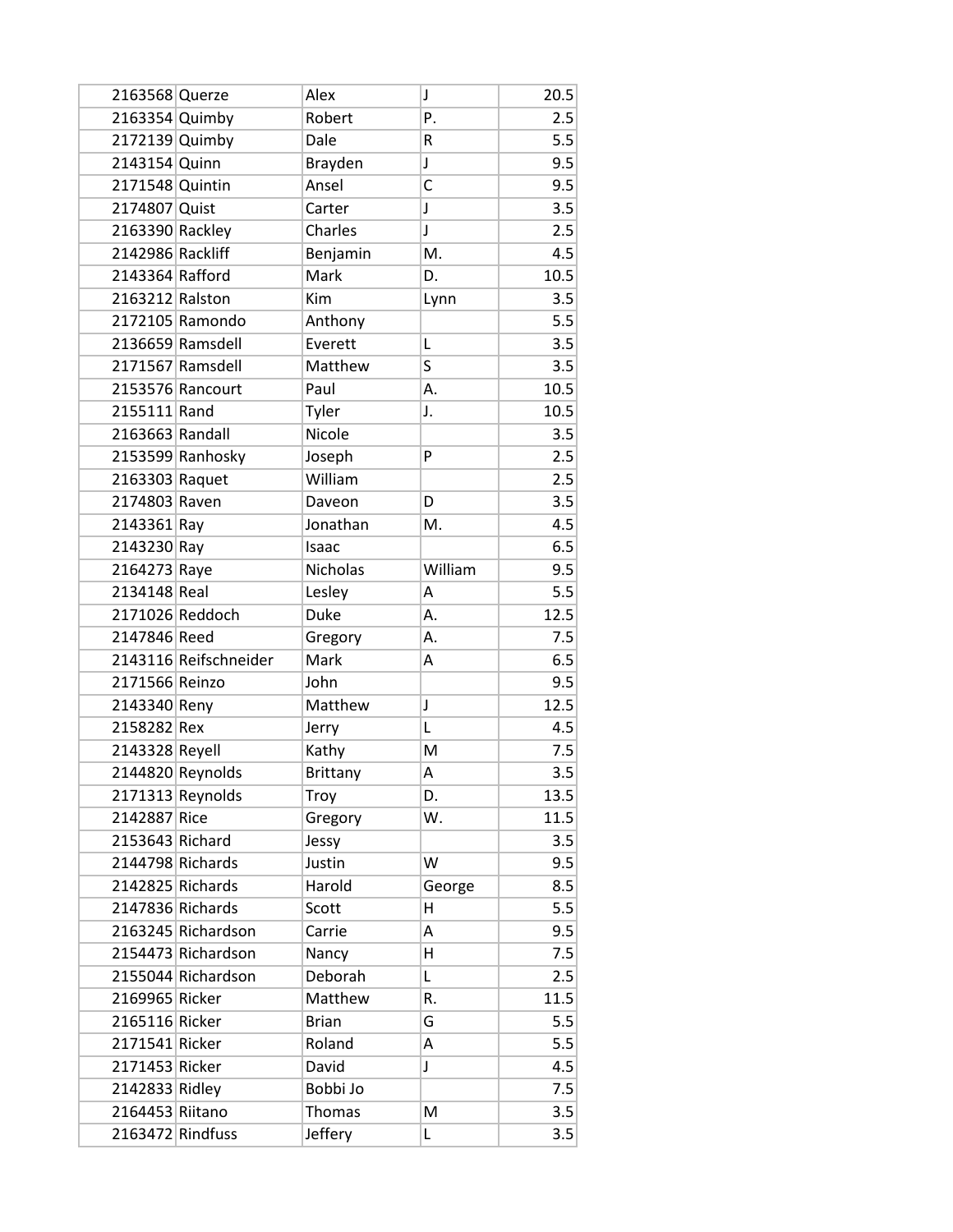| 2163654 Rioux   |                    | Ted            | R.  | 6.5  |
|-----------------|--------------------|----------------|-----|------|
| 2143133 Ripa    |                    | Allen          | G   | 3.5  |
| 2148345 Risatti |                    | Peter          | А.  | 9.5  |
| 2163428 Ritter  |                    | Robert         | В.  | 3.5  |
| 2142947 Riverso |                    | Vincent        | G   | 9.5  |
| 2147796 Roach   |                    | Richard        | D   | 5.5  |
| 2174813 Roark   |                    | Jonathan       | G   | 2.5  |
| 2165170 Robbins |                    | Sherman        | А   | 4.5  |
| 2163630 Roberge |                    | Gabriel        | н   | 10.5 |
| 2148371 Roberts |                    | Eric           |     | 5.5  |
| 2143153 Roberts |                    | Chipper        | К   | 3.5  |
|                 | 2143076 Robertson  | Emily          | Sue | 2.5  |
|                 | 2143128 Robinson   | <b>Brandon</b> | J.  | 3.5  |
|                 | 2143096 Robinson   | Henry          |     | 7.5  |
|                 | 2142839 Robinson   | Jayna          |     | 4.5  |
|                 | 2171533 Robinson   | Matthew        |     | 8.5  |
|                 | 2171048 Robishaw   | Donald         | Ρ.  | 8.5  |
|                 | 2153661 Robistow   | Stephanie      | M   | 3.5  |
|                 | 2147852 Robitaille | Landen         |     | 5.5  |
|                 | 2171056 Robshaw    | Shaun          | Ε.  | 3.5  |
|                 | 2171057 Robshaw    | Shealynn       | А   | 3.5  |
|                 | 2144106 Rockwell   | Marty          |     | 2.5  |
|                 | 2144795 Rockwell   | Ervin          | G   | 5.5  |
|                 | 2169945 Roderick   | Thomas         | J   | 4.5  |
| 2164478 Roehrig |                    | Charles        |     | 6.5  |
| 2155090 Rogers  |                    | Jordan         |     | 2.5  |
|                 | 2171555 Rolbiecki  | Ken            | Α   | 9.5  |
| 2163259 Rolfe   |                    | Linda          |     | 5.5  |
| 2163174 Rolfe   |                    | Ambrose        | S   | 3.5  |
| 2172128 Rollins |                    | Dean           |     | 8.5  |
|                 | 2163225 Romatowski | Randy          | P   | 2.5  |
|                 | 2142957 Rossignol  | Norman         |     | 3.5  |
|                 | 2153569 Roudebush  | Phillip        | D   | 10.5 |
| 2174808 Rouse   |                    | Tory           | Ε.  | 4.5  |
| 2171489 Rowe    |                    | Nicholas       | J   | 2.5  |
| 2143127 Roy     |                    | Mark           | L   | 2.5  |
| 2163277 Roy     |                    | Bryan          | R   | 8.5  |
| 2163396 Roy     |                    | <b>Brian</b>   | G   | 2.5  |
| 2158286 Roy     |                    | Austin         | P   | 5.5  |
| 2143374 Roy     |                    | Michael        | Α   | 3.5  |
| 2163155 Roy     |                    | Paul           | M.  | 9.5  |
| 2171444 Roy     |                    | Jeffrey        | К   | 5.5  |
|                 | 2174797 Rucevice   | Eric           | T.  | 13.5 |
| 2163461 Ruest   |                    | Benjamin       | G   | 3.5  |
| 2148318 Ruff    |                    | Casey          | T   | 7.5  |
| 2163186 Ruger   |                    | Donald         | G   | 4.5  |
| 2143106 Ruhlin  |                    | Galen          |     | 3.5  |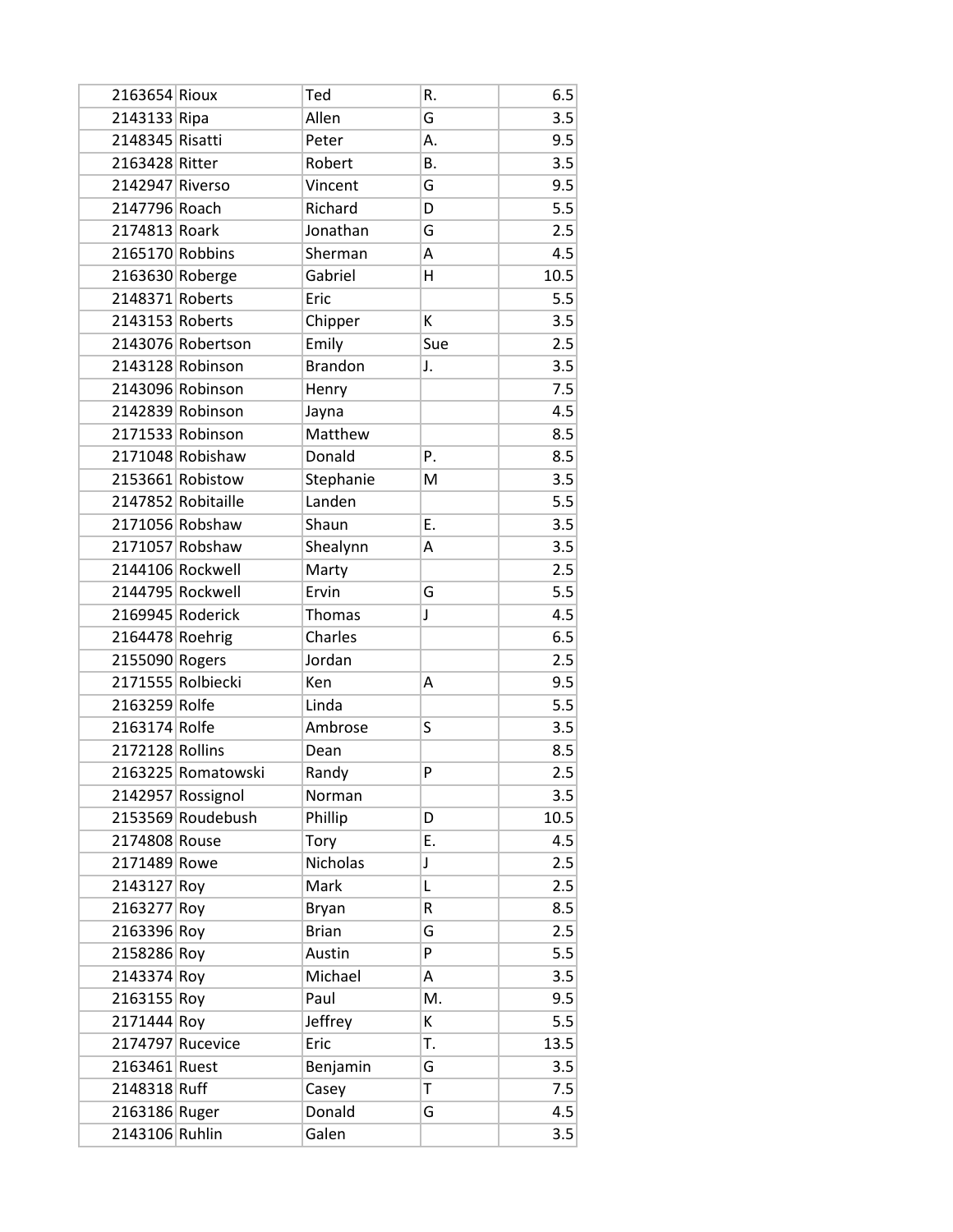| 2147867 Rush     |                       | Allyson        | Η   | 4.5  |
|------------------|-----------------------|----------------|-----|------|
| 2155121 Russell  |                       | <b>Trafton</b> |     | 5.5  |
| 2142827 Russell  |                       | Lynn           | M   | 4.5  |
| 2171290 Ryan     |                       | Tim            | G   | 3.5  |
| 2164487 Ryder    |                       | <b>Brian</b>   | W   | 7.5  |
| 2163606 Saba     |                       | Leonard        | J.  | 2.5  |
| 2163359 Sabean   |                       | Mark           | R   | 4.5  |
| 2144786 Sage     |                       | Ryan           | T   | 3.5  |
|                  | 2142897 Salisbury     | James          | M   | 3.5  |
| 2142857 Salley   |                       | Benjamin       | T   | 2.5  |
| 2142858 Salmon   |                       | Jon            | E   | 2.5  |
|                  | 2143296 Salvatore     | Denise         |     | 4.5  |
|                  | 2143042 Sampson       | Darryl         | S   | 11.5 |
|                  | 2171553 Sampson       | Dean           | G   | 4.5  |
| 2174756 Samuel   |                       | Jeff           |     | 5.5  |
| 2171288 Sanborn  |                       | Sheldon        | H   | 11.5 |
| 2171527 Santos   |                       | Gary           | M   | 12.5 |
|                  | 2163196 Santospago    | Diana          | L   | 7.5  |
| 2163158 Saucier  |                       | Jay            | M   | 7.5  |
| 2163551 Saucier  |                       | Colby          | К   | 5.5  |
|                  | 2148332 Savastano     | Richard        |     | 2.5  |
| 2171008 Sawtelle |                       | Thomas         | G   | 4.5  |
| 2171134 Sawyer   |                       | Thomas         | W   | 11.5 |
| 2134187 Sawyer   |                       | Scott          | Α   | 4.5  |
|                  | 2163159 Scheffler     | Dana           |     | 4.5  |
|                  | 2147771 Schencks      | Aubrie         | Lee | 2.5  |
|                  | 2143322 Schlotterbeck | Terri          | Α   | 2.5  |
| 2171558 Schmitz  |                       | Aaron          | M   | 9.5  |
|                  | 2163607 Schmunk       | Charles        |     | 10.5 |
|                  | 2154472 Schrepper     | Chad           | R.  | 3.5  |
|                  | 2143173 Schroeder     | David          |     | 4.5  |
| 2174640 Scott    |                       | Henry          | D   | 4.5  |
| 2143263 Scott    |                       | Karen          | Α.  | 2.5  |
| 2163642 Scribner |                       | Kenneth        | P   | 11.5 |
| 2163515 Searles  |                       | Charlyndee     |     | 3.5  |
| 2155331 Seavey   |                       | Charles        | E   | 6.5  |
| 2163410 Seavey   |                       | Milton         | H   | 2.5  |
| 2155091 Seavey   |                       | Gelnn          | C.  | 6.5  |
| 2155070 Seavey   |                       | Michael        | D   | 4.5  |
| 2155093 Seavey   |                       | Terry          |     | 5.5  |
| 2163402 Secor    |                       | Richard        | н   | 2.5  |
| 2153573 Seeley   |                       | Tyler          | D   | 9.5  |
| 2174766 Seigars  |                       | Gerald         | W.  | 4.5  |
| 2171314 Senter   |                       | John           | R   | 8.5  |
| 2148373 Sergent  |                       | Wayne          | Α   | 8.5  |
| 2134143 Sevigny  |                       | Robert         | E   | 11.5 |
| 2144057 Sewell   |                       | Gary           | Η   | 10.5 |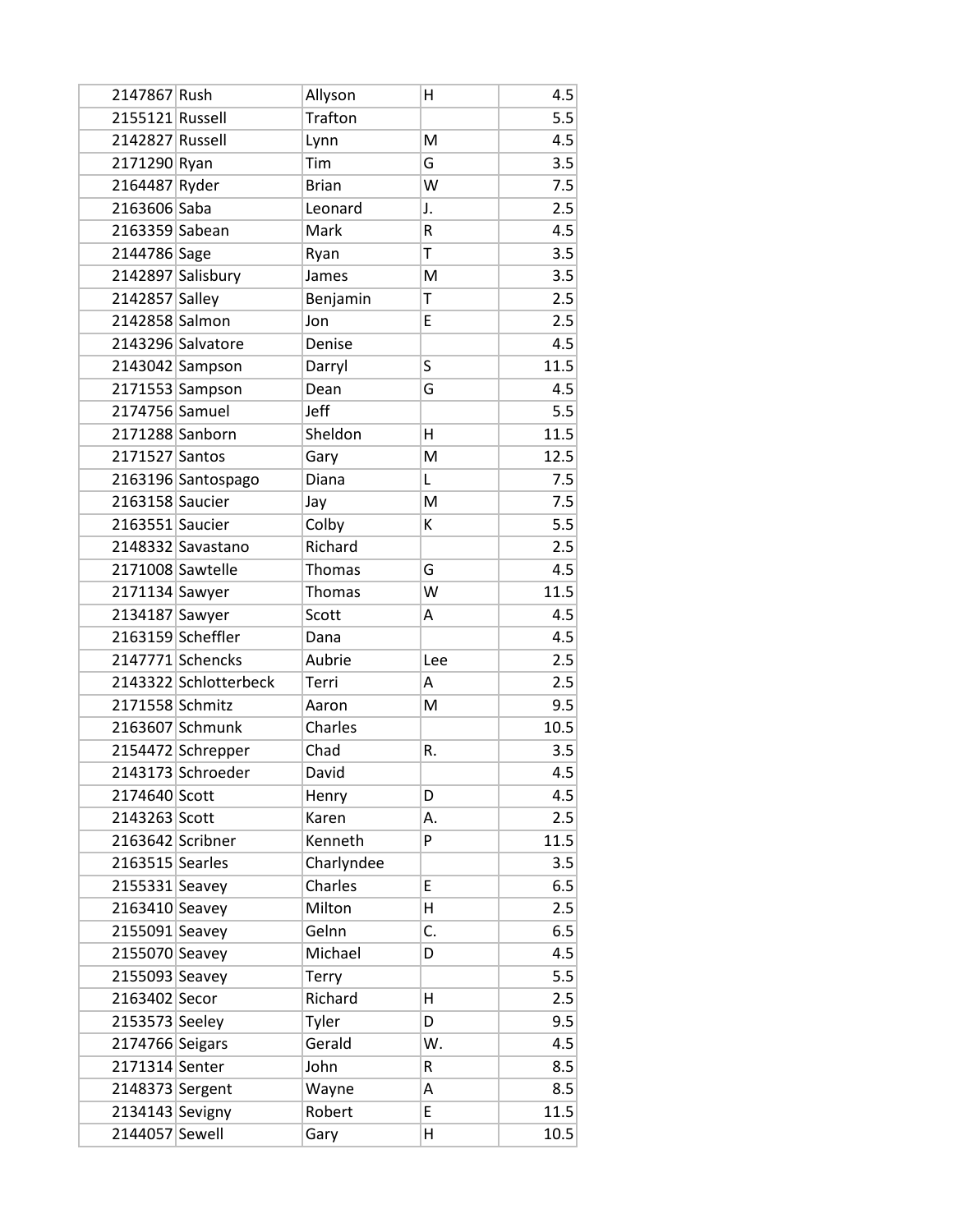| 2163467 Shaw      |                     | Anthony        | W       | 2.5  |
|-------------------|---------------------|----------------|---------|------|
| 2142940 Shaw      |                     | Michael        | A       | 3.5  |
| 2163224 Shaw      |                     | Kohl           | Adams   | 3.5  |
| 2155312 Shaw      |                     | Connor         | Patrick | 3.5  |
| 2147875 Shay      |                     | Deven          | D       | 5.5  |
| 2158261 Sheetz    |                     | John           | W.      | 3.5  |
|                   | 2153570 Sheltmire   | Patricia       | C       | 7.5  |
| 2143185 Shelton   |                     | Justin         |         | 4.5  |
|                   | 2171051 Shimkaitis  | Nathaniel      |         | 10.5 |
| 2143344 Shipe     |                     | Greg           | M       | 8.5  |
| 2155085 Shorter   |                     | Janice         | L       | 6.5  |
| 2148370 Shufeldt  |                     | Jordan         | J       | 5.5  |
| 2164262 Sibley    |                     | Jacob          |         | 4.5  |
|                   | 2143092 Siewczynski | Carlos         |         | 3.5  |
|                   | 2171454 Sillanpaa   | Eric           | J       | 6.5  |
|                   | 2142884 Simmons     | John           | А.      | 3.5  |
|                   | 2171430 Simoneau    | Andrew         | L       | 8.5  |
| 2143290 Simsay    |                     | Jared          | D       | 6.5  |
| 2144053 Sincyr    |                     | Jeffrey        | J.      | 2.5  |
| 2158295 Sinibaldi |                     | Robert         | S       | 4.5  |
| 2153644 Sirois    |                     | Ronald         | J.      | 7.5  |
| 2143373 Sirois    |                     | Judith         | M       | 10.5 |
| 2163482 Sirois    |                     | Tamara         | Β.      | 2.5  |
| 2134170 Sirois    |                     | Nathan         | M       | 3.5  |
| 2171575 Sironen   |                     | Onni           | W.      | 3.5  |
| 2134202 Sisco     |                     | Paul           | E.      | 2.5  |
| 2143038 Sjogren   |                     | Andrew         | J       | 4.5  |
| 2174785 Skidgel   |                     | Wayne          | M.      | 5.5  |
| 2142899 Skidgell  |                     | Geoffrey       | P       | 4.5  |
|                   | 2132849 Skrzypek    | Andrew         | J       | 4.5  |
| 2165121 Slowik    |                     | Anthony        |         | 5.5  |
| 2154468 Small     |                     | Dustin         | L       | 7.5  |
| 2163470 Small     |                     | Denver         | C       | 2.5  |
| 2158110 Smart     |                     | Holly          | А.      | 5.5  |
| 2143067 Smead     |                     | Kyle           | J       | 4.5  |
| 2147774 Smith     |                     | <b>Bruce</b>   | E       | 9.5  |
| 2174423 Smith     |                     | <b>Dustin</b>  | R       | 3.5  |
| 2144753 Smith     |                     | Ryan           | M.      | 7.5  |
| 2143020 Smith     |                     | Lawrence       | W.      | 2.5  |
| 2143036 Smith     |                     | Michael        | J       | 3.5  |
| 2134144 Smith     |                     | Neal           | G.      | 3.5  |
| 2163149 Smith     |                     | <b>Brandon</b> | C       | 8.5  |
| 2143295 Smith     |                     | Michael        | T.      | 7.5  |
| 2147831 Smith     |                     | Chad           | E       | 3.5  |
| 2143221 Smith     |                     | Shawn          | D       | 8.5  |
| 2163314 Smith     |                     | Timothy        | W       | 5.5  |
| 2142951 Smith     |                     | Albert         | L       | 7.5  |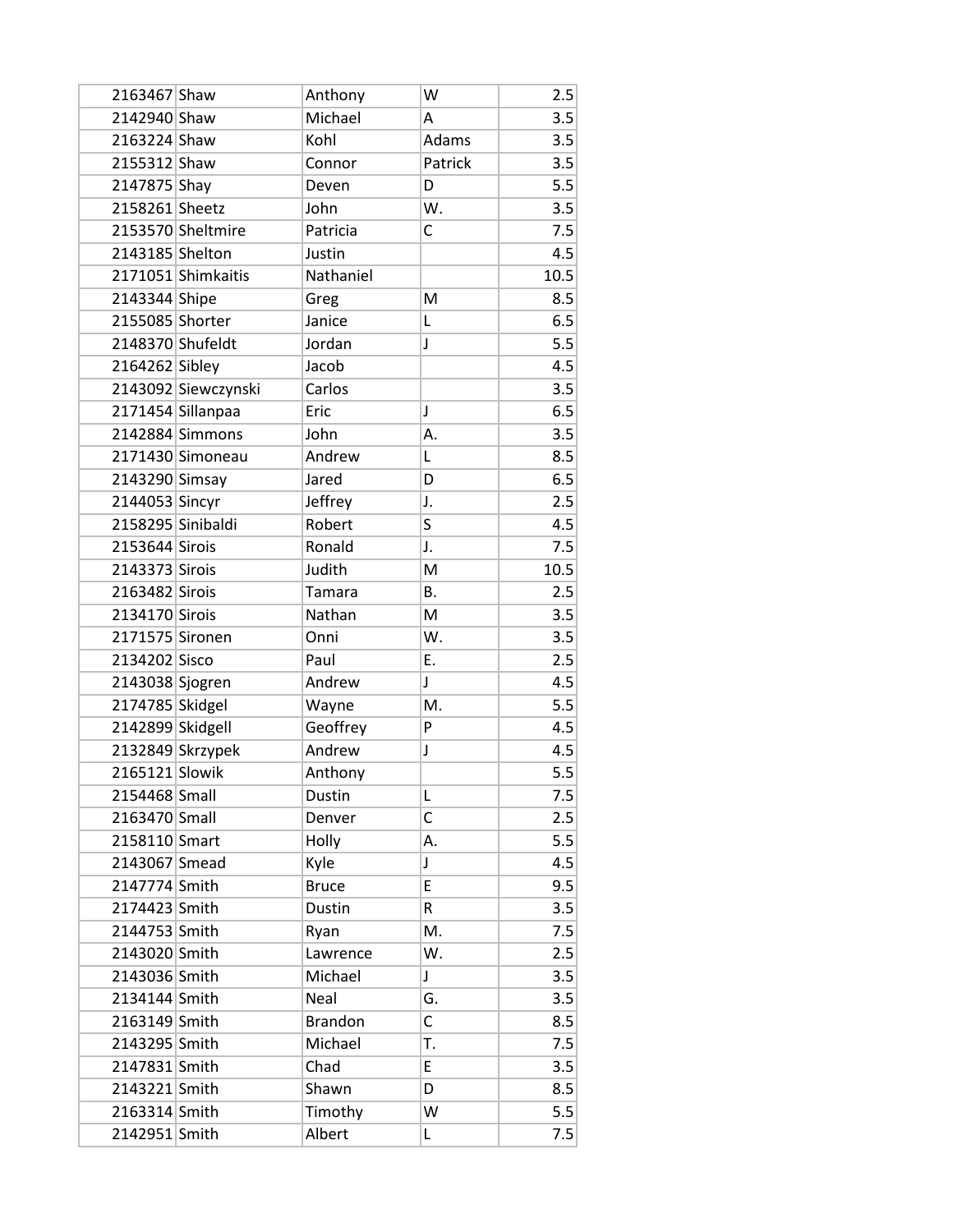| 2142979 Smith     |                     | Cody        | J            | 3.5  |
|-------------------|---------------------|-------------|--------------|------|
| 2163340 Smith     |                     | Michael     | D            | 2.5  |
| 2171348 Smith     |                     | Hunter      | S.           | 10.5 |
| 2165163 Snow      |                     | Richard     | G            | 5.5  |
| 2165124 Snow      |                     | Alfred.     | G            | 4.5  |
|                   | 2163657 Sokoloski   | Hollie      |              | 3.5  |
| 2163426 Soucy     |                     | Ronald      | Α            | 2.5  |
| 2143061 Soucy     |                     | Sabrina     | Г            | 3.5  |
| 2171143 Soucy     |                     | Justin      | R.           | 3.5  |
| 2169938 Soule     |                     | David       | L            | 5.5  |
| 2171460 Space     |                     | Jeffrey     |              | 8.5  |
| 2134145 Sparks    |                     | Wayne       | Α            | 3.5  |
|                   | 2172113 Spaulding   | Sammie      | W.           | 5.5  |
| 2144662 Spear     |                     | Thomas      | W            | 4.5  |
| 2147809 Spearin   |                     | Jon         | M.           | 6.5  |
| 2163557 Spears    |                     | Glen        | B            | 4.5  |
|                   | 2163163 Speicher    | James       | T            | 3.5  |
| 2174749 Spicer    |                     | David       | А.           | 2.5  |
| 2147872 Spillane  |                     | Sean        |              | 5.5  |
| 2143218 Sprague   |                     | Theodore    | C            | 5.5  |
| 2171027 Sprague   |                     | D. Scott    |              | 2.5  |
| 2142913 Sprague   |                     | Gregory     | W            | 2.5  |
| 2171539 Sprague   |                     | Ralph       | O            | 7.5  |
| 2144792 Springer  |                     | Joseph      | F.           | 12.5 |
| 2163178 Squires   |                     | Vance       | Г            | 5.5  |
|                   | 2147776 St Lawrence | Jenessa     |              | 2.5  |
| 2153602 St Peter  |                     | Stephen     | Η.           | 2.5  |
|                   | 2143350 St Pierre   | Raymond     | $\mathsf{J}$ | 4.5  |
| 2153665 St. Jean  |                     | Allison     | M.           | 6.5  |
|                   | 2163514 St. Pierre  | Christopher |              | 14.5 |
|                   | 2143325 St. Pierre  | Jeffrey     |              | 9.5  |
| 2143075 Stadig    |                     | Lee         | Е            | 2.5  |
| 2155328 Stagner   |                     | Stacy       | L            | 2.5  |
| 2147827 Stanley   |                     | Carl        | W            | 3.5  |
| 2163516 Stanley   |                     | Jenessa     | <b>Beth</b>  | 2.5  |
| $2155114$ Staples |                     | Madison     | Lee          | 2.5  |
| 2163278 Staples   |                     | Byron       | T            | 5.5  |
| 2172108 Stearns   |                     | Cory        | R            | 7.5  |
| 2174761 Stecher   |                     | Kevin       |              | 4.5  |
| 2144784 Steele    |                     | Mark        | А            | 2.5  |
|                   | 2171320 Steinmetz   | William     | M.           | 3.5  |
| 2165155 Stelly    |                     | Charles     | J            | 5.5  |
|                   | 2172137 Stephens    | Randall     | J.           | 2.5  |
| 2163292 Stevens   |                     | Cash        |              | 9.5  |
| 2142807 Stewart   |                     | Sean        | Gregory      | 4.5  |
| 2171449 Stone     |                     | David       | Α            | 2.5  |
| 2142829 Stoner    |                     | Jason       | D            | 5.5  |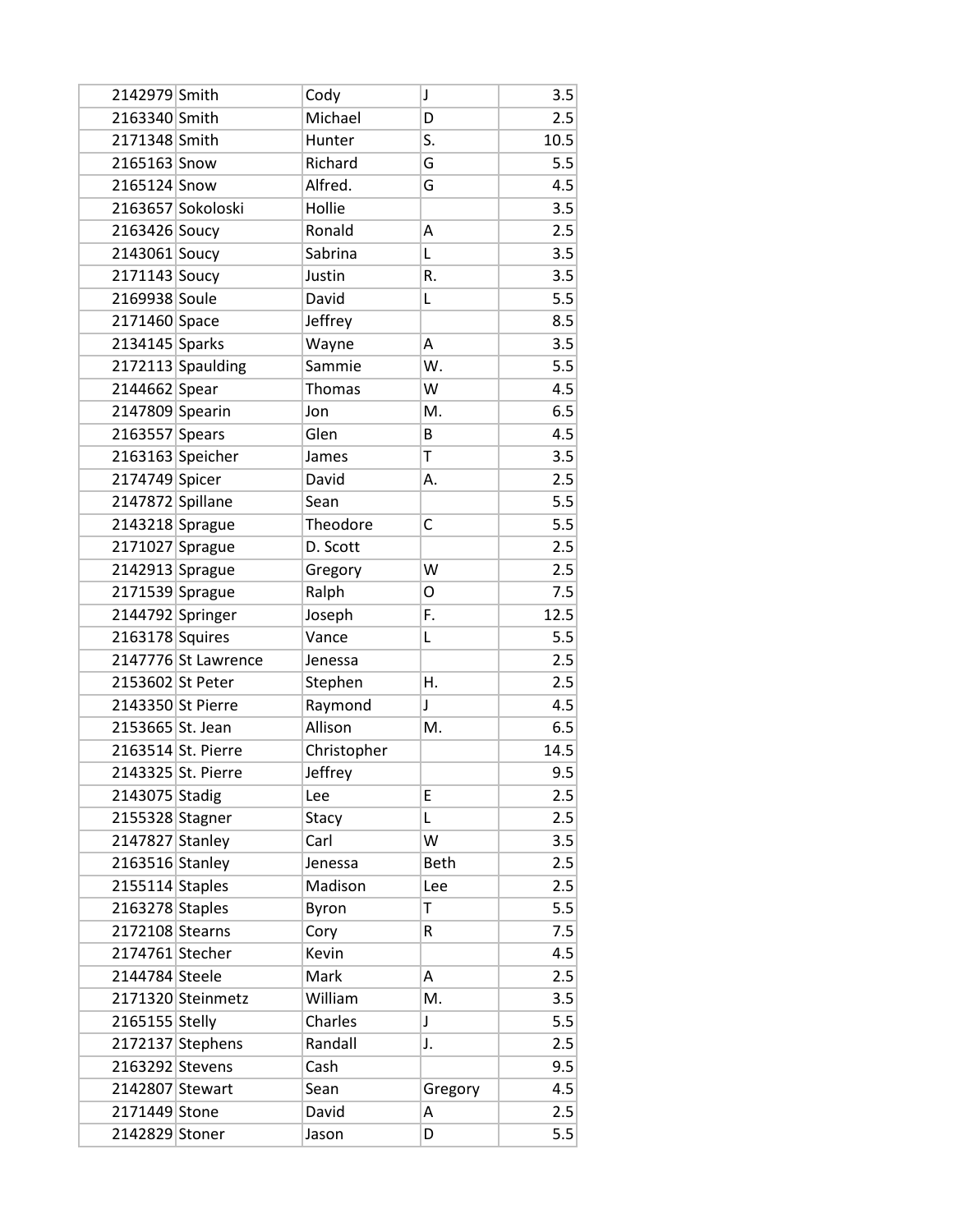| 2154638 Storer    |                    | Richard        | E           | 2.5  |
|-------------------|--------------------|----------------|-------------|------|
| 2163271 Stover    |                    | Jonathan       | S           | 5.5  |
| 2163296 Strack    |                    | <b>Brian</b>   |             | 7.5  |
| 2134191 Stratton  |                    | Eugene         | P           | 4.5  |
| 2144760 Stratton  |                    | Benjamin       | P           | 3.5  |
| 2143362 Straub    |                    | Scott          | J           | 14.5 |
| 2155113 Streeter  |                    | <b>Brian</b>   | Α           | 7.5  |
| 2163284 Striefler |                    | Kadie          |             | 3.5  |
| 2136543 Strout    |                    | Gary           | E           | 2.5  |
| 2143257 Strout    |                    | Adam           | W           | 9.5  |
| 2164461 Strout    |                    | <b>Brett</b>   | E           | 5.5  |
| 2158116 Struck    |                    | Tanner         | $\mathsf J$ | 2.5  |
| 2111817 Stubbs    |                    | Ashley         |             | 2.5  |
| 2111816 Stubbs    |                    | Jennifer       |             | 2.5  |
|                   | 2147788 Sturgeon   | <b>Bradley</b> | Τ           | 8.5  |
|                   | 2143164 Sturtevant | Jeffrey        |             | 2.5  |
| 2153578 Sukel     |                    | Benjamin       | Β.          | 3.5  |
| 2165115 Sullivan  |                    | Mark           | $\mathsf J$ | 5.5  |
|                   | 2147816 Sutherland | Lisa           | Α.          | 10.5 |
|                   | 2171374 Sutherland | Verne          | Г           | 2.5  |
| 2143224 Swagger   |                    | Marcie         | К           | 2.5  |
|                   | 2176621 Sweetser   | Shyene         | Α           | 2.5  |
|                   | 2149945 Sweetser   | Morgan         | Α           | 13.5 |
|                   | 2171040 Sweetser   | Kaidan         | L           | 2.5  |
| 2164458 Swift     |                    | Kimberly       | R           | 2.5  |
| 2169931 Sylvain   |                    | William        | J           | 5.5  |
|                   | 2143275 Symonds    | Robert         | T           | 2.5  |
| 2143057 Talbot    |                    | Darren         | Α           | 6.5  |
| 2144108 Tapley    |                    | Colby          | C           | 2.5  |
| 2171528 Tapley    |                    | Noah           | R           | 2.5  |
|                   | 2147789 Tapscott   | Nathan         | P           | 2.5  |
| 2142854 Tardiff   |                    | Eric           | J           | 10.5 |
| 2143182 Tardiff   |                    | Candace        | Г           | 2.5  |
| 2143183 Taylor    |                    | Jason          | P           | 3.5  |
| 2154475 Taylor    |                    | Gina           | L           | 4.5  |
| 2163544 Taylor    |                    | Christopher    |             | 2.5  |
| 2148322 Taylor    |                    | Scott          | B           | 3.5  |
| 2171459 Temm      |                    | Joshua         | S           | 6.5  |
| 2169924 Temple    |                    | Aaron          | D.          | 5.5  |
| 2163404 Terison   |                    | Scott          | T.          | 7.5  |
| 2169948 Tessier   |                    | Dana           | С           | 4.5  |
|                   | 2132873 Thebarge   | Jennifer       | L           | 5.5  |
|                   | 2144794 Theberge   | Kaleb          | J           | 8.5  |
|                   | 2134231 Theberge   | Dameon         | P           | 12.5 |
|                   | 2153641 Theriault  | George         | J           | 12.5 |
|                   | 2163412 Theriault  | Lance          | C           | 10.5 |
|                   | 2171062 Therriault | Kelly          | К           | 4.5  |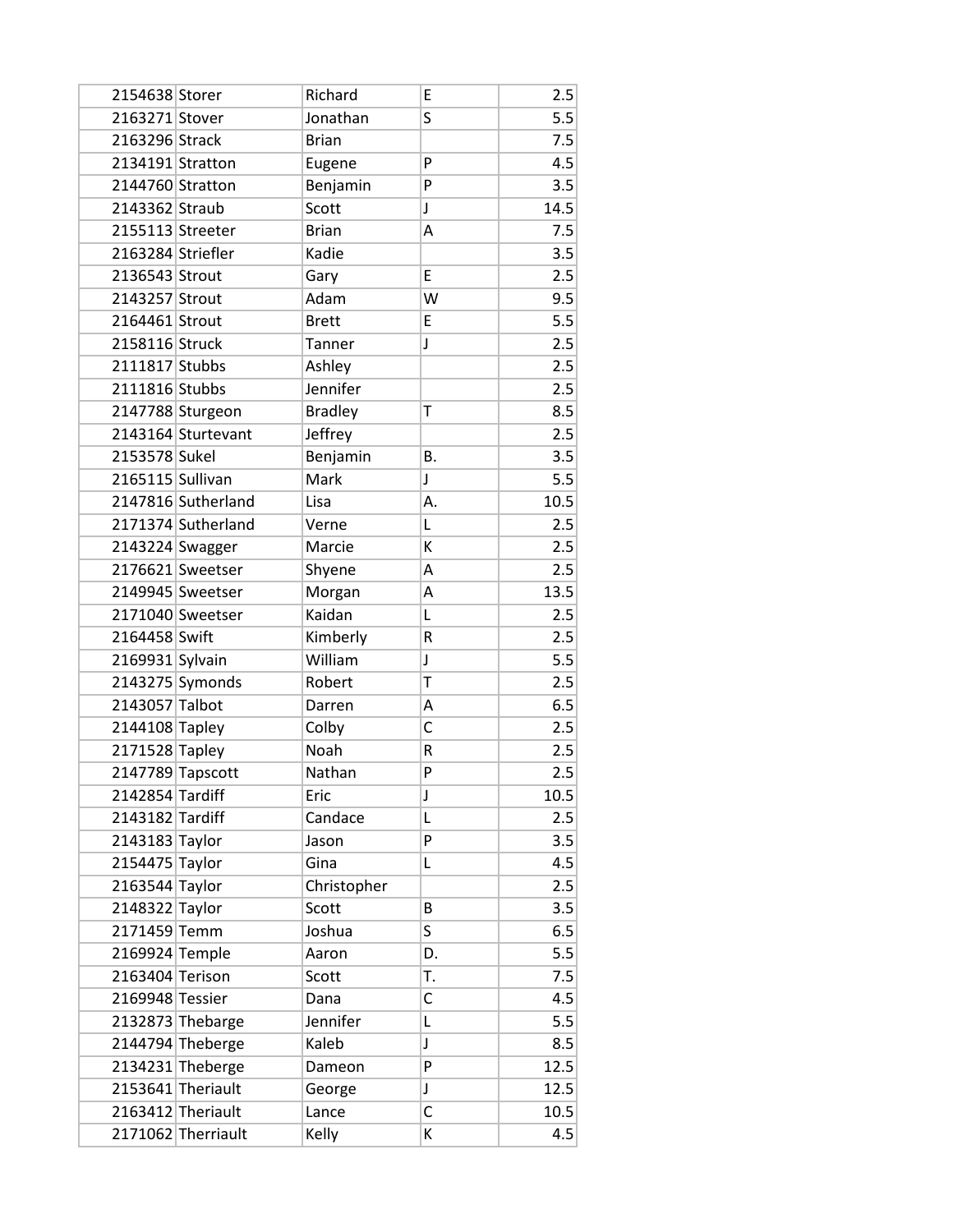| 2171492 Thibeau  |                     | Richard        | M.             | 3.5  |
|------------------|---------------------|----------------|----------------|------|
|                  | 2163393 Thibeault   | James          | R              | 3.5  |
|                  | 2163513 Thibodeau   | Clay           | M              | 5.5  |
|                  | 2171004 Thibodeau   | Justin         | P              | 11.5 |
|                  | 2143107 Thibodeault | <b>Derrick</b> | J              | 4.5  |
| 2116195 Thomas   |                     | Jeramie        | P              | 3.5  |
| 2147840 Thomas   |                     | Trevyr         |                | 2.5  |
| 2132876 Thomas   |                     | Douten         | D              | 3.5  |
| 2163217 Thomas   |                     | <b>Tracy</b>   | S              | 3.5  |
| 2143098 Thomas   |                     | Eben           | B              | 7.5  |
|                  | 2142885 Thompson    | Anne           |                | 5.5  |
|                  | 2169932 Thompson    | Trent          | R              | 4.5  |
|                  | 2143191 Thompson    | <b>Bradley</b> | 0              | 2.5  |
|                  | 2171077 Thompson    | <b>Travis</b>  | G              | 7.5  |
|                  | 2154477 Thurston    | Frederick      |                | 2.5  |
| 2144675 Tibbetts |                     | Hunter         | Α              | 4.5  |
| 2134200 Tillson  |                     | Donald         | E              | 2.5  |
| 2158109 Tillson  |                     | Derek          | T.             | 10.5 |
| 2143250 Toby     |                     | Randolph       | L              | 5.5  |
| 2148350 Tolman   |                     | Lisa           |                | 4.5  |
| 2164271 Tomah    |                     | Dennis         | J.             | 2.5  |
|                  | 2144055 Tompkins    | Philip         | Α              | 2.5  |
| 2163474 Toner    |                     | Matthew        | R              | 3.5  |
|                  | 2139556 Toothaker   | Bryan          | L              | 2.5  |
|                  | 2163484 Townsend    | Gerald         | R              | 7.5  |
|                  | 2163386 Townsend    | Daniel         | G              | 4.5  |
| 2158108 Tozier   |                     | Ryan           | B              | 2.5  |
| 2143271 Tracy    |                     | Chandler       | S              | 14.5 |
| 2143079 Tracy    |                     | Kody           |                | 4.5  |
| 2171009 Tracy    |                     | Richard        | H <sub>C</sub> | 4.5  |
| 2147808 Trahan   |                     | <b>Brian</b>   | K.             | 9.5  |
| 2164278 Trainor  |                     | James          | F              | 3.5  |
| 2142886 Trask    |                     | Michael        | W              | 2.5  |
| 2135944 Trask    |                     | Christopher    | С              | 5.5  |
| 2171455 Travis   |                     | Joseph         | н              | 4.5  |
|                  | 2134133 Tremblay    | <b>Travis</b>  |                | 8.5  |
|                  | 2153663 Tremblay    | Ronald         | А.             | 3.5  |
| 2142969 Trickett |                     | Walter         | $\mathsf{C}$   | 2.5  |
| 2169960 Tripp    |                     | Alicia         | M              | 9.5  |
| 2135941 Troutt   |                     | Todd           | $\mathsf{C}$   | 3.5  |
| 2163525 Troy     |                     | Carl           | S              | 2.5  |
| 2144791 Trundy   |                     | Philip         | Α              | 9.5  |
| 2163451 Trundy   |                     | Alan           | V              | 5.5  |
| 2163610 Trytek   |                     | Kevin          | Α              | 2.5  |
| 2171060 Tuck     |                     | Jeremy         | L.             | 10.5 |
| 2143327 Tucker   |                     | John           | G              | 9.5  |
| 2172125 Tudela   |                     | Kylie          | M              | 3.5  |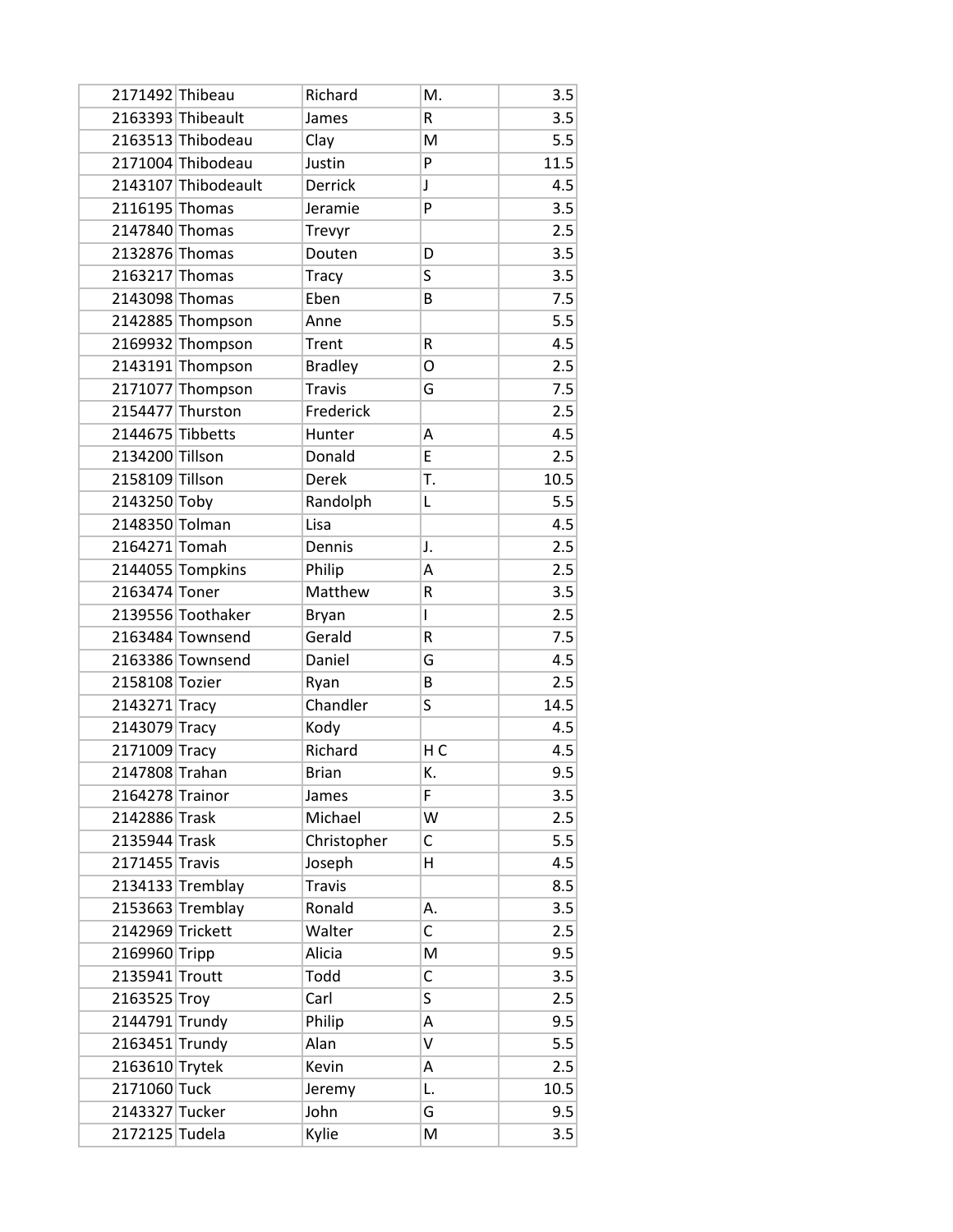| 2163191 Tufts    |                     | Michael       | А      | 8.5  |
|------------------|---------------------|---------------|--------|------|
| 2135927 Turner   |                     | Mark          | Α.     | 4.5  |
| 2144665 Turner   |                     | <b>Bruce</b>  | C      | 2.5  |
| 2163588 Turner   |                     | William       |        | 12.5 |
|                  | 2171371 Twitchell   | <b>Bart</b>   | E.     | 3.5  |
| 2143100 Tyler    |                     | Kevin         | E      | 4.5  |
| 2142900 Tyler    |                     | Jason         | M      | 2.5  |
| 2131398 Ullrich  |                     | Robert        | P      | 2.5  |
| 2144102 Upton    |                     | Vernon        | R      | 3.5  |
| 2155096 Vachon   |                     | Dennis        | В      | 3.5  |
| 2163195 Vachon   |                     | Mckenze       | Nicole | 6.5  |
| 2163622 Vail     |                     | Joel          | B      | 2.5  |
| 2142862 Vakay    |                     | Ronald        | Τ      | 3.5  |
| 2163582 Vallee   |                     | Thomas        |        | 2.5  |
|                  | 2143352 Vanadestine | Lucas         | Α      | 6.5  |
|                  | 2143353 Vanadestine | Andrew        | W      | 5.5  |
| 2148303 Varney   |                     | Jeffrey       | S.     | 2.5  |
| 2169939 Varney   |                     | Michael       | D.     | 2.5  |
| 2163175 Varnum   |                     | Jonathan      | E      | 10.5 |
|                  | 2163536 Vatsinaris  | Colin         | D      | 8.5  |
| 2171488 Veilleux |                     | Steven        | Α      | 6.5  |
| 2153031 Veino    |                     | Lauren        | L      | 2.5  |
|                  | 2153829 Verburgt    | Stephen       | L      | 7.5  |
| 2144755 Veregge  |                     | Quinn         | P      | 4.5  |
| 2155315 Verrill  |                     | Donald        | W      | 2.5  |
| 2144743 Verrill  |                     | John          | R.     | 4.5  |
| 2171464 Verrill  |                     | Lewis         | E      | 2.5  |
| 2144745 Vieira   |                     | Matthew       | C      | 9.5  |
| 2164481 Vilasuso |                     | Ashlee        |        | 11.5 |
| 2143277 Vilasuso |                     | Ronald        | J.     | 5.5  |
| 2171421 Villacci |                     | Anthony       | G      | 2.5  |
| 2134120 Vincent  |                     | Donnie        | R      | 10.5 |
| 2165182 Vining   |                     | <b>Travis</b> | Г      | 4.5  |
| 2163604 Violette |                     | Adam          |        | 3.5  |
| 2163294 Vire     |                     | Robert        |        | 2.5  |
| 2163152 Vitro    |                     | Anthony       |        | 3.5  |
| 2143215 Vogt     |                     | Michael       | T      | 2.5  |
| 2163161 Voisine  |                     | Devin         | James  | 4.5  |
| 2144722 Volk     |                     | <b>Derek</b>  | S      | 2.5  |
| 2165160 Volk     |                     | Ronald        | F      | 2.5  |
| 2143083 Volock   |                     | Kenneth       | R      | 4.5  |
| 2163326 Voteur   |                     | Michael       | E      | 8.5  |
|                  | 2142849 Waggoner    | Charles       |        | 12.5 |
|                  | 2155323 Wagstaff    | Charles       | В      | 2.5  |
| 2143201 Walak    |                     | William       | J      | 2.5  |
|                  | 2174815 Waldemarson | Landyn        | R      | 3.5  |
| 2147856 Walker   |                     | Matthew       | W.     | 6.5  |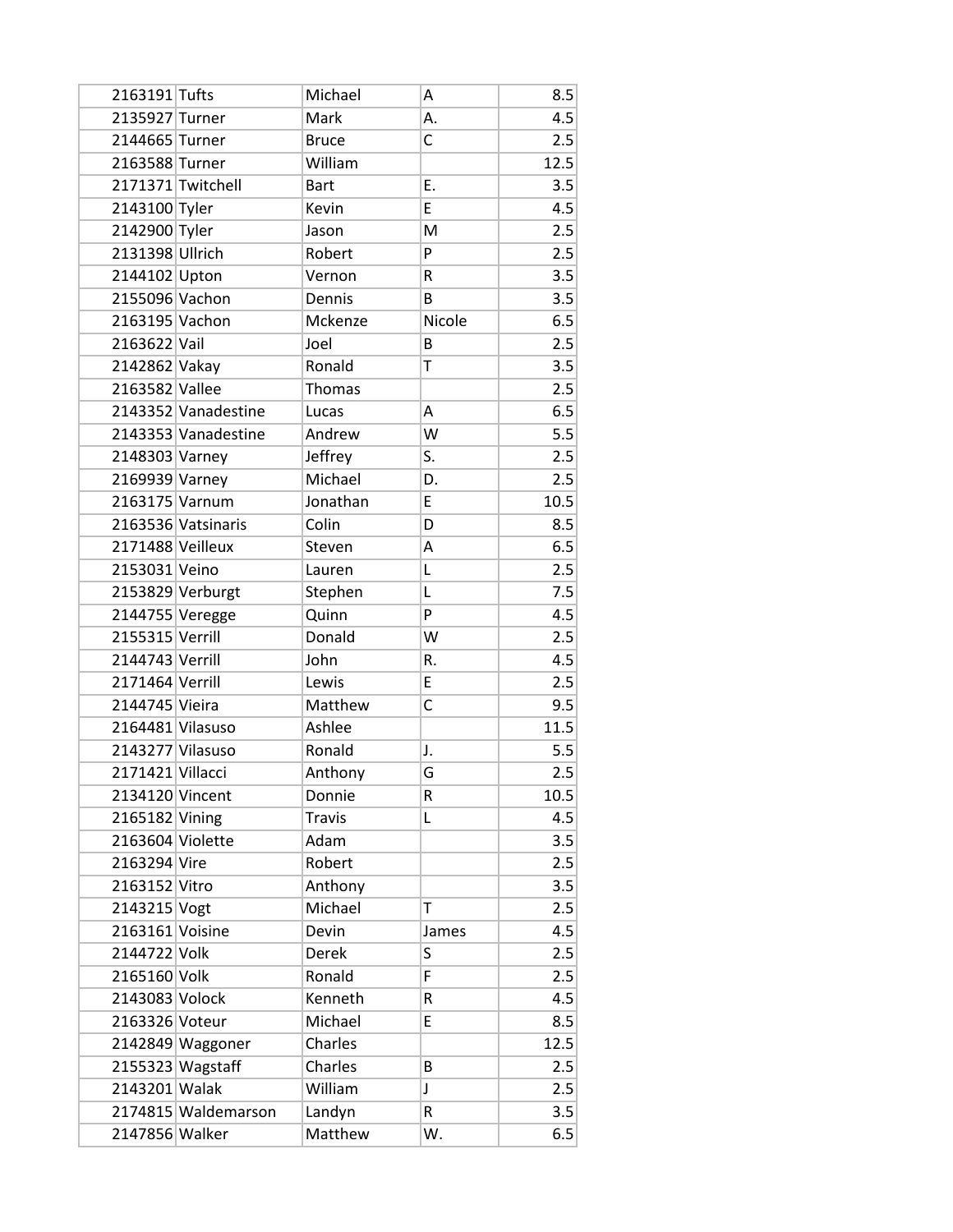| 2153654 Walker  |                     | Michael       | V            | 3.5  |
|-----------------|---------------------|---------------|--------------|------|
| 2143112 Walker  |                     | Andrew        | К            | 4.5  |
| 2172127 Walker  |                     | Cody          | Α            | 5.5  |
| 2153638 Walker  |                     | Kelley        | M            | 2.5  |
| 2153608 Wallace |                     | Kevin         | M            | 2.5  |
| 2163611 Wallace |                     | Jane          | M            | 5.5  |
|                 | 2163545 Wallingford | Michael       | G            | 12.5 |
|                 | 2163192 Wannemacher | Ariel         | D            | 5.5  |
| 2159829 Ward    |                     | Spencer       |              | 2.5  |
| 2143167 Ward    |                     | Daniel        | E            | 7.5  |
| 2171305 Ward    |                     | Patrick       | R            | 6.5  |
| 2171431 Ward    |                     | Grace         | M            | 4.5  |
| 2143097 Warner  |                     | Matthew       | R.           | 2.5  |
| 2171021 Warner  |                     | Rodnney       | L            | 12.5 |
| 2171572 Warren  |                     | Craig         | S            | 7.5  |
|                 | 2163185 Washburn    | Terry         | S            | 3.5  |
| 2163398 Watson  |                     | William       | W            | 5.5  |
| 2134228 Watson  |                     | Megan         |              | 9.5  |
| 2171483 Watson  |                     | Kelly         | R.           | 3.5  |
| 2174804 Watt    |                     | Gerald        | Г            | 4.5  |
| 2163625 Watt    |                     | lan           | J.           | 2.5  |
| 2142865 Weaver  |                     | Jennifer      | L            | 5.5  |
| 2147761 Webb    |                     | Kelly         | J            | 2.5  |
| 2171425 Webb    |                     | Kyle          | Β.           | 2.5  |
| 2163602 Webber  |                     | Shannon       | K.           | 10.5 |
| 2144819 Webber  |                     | Scott         | M            | 2.5  |
|                 | 2142822 Webster     | Zachery       |              | 6.5  |
| 2155094 Wedge   |                     | Wayne         | L.           | 4.5  |
| 2147866 Weed    |                     | Alice         | J.           | 2.5  |
| 2163527 Weed    |                     | Michael       | D.           | 4.5  |
| 2147869 Weeks   |                     | Colin         | E            | 5.5  |
| 2171500 Weeks   |                     | <b>Travis</b> | L            | 14.5 |
| 2134154 Weiss   |                     | Conrad        | $\mathsf{C}$ | 9.5  |
| 2165171 Welch   |                     | Daniel        | А            | 2.5  |
| 2135955 Welch   |                     | Adam          |              | 7.5  |
|                 | 2171433 Wellman     | Peyton        |              | 2.5  |
| 2163274 Wells   |                     | Kenneth       | С            | 4.5  |
|                 | 2143324 Wentworth   | Colin         | R            | 2.5  |
|                 | 2163609 Wentworth   | Cody          |              | 5.5  |
|                 | 2163290 Wentworth   | Tanner        | D            | 11.5 |
|                 | 2142968 Wentworth   | Dennis        | S            | 2.5  |
|                 | 2163206 Wentworth   | Mason         | J            | 4.5  |
|                 | 2134175 Wertheim    | Noel          | J            | 3.5  |
|                 | 2163680 Weyeneth    | David         | M.           | 4.5  |
|                 | 2163569 Weymouth    | Darren        | Г            | 5.5  |
|                 | 2163460 Wheeler     | Clayton       |              | 3.5  |
|                 | 2143289 Wheeler     | Harry         | W            | 14.5 |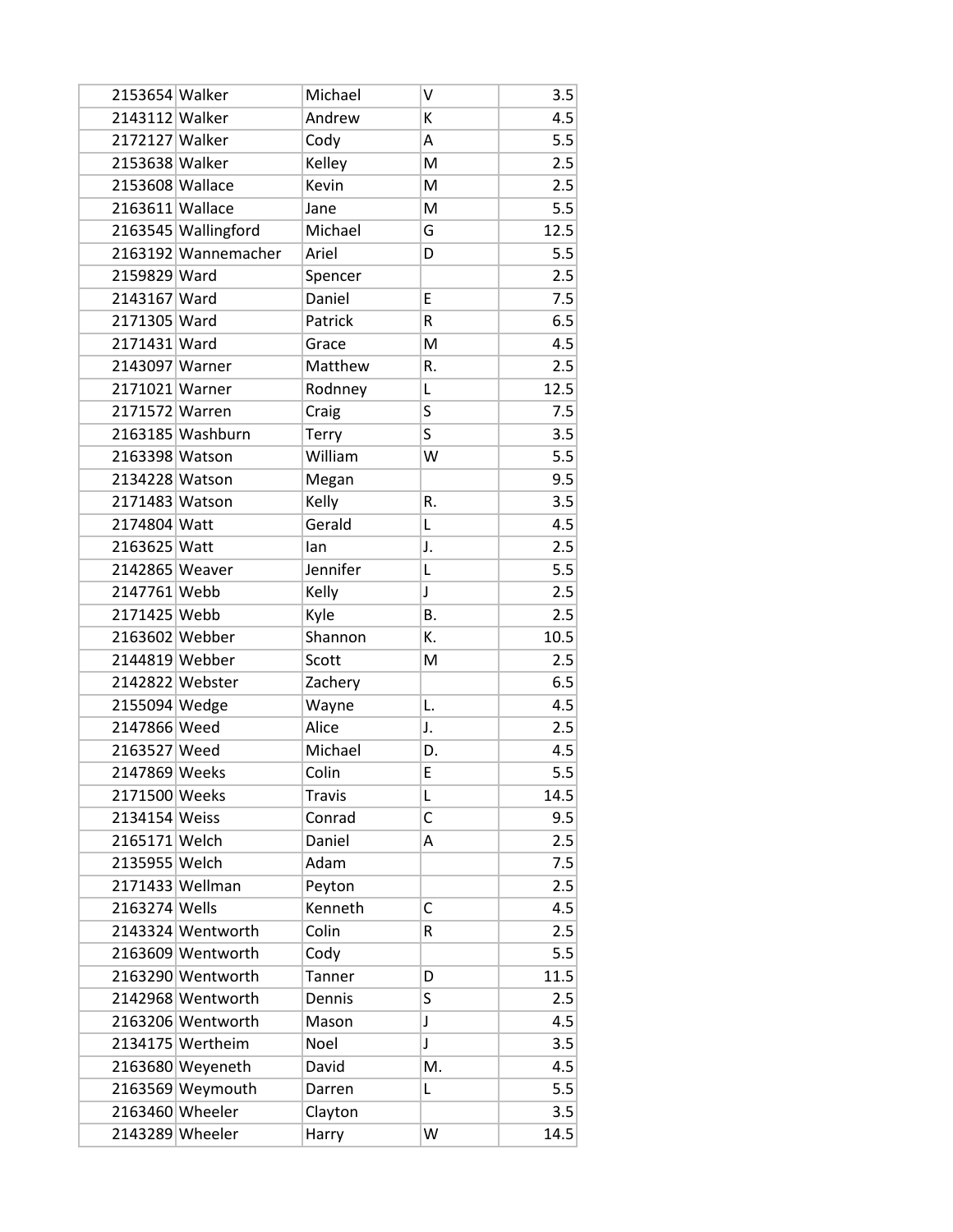| 2165141 White    |                    | Danny          | L              | 5.5  |
|------------------|--------------------|----------------|----------------|------|
| 2153612 White    |                    | Lawrence       | E              | 2.5  |
| 2172124 White    |                    | Clyde          | J              | 4.5  |
| 2144097 White    |                    | Wendell        | Ρ.             | 7.5  |
| 2142989 White    |                    | Anthony        | J              | 2.5  |
| 2142990 White    |                    | <b>Brenda</b>  |                | 5.5  |
| 2171020 White    |                    | David          | J              | 4.5  |
| 2171342 White    |                    | Thomas         |                | 7.5  |
| 2171468 White    |                    | Stacy          | L              | 6.5  |
| 2171506 White    |                    | Eric           | L.             | 11.5 |
|                  | 2144041 Whitman    | Dale           | S              | 2.5  |
|                  | 2143222 Whitmore   | Jason          | R.             | 8.5  |
| 2154623 Whitney  |                    | Wade           |                | 5.5  |
|                  | 2142980 Whittemore | Spencer        |                | 2.5  |
| 2165168 Whitten  |                    | <b>Natalie</b> | Grace          | 7.5  |
| 2163363 Whyel    |                    | Harry          | S              | 10.5 |
| 2147860 Widman   |                    | Phillip        | C              | 2.5  |
| 2142841 Wilcox   |                    | Sheldon        | А.             | 2.5  |
| 2174776 Wilcox   |                    | Peter          | C              | 2.5  |
| 2144072 Wilde    |                    | Leonard        | А.             | 4.5  |
| 2144797 Wilhide  |                    | Rebecca        | H              | 2.5  |
| 2172109 Wilkins  |                    | Tyson          | А.             | 3.5  |
|                  | 2144063 Wilkinson  | Stephen        | J              | 2.5  |
| 2153657 Willett  |                    | Matthew        | R              | 5.5  |
| 2143336 Willey   |                    | Danny          |                | 3.5  |
| 2163332 Willey   |                    | <b>Traivis</b> | J              | 11.5 |
| 2163329 Williams |                    | Terri          |                | 2.5  |
| 2171137 Williams |                    | Jason          | Η.             | 2.5  |
| 2169955 Williams |                    | <b>Brandon</b> | J              | 2.5  |
| 2171011 Williams |                    | Warren         | R              | 11.5 |
| 2171375 Williams |                    | Lloyd          | $\overline{C}$ | 10.5 |
|                  | 2153610 Williamson | Levi           | Clark          | 3.5  |
| 2143077 Willin   |                    | Robert         | L              | 9.5  |
| 2172118 Wilson   |                    | Aaron          | Thor           | 4.5  |
| 2143051 Wilson   |                    | Clifford       | N.             | 10.5 |
| 2163613 Wilson   |                    | Aiden          |                | 12.5 |
| 2143109 Wilson   |                    | James          | T              | 6.5  |
| 2143040 Wilson   |                    | George         | В.             | 5.5  |
| 2155066 Wilson   |                    | Dorr           | Α              | 5.5  |
| 2172114 Wilson   |                    | Frederick      | Г              | 7.5  |
| 2171457 Wilson   |                    | Sarah          | L              | 15.5 |
| 2163530 Winger   |                    | Mikhayla       |                | 13.5 |
| 2163457 Winkler  |                    | Stephen        | J              | 3.5  |
|                  | 2174421 Winslow    | <b>Brian</b>   | B              | 5.5  |
|                  | 2142937 Winslow    | Laurelai       |                | 6.5  |
| 2171018 Wishart  |                    | Ryan           | С              | 13.5 |
| 2143273 Withee   |                    | Christopher    | R.             | 4.5  |